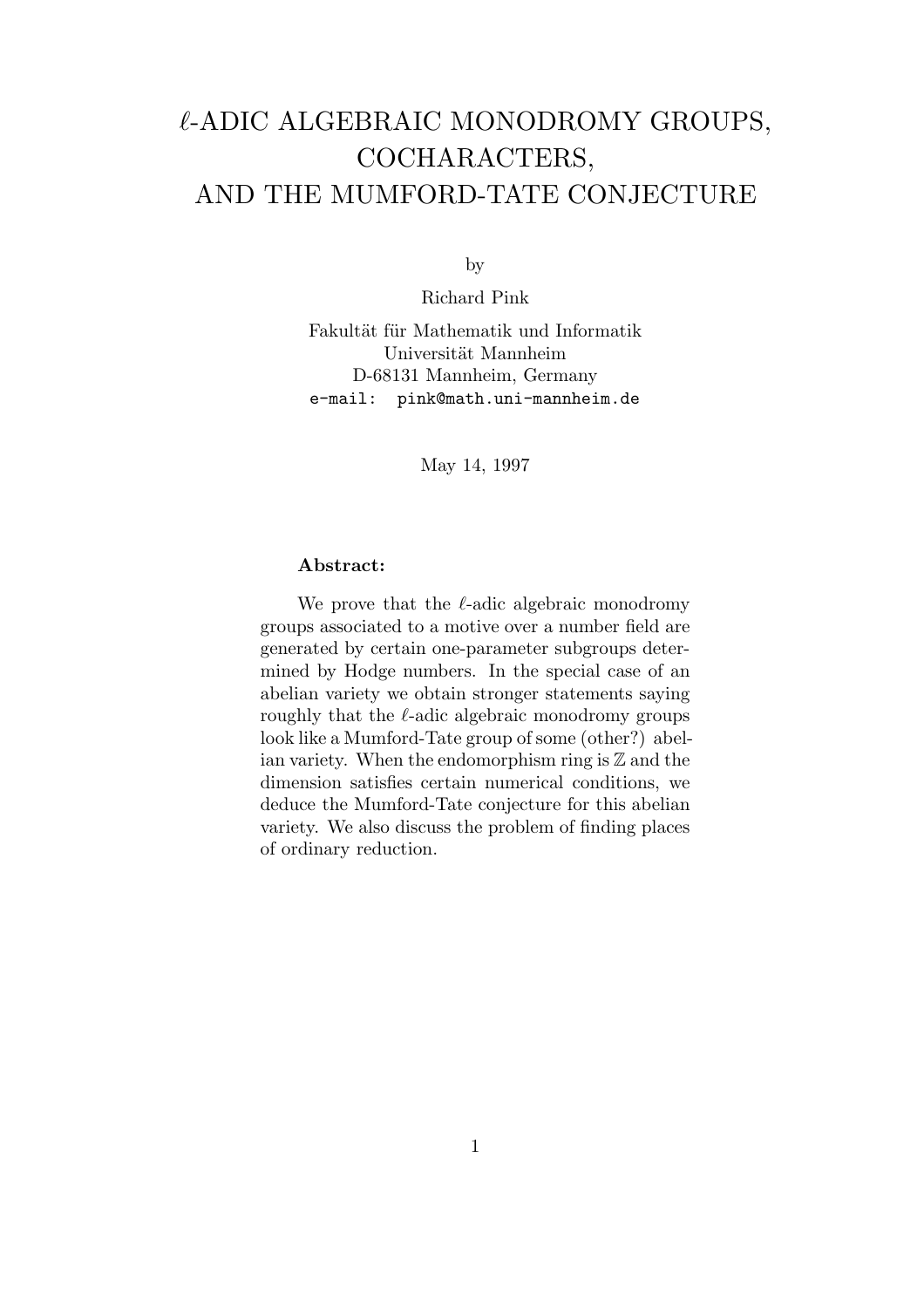### §0. Introduction

Galois representations arising from motives: Consider a smooth proper algebraic variety X over a number field K, an integer d, and a rational prime  $\ell$ . Let  $\rho_{\ell}$  denote the continuous representation of Gal $(K/K)$  on the  $\ell$ -adic étale cohomology group

$$
V_{\ell} := H^d(X \times_K \bar{K}, \mathbb{Q}_{\ell}),
$$

where  $\bar{K}$  denotes an algebraic closure of K. The main object of interest in this article is the associated global algebraic monodromy group  $G_\ell$ , defined as the Zariski closure of the image of  $\rho_\ell$  in the algebraic group  $\underline{\mathrm{Aut}}_{\mathbb{Q}_\ell}(V_\ell)$ . Unfortunately our methods cannot say anything about the unipotent part of this group. Therefore we replace  $\rho_{\ell}$  by its semisimplification, after which  $G_{\ell}$  is a reductive group. Note that this modification is unnecessary in the case  $d = 1$ , where  $\rho_{\ell}$  is dual to the Galois representation on the Tate module of an abelian variety.

As  $\ell$  varies, the different  $\rho_{\ell}$  form a strictly compatible system of Galois representations in the sense of Serre [28]. This means the following. Consider a non-archimedean place v of K, say with residue characteristic p, where X has good reduction. If  $\ell \neq p$ , then  $\rho_{\ell}$  is unramified at v and the characteristic polynomial of  $\rho_{\ell}(\text{Frob}_{v})$  has coefficients in  $\mathbb{Q}$  and is independent of  $\ell$ .

Frobenius tori: Serre systematically analyzed the group theoretic consequences of strict compatibility ([31], [33], see also [6]). One of his main tools is the Zariski closure of the subgroup generated by  $\rho_{\ell}(\text{Frob}_{v}),$  which gives rise to the so-called Frobenius torus  $T_{v}.$ The compatibility condition implies that this torus has a natural form over Q and can be conjugated into  $G_\ell$  for each  $\ell \neq p$ . One of Serre's main results asserts that for many places v this yields a maximal torus of the identity component  $G_{\ell}^{\circ}$  (cf. Theorem 3.7). It follows that the rank and the formal character of the different groups  $G_\ell$  are independent of  $\ell$ .

Local algebraic monodromy groups and their cocharacters: The first main theme of the present article, expounded in Sections 1–3, is the relation between  $T_v$  and  $G_\ell$ in the case  $\ell = p$ . The motivation arose from studying some unpublished ideas of William W. Barker, but our methods are different. Let  $H_{V,v} \subset G_p$  denote the Zariski closure of the image of the local Galois group  $Gal(\bar{K}_v/K_v)$ . As the local Galois representation is very ramified in general, this group is more difficult to describe than  $T_v$ . Nevertheless, one can get hold of some of its structure and combinatorics using the so-called "mysterious functor" relating  $V_p$  with the crystalline cohomology group

$$
M_v := H^d(X_v/\mathcal{O}_v) \otimes_{\mathcal{O}_v} K_v.
$$

(Again we replace this by its semisimplification.) The local Galois representation is determined by the filtered module structure of  $M_v$  (cf. Illusie [18]). This data involves two things: a crystalline Frobenius, and a Hodge decomposition (see Wintenberger [43] Th. 3.1.2). The first piece of information leads to a natural representation of the Frobenius torus  $T_v$  on  $M_v$ . Via the mysterious functor one obtains a unique conjugacy class of embeddings  $T_{v,\bar{\mathbb{Q}}_p} \hookrightarrow H_{V,v,\bar{\mathbb{Q}}_p}$  (see 3.12). In particular, some form of  $T_v$  can be found inside  $G_p$ .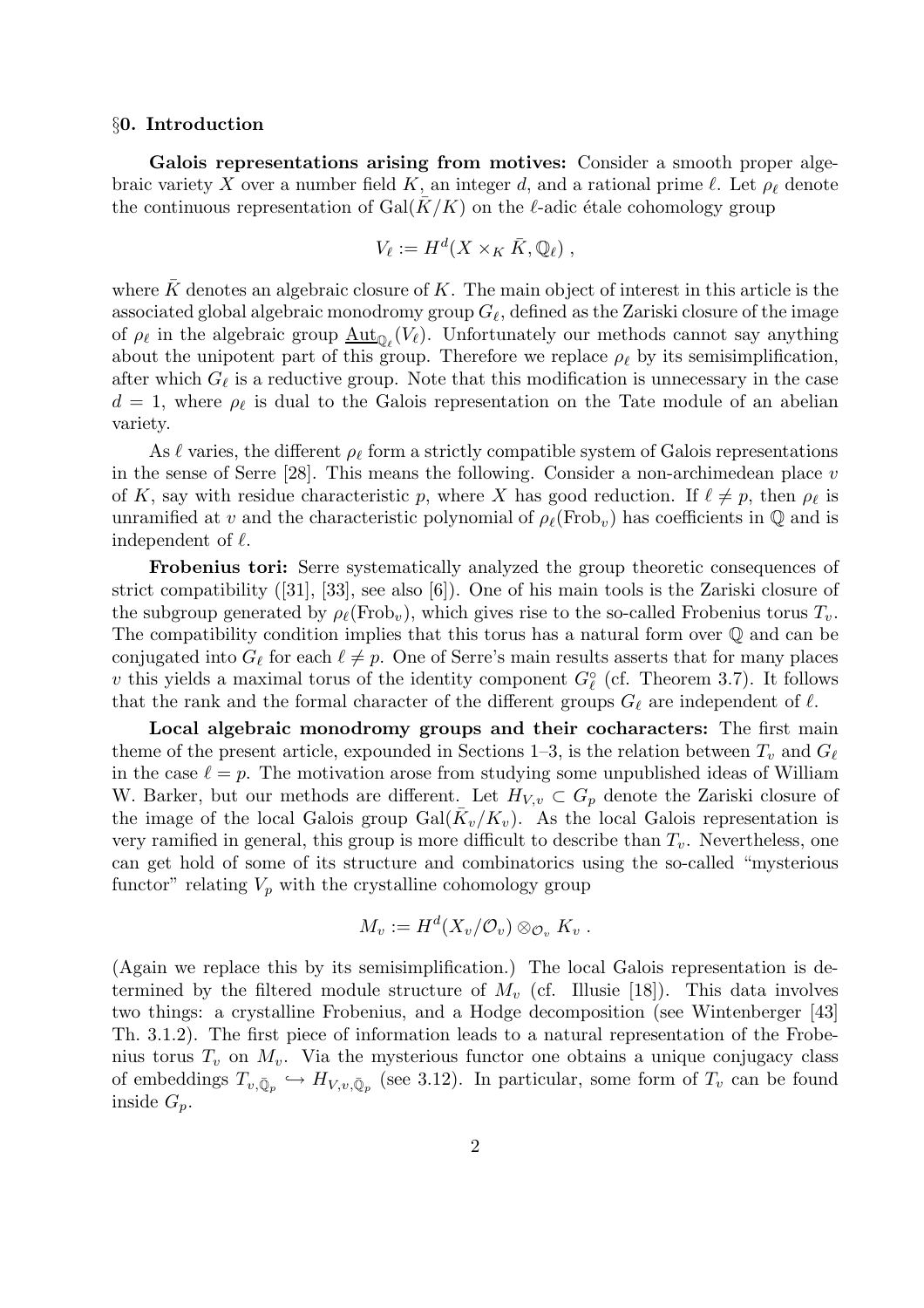An important tool in Serre's study of the Frobenius torus was the (quasi)-cocharacter of  $T_v$  determined by the p-adic valuations of the Frobenius eigenvalues (cf. 3.4). Motivated by its relation with Newton polygons we call it the Newton cocharacter of  $T_v$ . In the case  $\ell = p$  the Hodge decomposition of  $M_v$  also determines a cocharacter, which via the mysterious functor determines a unique conjugacy class of cocharacters of  $H_{V,v,\bar{\mathbb{Q}}_p}$ . (This conjugacy class can be characterized using the Hodge-Tate decomposition.) These cocharacters are called Hodge cocharacters because of their relation with Hodge polygons. The fundamental idea in Sections 1–3 is to systematically study and exploit the relations between Newton and Hodge cocharacters.

Geometric relations between cocharacters: The main ingredient from the theory of local Galois representations is the fact (a former conjecture of Katz) that the Newton polygon lies above the Hodge polygon for every algebraic representation of  $H_{V,y}$ . This combinatorial statement depends only on the algebraic group  $H_{V,v}$  and its Newton and Hodge cocharacters. Thus it may be analyzed in an abstract setting. This is done in Section 1. We translate combinatorial statements on polygons such as the above into geometric relations between the cocharacters themselves. The abstract results, Theorems 1.3–5, apply to any linear algebraic group over a field together with two (quasi)-cocharacters defined over an algebraic closure.

In the case of a crystalline local Galois representation the result is formulated in Theorem 2.3. To state it in words, let us conjugate both the Newton and Hodge cocharacters into a fixed maximal torus  $T \subset H_{V,v}$ , so that they may be viewed as elements of the cocharacter space  $Y := Y_*(T) \otimes_{\mathbb{Z}} \mathbb{R}$ . The resulting Hodge cocharacter is not unique, but determines a unique finite subset of Y. Let  $S_{\mu\nu}$  denote the union of all  $Gal(\bar{\mathbb{Q}}_p/\mathbb{Q}_p)$ conjugates of this set. Then the Newton cocharacter lies in the interior of the convex closure of  $S_{\mu\nu}$ . (A similar assertion is in Rapoport-Richartz [27] Theorem 4.2.)

Sections 1–2 contain a few other results on subgroups generated by cocharacters, and describing  $H_{V,v}$ . The case of ordinary local Galois representations is considered in 2.7–9.

Consequences for global algebraic monodromy groups: One central result in Serre's theory says that the  $Gal(\mathbb{Q}/\mathbb{Q})$ -conjugates of the Frobenius cocharacter generate the cocharacter space of  $T_v$  (see Proposition 3.5). Since by Theorem 2.3 the Frobenius cocharacter is a linear combination of Hodge cocharacters, one can deduce a similar assertion for Hodge cocharacters, stated in Theorem 3.16. Here one must allow conjugates under both Gal( $\mathbb{Q}/\mathbb{Q}$ ) and the Weyl group of  $G_p$ , and the result is valid only for certain v.

Disregarding such fine points one can draw the following general conclusion for the groups  $G_{\ell}$ . Let us call a cocharacter of  $G_{\ell,\bar{\mathbb{Q}}_{\ell}}$  a weak Hodge cocharacter if and only if the multiplicity of each weight  $i \in \mathbb{Z}$  on  $V_\ell$  is equal to the corresponding Hodge number  $h^{i,d-i}$ of  $X$ . Our result is:

**Theorem (3.18).** For every rational prime  $\ell$  the identity component of  $G_{\ell,\bar{\mathbb{Q}}_{\ell}}$  is generated by the images of weak Hodge cocharacters.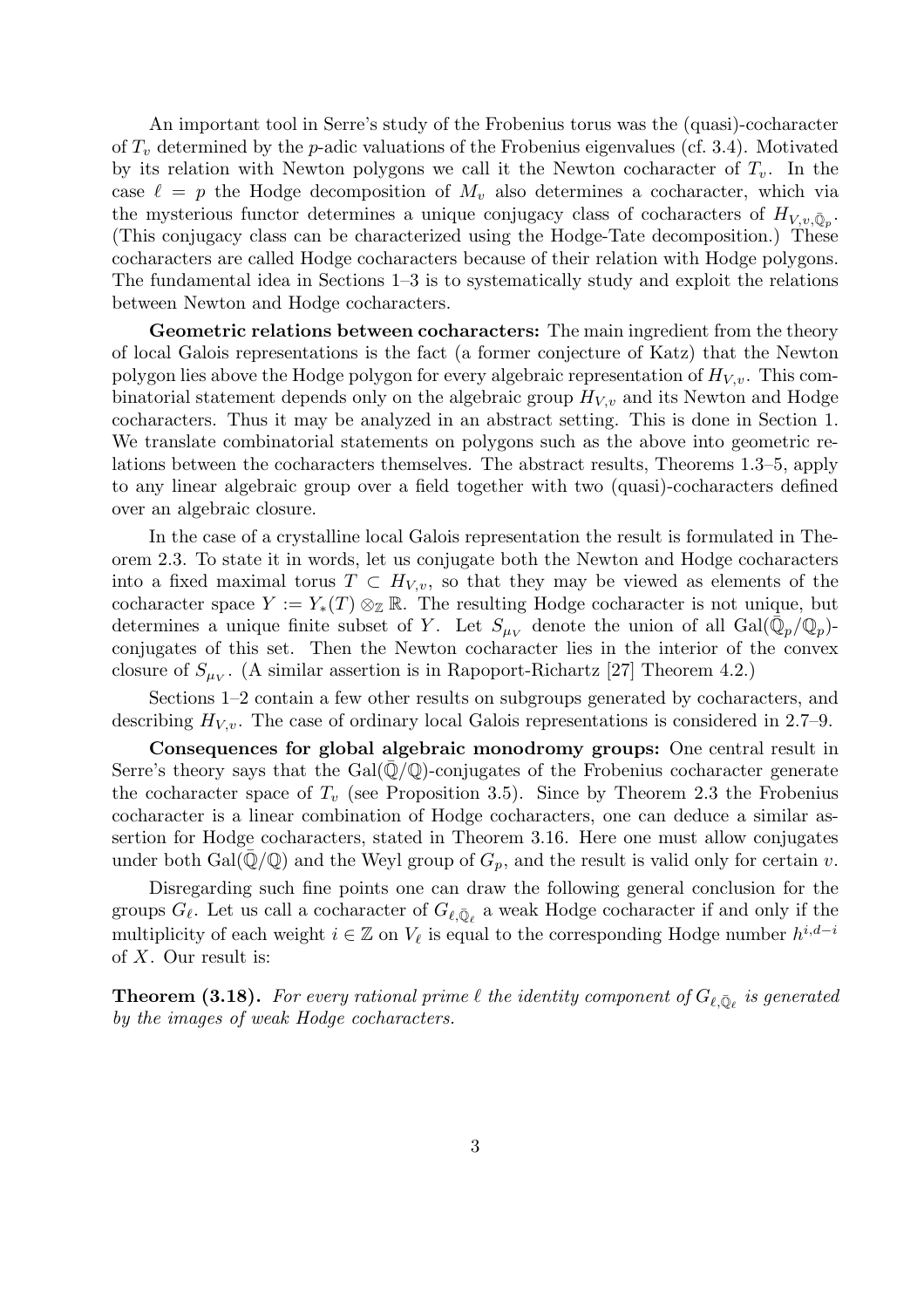Abelian varieties and the Mumford-Tate conjecture: The remaining sections of this article are devoted to the special case  $d = 1$ . We may suppose without loss of generality that the algebraic variety X is equal to an abelian variety A over  $K$ , say of dimension g. Consider the singular cohomology group  $V := H^1(A(\mathbb{C}), \mathbb{Q})$  with respect to some fixed embedding  $K \subset \mathbb{C}$ , and let  $G_{\infty} \subset \underline{\text{Aut}}_{\mathbb{O}}(V)$  denote the Mumford-Tate group associated to the natural Hodge structure on  $V$ . By definition it is generated by the images of weak Hodge cocharacters, so the fact that the only non-zero Hodge numbers are  $h^{1,0} = h^{0,1} = g$  imposes strong restrictions on the form of  $G_{\infty}$ . The comparison isomorphism  $V_{\ell} \cong V \otimes_{\mathbb{Q}} \overline{\mathbb{Q}}_{\ell}$  makes it possible to compare the identity component  $G_{\ell}^{\circ}$  with  $G_{\infty,\mathbb{Q}_\ell}$ , and according to the Mumford-Tate conjecture these groups should coincide.

The results of Sections 1–3 imply that the Hodge cocharacters impose combinatorial restrictions on  $G_{\ell}^{\circ}$  similar to those for  $G_{\infty}$ . Thus in some sense  $G_{\ell}^{\circ}$  looks like a Mumford-Tate group of an abelian variety. For a weak version of this statement, resulting from Theorem 3.18 cited above, see Theorem 5.10. Using classification results due to Serre [30] §3, explained and augmented in Section 4, one can deduce in particular the so-called minuscule weights conjecture (see Zarhin [47] 0.4):

**Corollary (5.11).** Each simple factor of the root system of  $G_{\ell}^{\circ}$  has type A, B, C, or D, and its highest weights in the tautological representation are minuscule.

Using the finer result of Theorem 3.16 it is possible to obtain stronger restrictions on  $G_{\ell}^{\circ}$ , up to proving the Mumford-Tate conjecture under suitable numerical assumptions on  $g = \dim(A)$  and the endomorphism ring  $\text{End}(A_{\bar{K}})$ . Here the main other ingredient is Faltings' theorem ([14] Theorems 3–4). For simplicity we restrict ourselves to the special case End $(A_{\bar{K}}) = \mathbb{Z}$  in this article, although the results could be generalized to some extent along standard lines.

Interpolation of  $\ell$ -adic algebraic monodromy groups: First note that, if we disregard the Mumford-Tate group, the Mumford-Tate conjecture still implies that the groups  $G_{\ell}^{\circ}$  are "independent of  $\ell$ " in that they all come from one and the same algebraic group over Q. A version of this weaker statement was proved already under certain restrictions in Larsen-Pink [22]. Here we can go significantly beyond that result:

**Theorem (5.13).** Assume that  $\text{End}(A_{\bar{K}}) = \mathbb{Z}$ .

- (a) There exists a connected reductive subgroup  $G \subset GL_{2g,\mathbb{Q}}$  such that  $G_{\ell}^{\circ}$  is conjugate to  $G \times_{\mathbb{Q}} \mathbb{Q}_\ell$  under  $GL_{2q}(\mathbb{Q}_\ell)$  for every  $\ell$  in some set  $\mathbb{L}$  of primes of Dirichlet density 1.
- (b) The pair consisting of G together with its absolutely irreducible tautological representation is a strong Mumford-Tate pair of weights  $\{0,1\}$  over  $F = \mathbb{Q}$  in the sense of Definition  $4.1$  (b).
- (c) The derived group  $G^{\text{der}}$  is  $\mathbb{Q}\text{-simple}$ .
- (d) If the root system of G is determined uniquely by its formal character, i.e. if G does not have an ambiguous factor (cf. Section 4), then in (a) we can take  $\mathbb L$  to contain all but at most finitely many primes.

Parts (b–c) of this theorem form a stronger version of the statement that  $G_{\ell}^{\circ}$  looks like a Mumford-Tate group. The proof is given in Section 6. It avoids crystalline theory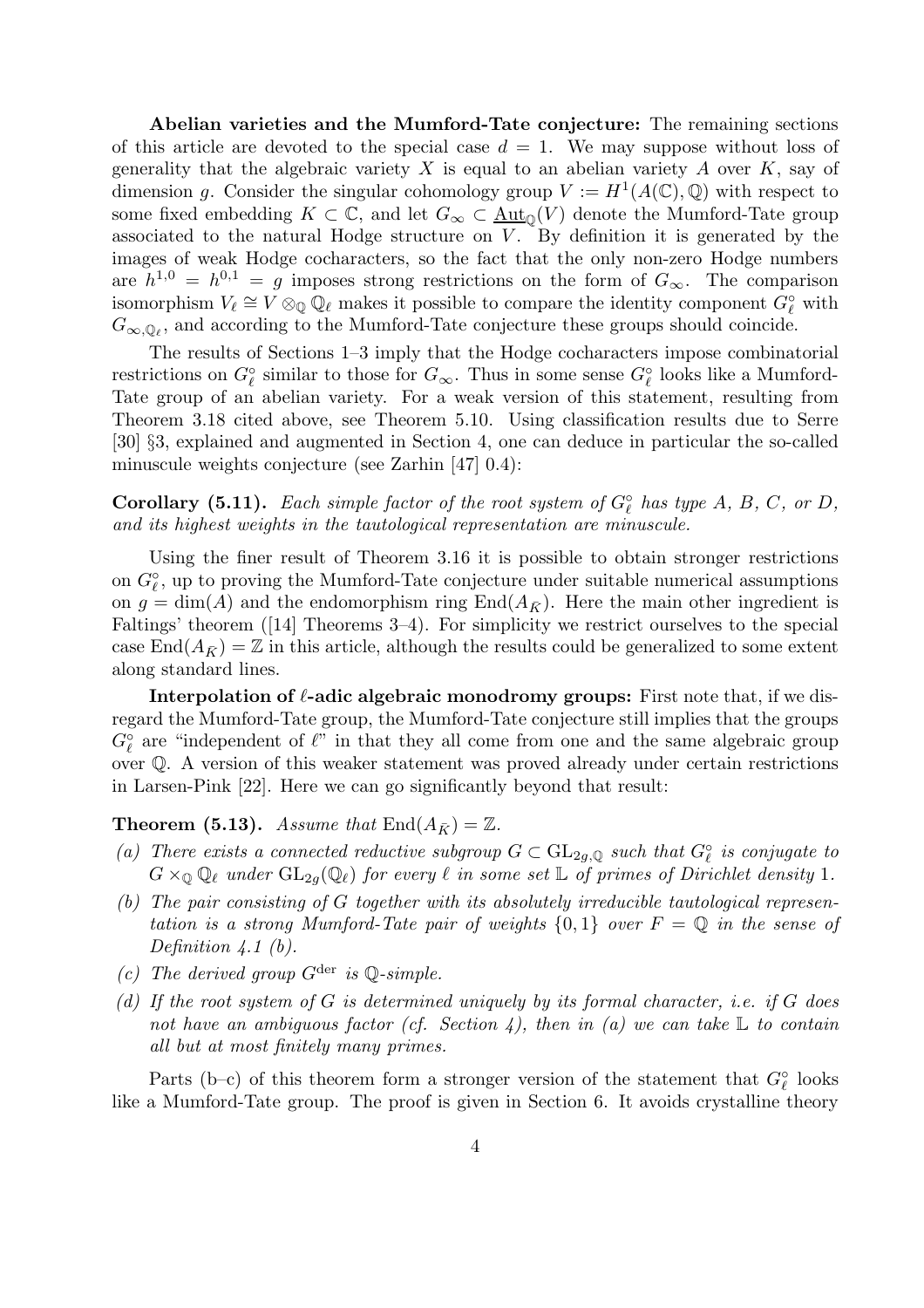and is thus independent of Sections 1–2. It is based on two main principles: First, we find arithmetic information relating Frobenius tori with roots of  $G_{\ell}$ , using arguments very similar to those used by Serre [28], Katz, Ogus [24], and others to detect places of ordinary reduction in some cases. Second, we exploit the fact that Frobenius tori impose relations between the  $\mathbb{Q}_\ell$ -structures of the different  $G_\ell$ , using the method of Larsen-Pink [21], [22].

New instances of the Mumford-Tate conjecture: Under certain numerical conditions on  $g = \dim(A)$  the restrictions on  $G_{\ell}^{\circ}$  given by Theorem 5.13 are sufficient to imply the Mumford-Tate conjecture itself. This yields a significant improvement of earlier results of Serre [28], [32], [33], as well as those of Tankeev ([40] et al., [35], [38]).

**Theorem (5.14).** Assume that  $\text{End}(A_{\bar{K}}) = \mathbb{Z}$ . Assume moreover that 2g is neither

(a) a k<sup>th</sup> power for any odd  $k > 1$ , nor

(b) of the form  $\binom{2k}{k}$  $\binom{2k}{k}$  for any odd  $k > 1$ .

Then we have  $G_{\infty} = \text{CSp}_{2g,\mathbb{Q}}$  and  $G_{\ell}^{\circ} = \text{CSp}_{2g,\mathbb{Q}_{\ell}}$  for every  $\ell$ . In particular the Mumford-Tate conjecture holds for A.

To indicate the scope of this result observe that in the range  $\leq 1000$  the only excluded dimensions are  $g = 4, 10, 16, 32, 64, 108, 126, 256, 500, 512, 864$ . The number of excluded values  $g \leq 10^6$  is only 82. Alas, in the smallest interesting dimension  $g = 4$  the Mumford-Tate conjecture still remains open.

If the Mumford-Tate group is in some sense small, one can also prove the Mumford-Tate conjecture by showing that the classification does not allow  $G_{\ell}^{\circ}$  to be smaller:

**Theorem (5.15).** Assume that  $\text{End}(A_{\bar{K}}) = \mathbb{Z}$  and that the root system of each simple factor of  $G_{\infty,\bar{\mathbb{Q}}}$  has type  $A_{2s-1}$  with  $s \geq 1$  or  $B_r$  with  $r \geq 1$  (cf. Table 4.6). Then the Mumford-Tate conjecture holds for A.

This result, like the others cited above, depends on the classification results collected in Section 4.

Places of Ordinary Reduction: The arguments in the proof of Theorem 5.13 can be used to obtain some new results on the frequency of places with given Newton polygon. The smaller the groups  $G_\ell$  are, the better the method works. Thus when the  $G_\ell$  are sufficiently special, one can show the existence of many places of ordinary reduction. In the following results  $K^{\text{conn}}$  is a certain finite extension of K determined as in Theorem 3.6:

**Theorem (7.1).** Assume that  $\text{End}(A_{\bar{K}}) = \mathbb{Z}$ , and let G be as in Theorem 5.13. Suppose that the root system of the simple factors of  $G_{\overline{Q}}$  does not have type  $C_r$  with  $r \geq 3$ . Then the abelian variety  $A_{K^{\text{conn}}}$  has ordinary reduction at a set of places of  $K^{\text{conn}}$  of Dirichlet density 1.

When the Mumford-Tate group is already small, the same follows for the groups  $G_{\ell}^{\circ}$ . Thus we can deduce: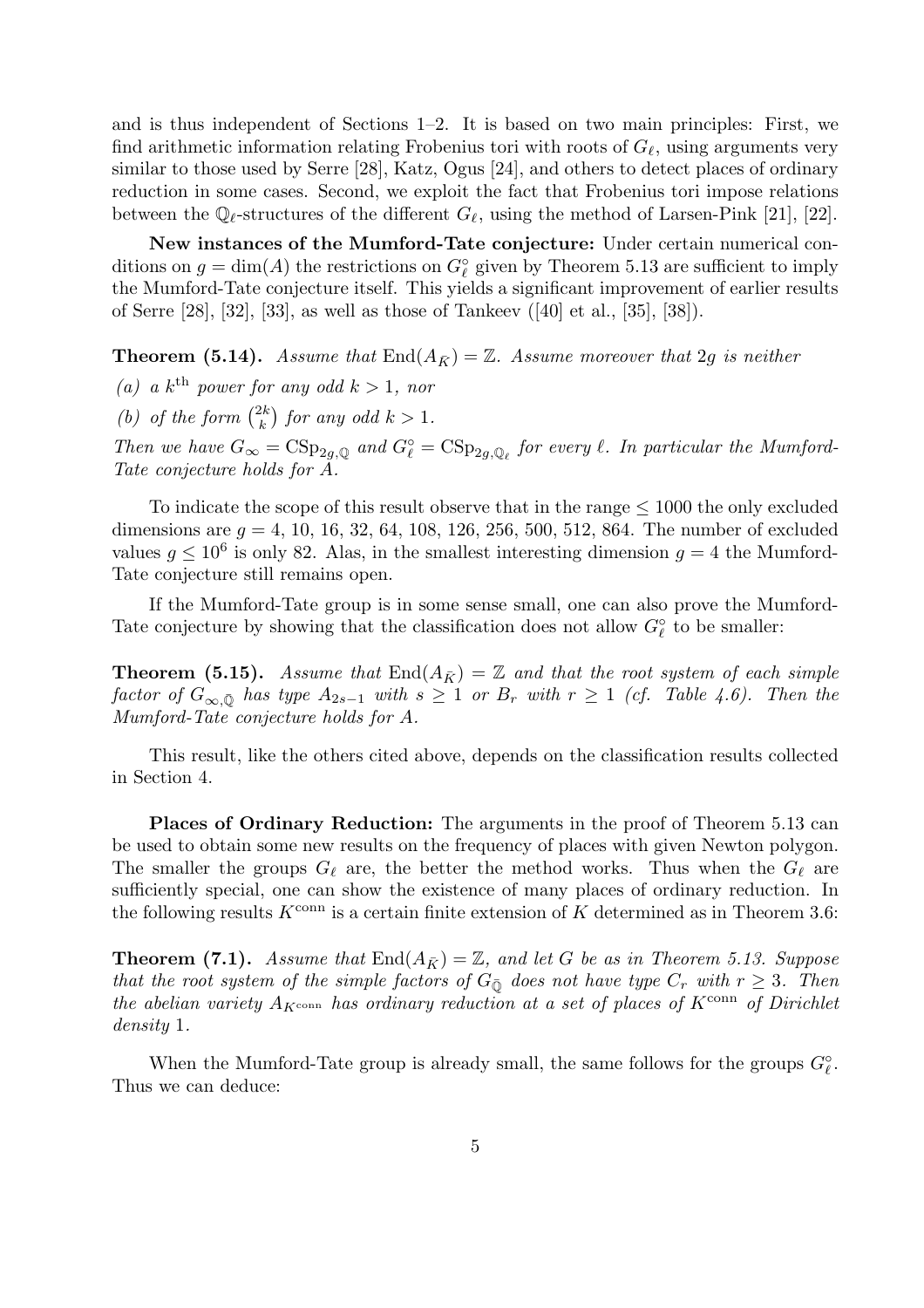**Corollary (7.2).** Assume that  $\text{End}(A_{\bar{K}}) = \mathbb{Z}$ . Suppose that the root system of the simple factors of  $G_{\infty,\bar{Q}}$  does not have type  $C_r$  with  $r \geq 3$ . Then the abelian variety  $A_{K^{\text{conn}}}$  has ordinary reduction at a set of places of  $K^{\text{conn}}$  of Dirichlet density 1.

The proof of these results, given in Section 7, distinguishes cases according to the type of the root system of G. In two of three cases the assertion follows easily from the intermediate results of Section 6. In the remaining case we encounter a new problem, which is solved with the help of a theorem of Wintenberger [46] concerning the lift of a compatible system of  $\ell$ -adic representations under an isogeny of algebraic groups.

For further explanations see the introductions to the individual sections.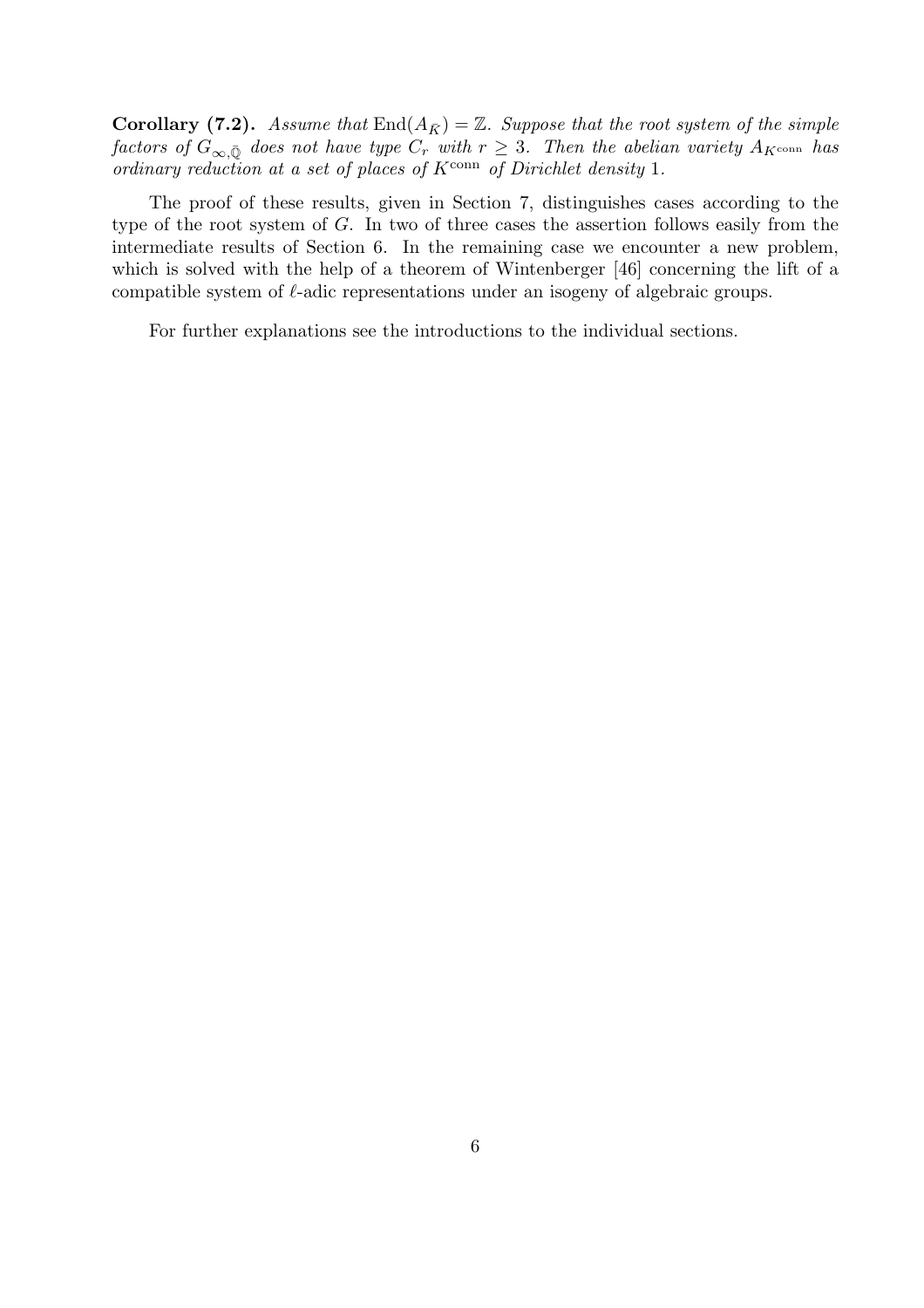### §1. Algebraic Groups, Cocharacters, and Polygons

Consider a linear algebraic group  $H$  over a field  $F$ . The subject of this preparatory section is to study relations between different cocharacters of  $H$ . To a cocharacter  $\mu$  and a representation V of H are associated the weights of  $\mu$  in V together with their respective multiplicities. These data are encoded in a certain polygon, and the main objects of this section are

- (a) to reformulate certain geometric relations between these polygons in terms of the cocharacters themselves, and
- (b) to deduce group theoretic consequences from these properties.

In the following we fix  $H, F$ , and an algebraically closed overfield  $E$  of  $F$ .

**Tannaka duality:** Let  $\mathbf{Rep}_H$  denote the category of all finite dimensional representations of  $H$  over  $F$ . This is a tannakian category in the sense of Deligne-Milne [12]. Let  $\mathbf{Vec}_F$  denote the category of finite dimensional F-vector spaces, and  $\omega$  the "forgetful" functor  $\mathbf{Rep}_H \to \mathbf{Vec}_F$  which to a representation of H associates the underlying F-vector space. This is a fiber functor of tannakian categories, and we have a canonical isomorphism  $H \cong \text{Aut}^{\otimes}(\omega)$  (cf. [12] §2).

**Cocharacters and Z-gradings:** Let  $\mathbb{G}_{m,E}$  denote the multiplicative group over E. A homomorphism of algebraic groups  $\mu: \mathbb{G}_{m,E} \to H_E := H \times_F E$  is called a cocharacter of H. For any cocharacter  $\mu$  and any finite dimensional representation V of H we have a natural Z-grading  $V_E := V \otimes_F E = \bigoplus_{i \in \mathbb{Z}} V_E^i$ . Here  $V_E^i$  is the weight space of weight i under  $\mu$ , that is, the subspace on which  $\mu(x)$  acts by multiplication with  $x^i$  for every  $x \in E^{\times}$ . If  $\mu$  is fixed, this grading is functorial in V and compatible with tensor products and duals. Conversely, suppose that for each V we are given a  $\mathbb{Z}$ -grading of  $V_E$  which is functorial in  $V$  and compatible with tensor products and duals. Then this data can be interpreted as an F-linear tensor functor  $\mathbf{Rep}_H \to \mathbf{Rep}_{\mathbb{G}_{m,E}}$ , so it comes from a unique cocharacter of H (compare [12] Example 2.30). In other words, the cocharacter and the associated grading determine each other.

Quasi-cocharacters and Q-gradings: The following terminology allows for arbitrary rational weights instead of integral weights. Consider the following inverse system of linear algebraic groups  $G_n$  over E, indexed by positive integers n ordered by divisibility. For each n we set  $G_n := \mathbb{G}_{m,E}$ , and for any  $n|n'$  the homomorphism  $G_{n'} \to G_n$  is exponentiation by  $n'/n$ . Then  $\hat{\mathbb{G}}_{m,E} := \varprojlim G_n$  is the affine group  $\text{Spec } E[X^r|_{r \in \mathbb{Q}}]$ .

A homomorphism of algebraic groups  $\mu : \hat{\mathbb{G}}_{m,E} \to H_E$  is called a quasi-cocharacter of H. Pulling back by the natural map  $\mathbb{G}_{m,E} \to \mathbb{G}_{m,E}$ , any cocharacter can be viewed as a quasi-cocharacter. Conversely, any quasi-cocharacter factors through some  $G_n$ , so it can be viewed as an  $n<sup>th</sup>$  root of a usual cocharacter.

Most properties of cocharacters extend naturally to quasi-cocharacters. For instance, every quasi-cocharacter factors through some torus in  $H_E$ . The quasi-cocharacters of a torus T form an abelian group which is canonically isomorphic to  $Y_*(T) \otimes_{\mathbb{Z}} \mathbb{Q}$ , where  $Y_*(T) := \text{Hom}(\mathbb{G}_{m,E}, T \times_F E)$  is the usual cocharacter group of T. Furthermore the above correspondence between cocharacters and compatible systems of Z-gradings extends in a natural way to a correspondence between quasi-cocharacters and compatible systems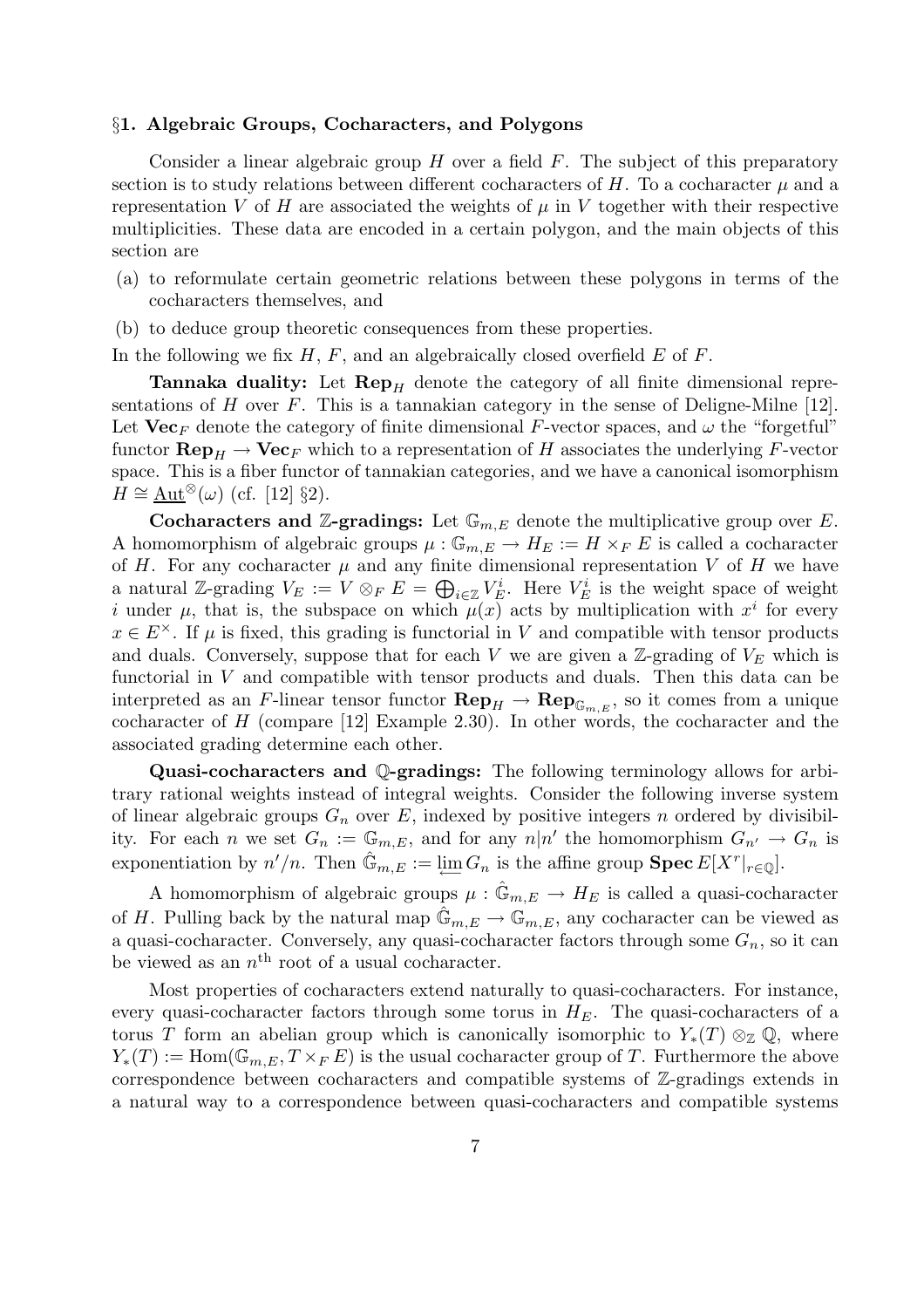of Q-gradings. Namely, if some positive power  $\mu^n$  of a quasi-cocharacter  $\mu$  is an honest cocharacter, the weight space of weight  $i \in \mathbb{Q}$  for  $\mu$  is just the weight space of weight ni for  $\mu^n$ .

Gradings and polygons: To any quasi-cocharacter  $\mu$  and any finite dimensional representation V of H is associated the following polygon. It is the graph in  $\mathbb{R}^2$  of a piecewise linear convex function  $[0, \dim_F(V)] \to \mathbb{R}$  which starts at  $(0, 0)$ . All slopes of this function are rational numbers, and the length of the subinterval on which the function has a given slope  $i \in \mathbb{Q}$  is the dimension of the corresponding weight space  $\dim_E(V_E^i)$ . The polygon thus constructed is denoted  $P_\mu(V)$ .

**Conjugation into a fixed maximal torus:** The polygon  $P_\mu(V)$  does not change when  $\mu$  is replaced by a conjugate under  $H(E) \rtimes \text{Aut}(E/F)$ . For the following arguments it will be useful to conjugate all cocharacters into a given maximal torus. Let us fix a maximal torus  $T_E \subset H_E$ . Let  $\overline{\Gamma}$  denote the image of  $Aut(E/F)$  in the outer automorphism group of  $H_E$ , and let  $\Gamma$  be the inverse image of  $\overline{\Gamma}$  in the automorphism group of  $T_E$ . This is a finite group preserving the root system of  $H_E$ . For later use recall that we have a canonical perfect pairing

$$
\langle , \rangle : X^*(T_E) \times Y_*(T_E) \to \mathbb{Z}, (\chi, \lambda) \mapsto \deg(\chi \circ \lambda),
$$

where  $X^*(T_E) := \text{Hom}(T_E, \mathbb{G}_{m,E})$  is the character group of  $T_E$ . After tensoring with R the cocharacter space  $Y := Y_*(T_E) \otimes_{\mathbb{Z}} \mathbb{R}$  and the character space  $X := X^*(T_E) \otimes_{\mathbb{Z}} \mathbb{R}$  are also in perfect duality  $X \times Y \to \mathbb{R}$ . All of this is equivariant under the action of Γ.

**Definition (1.1).** For any quasi-cocharacter  $\mu$  of  $H_E$  we let  $S_{\mu} \subset Y$  denote the set of all  $H(E) \rtimes \text{Aut}(E/F)$ -conjugates of  $\mu$  which factor through  $T_E$ .

By construction  $S_{\mu}$  is a single orbit under the action of Γ. In particular, it is a finite set and its convex closure  $Conv(S_u)$  is a bounded convex polytope. As the corners of this polytope form a Γ-invariant non-empty subset of  $S_{\mu}$ , this subset must be equal to  $S_{\mu}$ . The interior  $Conv(S_\mu)^\circ$  is defined as the interior of the polytope  $Conv(S_\mu)$  inside the smallest affine linear subspace containing it.

**Polygons and polytopes:** Now we consider two cocharacters  $\mu$ ,  $\nu$  of H.

**Definition (1.2).** Let V be a finite dimensional representation of  $H$ .

- (a) We say that  $P_{\nu}(V)$  lies above  $P_{\mu}(V)$  if and only if the first polygon lies on or above the second one at every point of the interval of definition  $[0, \dim_F(V)]$ .
- (b) We say that  $P_{\nu}(V)$  lies strictly above  $P_{\mu}(V)$  if and only if in addition to (a) the polygons meet at most at the starting point  $(0, 0)$  and the endpoint.

The following results translate these geometric relations into geometric relations between the cocharacters themselves. In the case that  $F$  is algebraically closed the assertion of Theorem 1.3 is contained in Rapoport-Richartz [27] Section 2 (cf. also Atiyah-Bott [1] Section 12).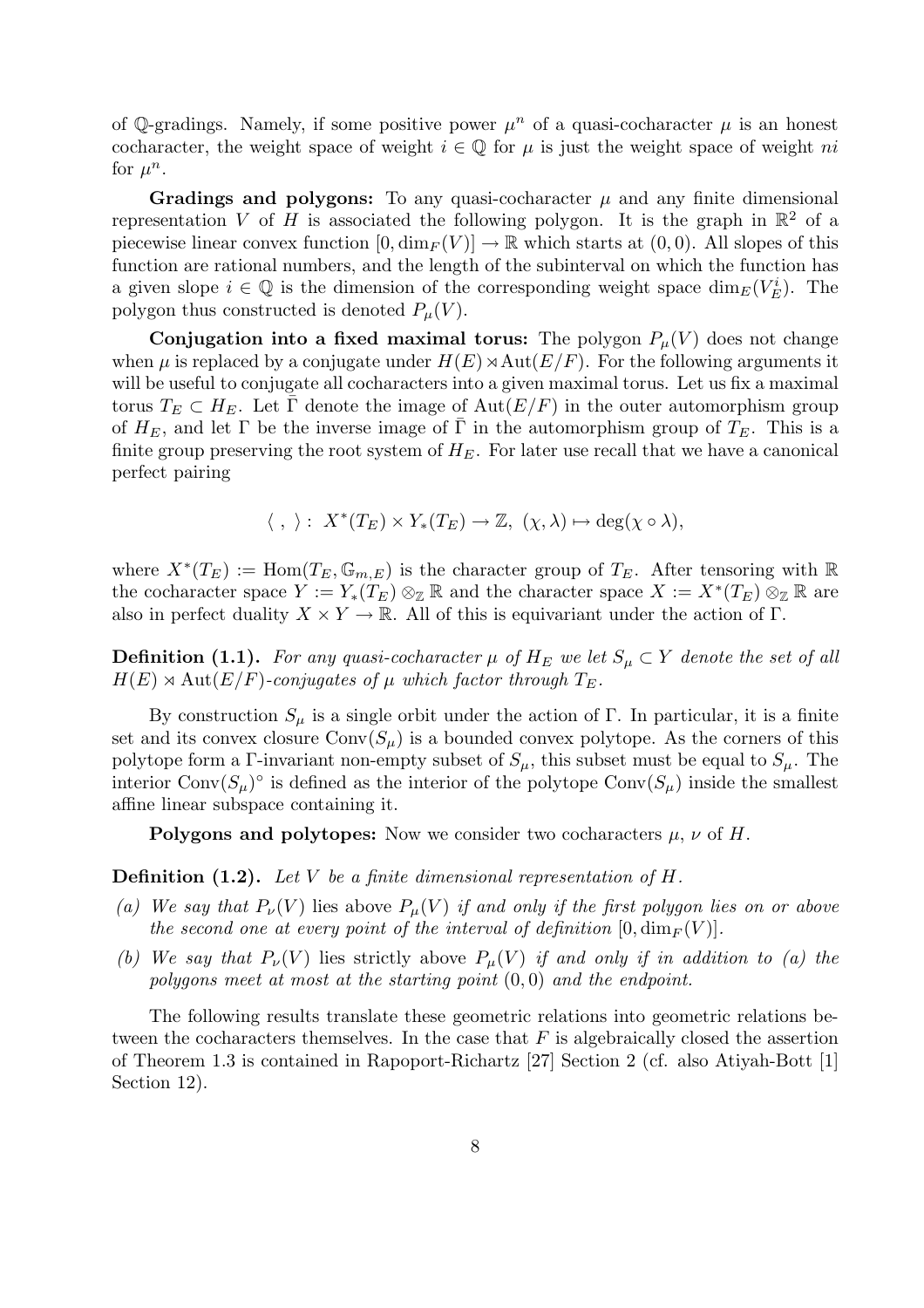**Theorem (1.3).** The following conditions are equivalent:

(a)  $S_{\nu} \subset \text{Conv}(S_{\mu}).$ 

- (a') For every  $\nu' \in S_{\nu}$  and every character  $\chi \in X^*(T_E)$  there exists  $\mu' \in S_{\mu}$  such that  $\langle \chi, \nu' \rangle \geq \langle \chi, \mu' \rangle.$
- (b) For every finite dimensional representation V of H over F the polygon  $P_{\nu}(V)$  lies above the polygon  $P_\mu(V)$ .
- (c) In every non-trivial finite dimensional representation  $V$  of  $H$  over  $F$  the smallest weight of  $\nu$  is greater than or equal to the smallest weight of  $\mu$ .

**Theorem (1.4).** The following conditions are equivalent:

- (a)  $S_{\nu} \subset \text{Conv}(S_{\mu})^{\circ}$ .
- (a') For every  $\nu' \in S_{\nu}$  and every character  $\chi \in X^*(T_E)$  either there exists  $\mu' \in S_{\mu}$  with  $\langle \chi, \nu' \rangle > \langle \chi, \mu' \rangle$ , or we have  $\langle \chi, \nu' \rangle = \langle \chi, \mu' \rangle$  for every  $\mu' \in S_{\mu}$ .
- (b) For every irreducible finite dimensional representation V of H over F the polygon  $P_{\nu}(V)$  lies above the polygon  $P_{\mu}(V)$  and lies strictly above unless the latter is a straight line.

Theorem  $(1.5)$ . The following conditions are equivalent:

- (a)  $S_{\nu} = S_{\mu}$ .
- (b) For every finite dimensional representation V of H over F the polygon  $P_{\nu}(V)$  coincides with the polygon  $P_u(V)$ .
- (c) For every finite dimensional representation V of H over F the polygon  $P_{\nu}(V)$  lies above the polygon  $P_\mu(V)$ , and for some faithful representation these polygons coincide.

One should note that all of these statements refer to properties relative to the ground field  $F$ . Thus on the one hand the representation  $V$  of  $H$  must be defined over  $F$ , while on the other hand all Galois conjugates are included in the set  $S_{\mu}$ . In the following proofs we may without loss of generality assume  $\mu \in S_{\mu}$  and  $\nu \in S_{\nu}$ .

**Proof of Theorem 1.3:** The implication  $(b) \Rightarrow (c)$  is obvious. For its converse it is enough to look at the polygons above any integral point  $0 < i < \dim_F(V)$ . For each of the polygons the value at  $i$  is just the smallest weight of the associated quasi-cocharacter on the exterior power  $\bigwedge^i V_E$ . Thus (b) follows from (c). Next, the equivalence (a) $\Leftrightarrow$ (a') is a well-known characterization of the convex closure, provided that  $\chi$  in  $(a')$  is allowed to run through all of X. Since  $S_{\mu}$  consists of rational points of Y, it is enough to work with rational  $\chi$ . Scaling each  $\chi$  makes it integral, so it suffices to consider usual characters, as desired. It remains to prove  $(a')\Leftrightarrow (c)$ .

For the implication  $(a')\Rightarrow(c)$  consider any finite dimensional representation V of H, and choose a weight  $\chi \in X^*(T_E)$  of  $T_E$  on  $V_E$  such that  $\langle \chi, \nu \rangle$  attains the smallest possible value. By (a') there exists  $\mu' \in S_{\mu}$  such that  $\langle \chi, \nu \rangle \ge \langle \chi, \mu' \rangle$ . Here the right hand side is  $\geq$  the smallest weight of  $\mu'$  in  $V_E$ , hence also the smallest weight of  $\mu$ , proving (c).

To prove  $(c) \Rightarrow (a')$  fix a character  $\chi \in X^*(T_E)$  and choose an order on the roots of  $H_E$  with respect to  $T_E$ , such that  $\chi$  is a dominant weight. Let V be an irreducible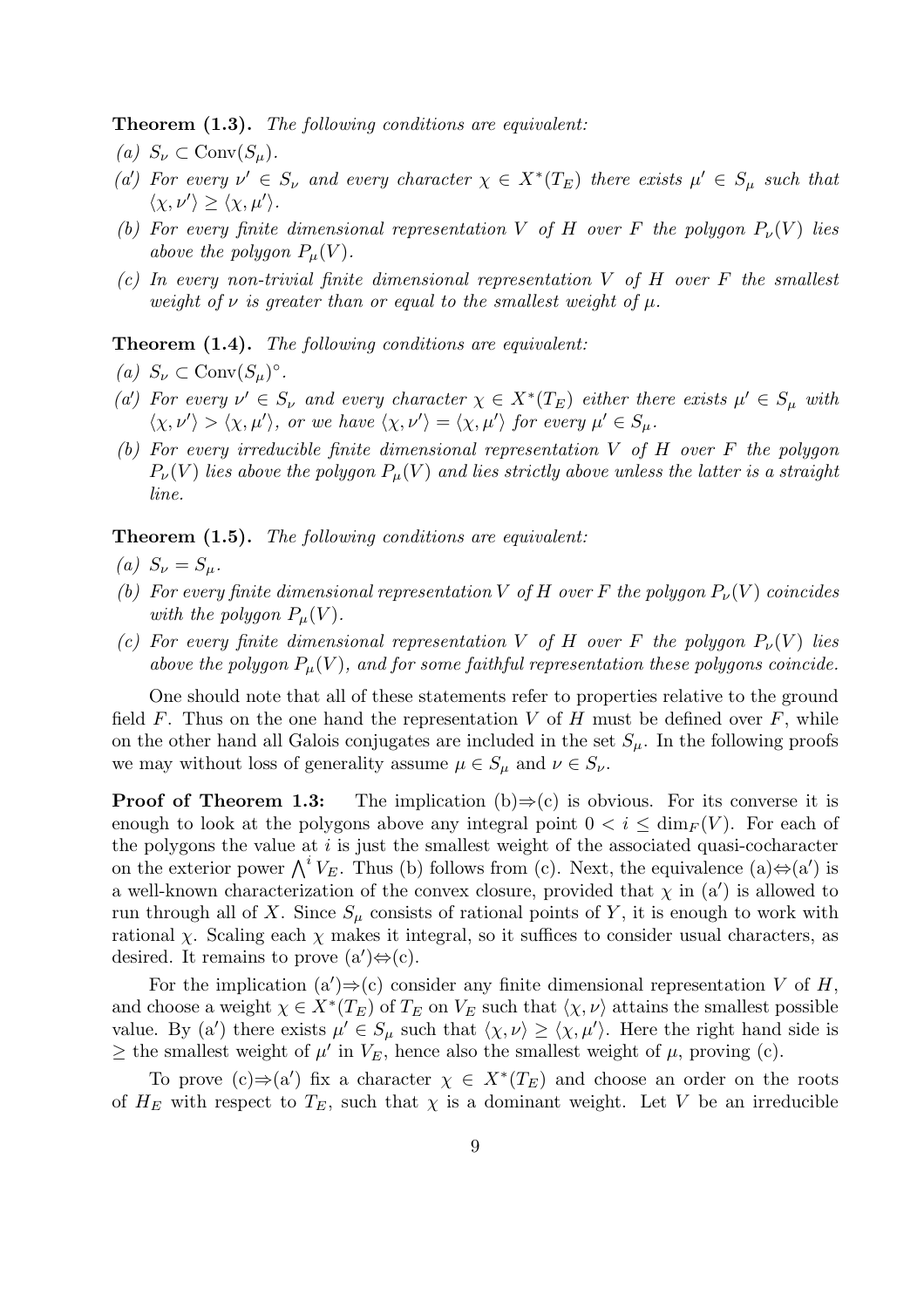representation of H over F which has  $\chi$  among its highest weights. Then all highest weights of V are Γ-conjugate to  $\chi$ , and therefore all weights of V are in the convex closure of the Γ-orbit of  $\chi$ . It follows that the smallest weight of  $\mu$  on  $V_E$  is of the form  $\langle \chi^{\gamma}, \mu \rangle$  for some  $\gamma \in \Gamma$ . This is equal to  $\langle \chi, \mu' \rangle$ , where  $\mu' := \mu^{\gamma^{-1}}$  is another element of  $S_{\mu}$ . Now (c) implies  $\langle \chi, \nu' \rangle \geq$  (the smallest weight of  $\nu'$  on  $V_E$ ) = (the smallest weight of  $\nu$  on  $V_E$ )  $\geq \langle \chi, \mu' \rangle$ , proving (a' ).  $\Box$ 

**Proof of Theorem 1.4:** The equivalence  $(a) \Leftrightarrow (a')$  is easy and left to the reader. To prove (b) $\Rightarrow$ (a') fix  $\nu' \in S_{\nu}$  and a character  $\chi \in X^*(T_E)$ , and consider an irreducible representation V with highest weight  $\chi$ . As in the preceding proof we find an element  $\mu' \in S_{\mu}$  such that  $\langle \chi, \mu' \rangle$  is the smallest weight of  $\mu$  in  $V_E$ . When  $P_{\nu}(V)$  lies strictly above  $P_{\mu}(V)$  at the point 1, we have  $\langle \chi, \nu \rangle \geq$  (the smallest weight of  $\nu'$  on  $V_E$ ) = (the smallest weight of  $\nu$  on  $V_E$ ) >  $\langle \chi, \mu' \rangle$ . Assuming (b), this yields the desired assertion unless  $P_\mu(V)$ is a straight line. In that case we compare the two polygons for V and its dual  $V^{\vee}$ . Since  $P_{\nu}(V)$  lies above  $P_{\mu}(V)$ , and  $P_{\nu}(V^{\vee})$  above  $P_{\mu}(V^{\vee})$ , one easily shows that the respective polygons must be equal. Then  $\langle \chi, \nu' \rangle$  is some slope of  $P_{\nu}(V)$ , hence it is equal to every slope of  $P_\mu(V)$ , and therefore to  $\langle \chi', \mu' \rangle$  for every weight  $\chi'$  of  $T_E$  in  $V_E$ . In particular we have  $\langle \chi, \nu' \rangle = \langle \chi^{\gamma^{-1}}, \mu' \rangle = \langle \chi, \mu'^{\gamma} \rangle$  for every  $\gamma \in \Gamma$ . Thus  $\langle \chi, \nu' \rangle = \langle \chi, \mu' \rangle$  for every  $\mu' \in S_{\mu}$ , proving (a').

It remains to prove (b) under the assumption  $(a')$ . Consider an irreducible representation V for which  $P_u(V)$  is not a straight line but meets  $P_v(V)$  at a point in the interior of its interval of definition. In view of Theorem 1.3 it suffices to derive a contradiction in this case. It is easy to see that the polygons must meet at a break point of  $P_{\nu}(V)$ , that is, a point where its slope changes. Suppose this point has coordinates  $(i, r)$  with  $0 < i < \dim_F(V)$ . Then r is the unique smallest weight of  $\nu$  in the representation  $\bigwedge^i V_E$ . More precisely, if  $V'_E \subset V_E$  denotes the F-subspace of dimension i corresponding to the slopes of  $P_\nu(V)$  to the left of  $(i, r)$ , then  $\bigwedge^i V_E'$  is the unique line in  $\bigwedge^i V_E$  on which  $\nu$  has the smallest possible weight  $r$ .

By assumption the smallest weight of  $\mu$  on  $\bigwedge^i V_E$  is also equal to r. If  $\chi$  denotes the weight of  $T_E$  on  $\bigwedge^i V_E'$ , it follows that we must be in the second case of condition  $(a')$ , that is, we have  $\langle \chi, \nu' \rangle = \langle \chi, \mu' \rangle$  for all  $\nu' \in S_{\nu}$  and  $\mu' \in S_{\mu}$ . Thus  $\bigwedge^i V'_E$  is the unique line in  $\bigwedge^i V_E$  on which the quasi-cocharacter  $\nu_0 := \sum_{\nu' \in S_{\nu}} \nu'$  has the smallest possible weight  $r \cdot \text{card}(S_{\nu})$ . By construction  $\nu_0$  is a quasi-cocharacter in the center of H which is defined over F (i.e., any power of  $\nu_0$  which is an honest cocharacter is defined over F). Therefore the subspace  $\bigwedge^i V'_E \subset \bigwedge^i V_E$  is H-invariant and defined over F. At last, this implies that  $V'_E$  comes from an H-invariant subspace  $V' \subset V$ , contradicting the assumption that V is irreducible. This proves (b), as desired.

**Proof of Theorem 1.5:** The implications  $(a) \Rightarrow (b) \Rightarrow (c)$  are obvious. To prove  $(b) \Rightarrow (a)$ we first note that the situation is completely symmetric in  $\mu$  and  $\nu$ . Applying Theorem 1.3 twice, the second time with  $\mu$  and  $\nu$  interchanged, condition (b) implies Conv $(S_{\mu})$  =  $Conv(S_{\nu})$ . Taking corners of these polytopes, the condition (a) follows.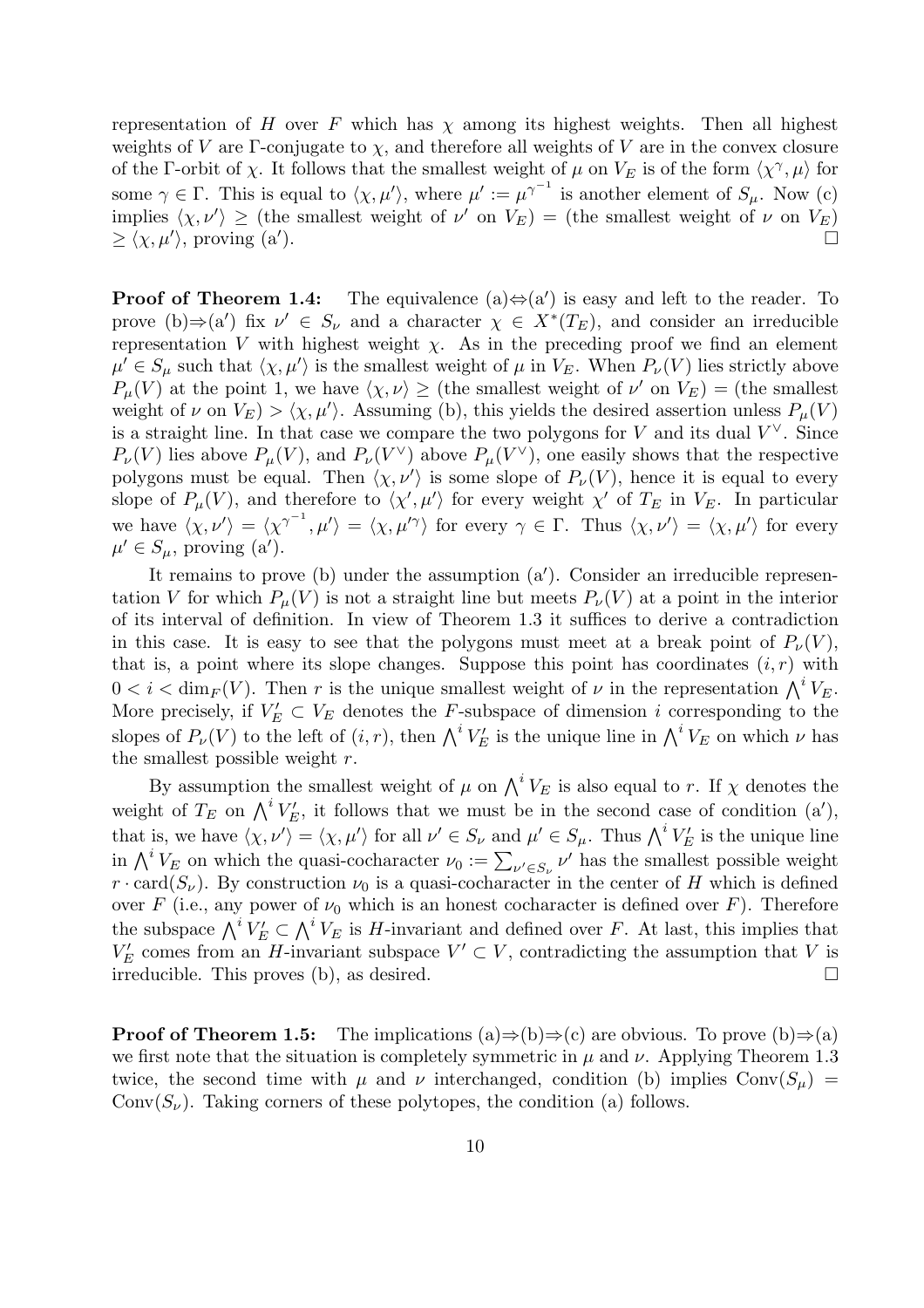It remains to prove the implication  $(c) \Rightarrow (b)$ . Fix a faithful representation V for which the two polygons coincide. We must prove the same for any other representation  $V_1$ . If the polygons are equal for all irreducible subquotients of  $V_1$ , clearly the same follows for  $V_1$ itself. Thus we may assume that  $V_1$  is irreducible. Then  $V_1$  is isomorphic to a subquotient of the tensor space  $V^{m,n} := V^m \otimes (V^{\vee})^n$  for suitable non-negative integers m, n. Clearly the two polygons coincide for  $V^{m,n}$ . Let  $V_2$  be the direct sum of the Jordan-Hölder factors of  $V^{m,n}$  other than  $V_1$ . Then  $P_\nu(V^{m,n})$  is obtained by joining  $P_\nu(V_1)$  and  $P_\nu(V_2)$  and rearranging all edges in the order of increasing slopes. The same holds with  $\mu$  in place of v. As  $P_{\nu}(V^{m,n}) = P_{\mu}(V^{m,n})$  and, by assumption,  $P_{\nu}(V_i)$  is above  $P_{\mu}(V_i)$  for both  $i = 1, 2$ , by an easy comparison of multiplicities it follows that the respective polygons coincide. This proves (b), as desired.

Comparing subgroups generated by cocharacters: For any quasi-cocharacter  $\mu$  of H let  $H_{\mu} \subset H$  be the smallest normal algebraic subgroup, defined over F, such that  $\mu$  factors through  $H_{\mu,E}$ . Equivalently, this subgroup can be characterized by the fact that  $H_{\mu,E}$  is generated by the images of all  $H(E) \rtimes \text{Aut}(E/F)$ -conjugates of  $\mu$ . The geometric relations between cocharacters listed in the preceding results have the following consequences.

**Proposition (1.6).** Suppose the equivalent conditions in Theorem 1.3 are satisfied. Then we have  $H_{\nu} \subset H_{\mu}$ .

**Proof:** Since  $H_\mu$  is a normal subgroup of H, the intersection  $T_{\mu,E} := H_{\mu,E} \cap T_E$  is a maximal torus of  $H_{\mu,E}$ . The above characterization of  $H_{\mu,E}$  implies that the cocharacter space  $Y_*(T_{\mu,E})\otimes_{\mathbb{Z}}\mathbb{R}$  is just the R-subspace of Y generated by  $S_{\mu}$ . The same statements hold with  $\nu$  in place of  $\mu$ . Now condition (a) of Theorem 1.3 implies that  $\mathbb{R} \cdot S_{\nu} \subset$  $\mathbb{R} \cdot S_{\mu}$ . Therefore a maximal torus of  $H_{\mu}$  contains a maximal torus of  $H_{\nu}$ . As these groups normalize each other, we deduce that the factor group  $H_{\nu}/(H_{\nu} \cap H_{\mu})$  has rank zero. Since by construction it is also generated by the images of cocharacters, it must be trivial. Thus we have  $H_{\nu} \subset H_{\mu}$ , as desired.

Proposition (1.7). Suppose the equivalent conditions in both Theorem 1.4 and Theorem 1.5 are satisfied. Then we have  $H_{\nu} = H_{\mu}$ , this group is solvable, and its toric part is either trivial or isomorphic to  $\mathbb{G}_{m,F}$ .

**Proof:** The conditions (a) of Theorems 1.4–5 together say that  $S_{\nu} = S_{\mu} \subset \text{Conv}(S_{\mu})^{\circ}$ . The first equality, combined with Proposition 1.6, already shows  $H_{\nu} = H_{\mu}$ . The latter inclusion implies that  $S_{\mu}$  consists of a single element, say  $\mu_0$ . By the remarks in the preceding proof  $\mu_0$  generates the cocharacter space of a maximal torus of  $H_{\mu,E}$ . As  $\mu_0$  is fixed under Γ, both the Weyl group of  $H_E$  and the automorphism group Aut $(E/F)$  act trivially on this cocharacter space. Thus on the one hand the Weyl group of  $H_{\mu,E}$  must be trivial, hence  $H_{\mu}$  is solvable. On the other hand  $H_{\mu}$  modulo its unipotent radical must be a split torus of dimension at most 1.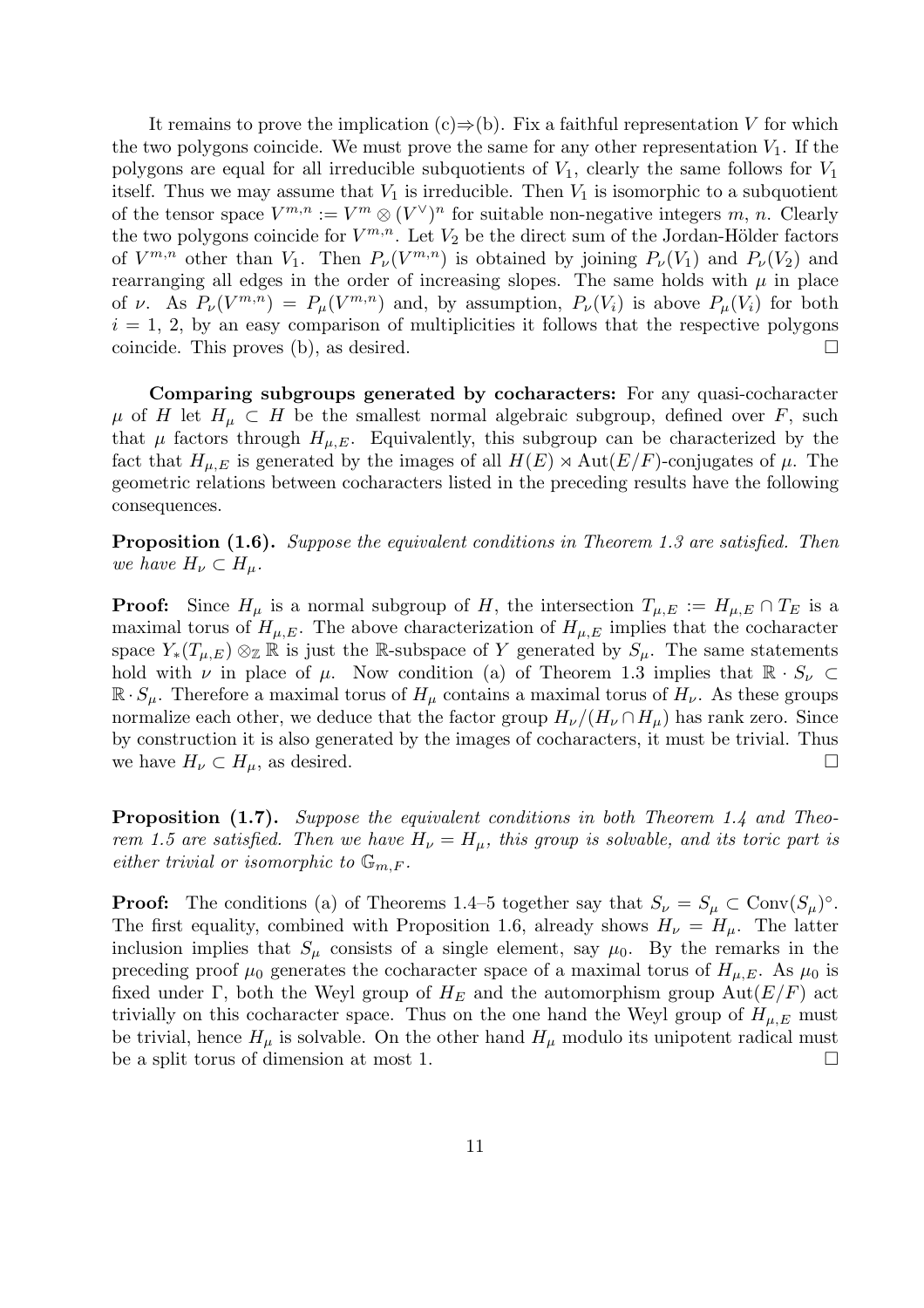### §2. Crystalline Local Galois Representations

Fix a rational prime p and a finite extension  $K/\mathbb{Q}_p$ , which for simplicity we assume unramified. The Frobenius substitution of K over  $\mathbb{Q}_p$  is denoted  $\sigma$ . Embed K into a fixed algebraic closure  $\bar{\mathbb{Q}}_p$  of  $\mathbb{Q}_p$  and let  $\mathcal{D} := \text{Gal}(\bar{\mathbb{Q}}_p/K)$  denote the "decomposition" group. In this section we study crystalline Galois representations of  $\mathcal D$  over  $\mathbb Q_p$ . For such representations it is well-known that "The Newton polygon lies above the Hodge polygon". Our main aim is to deduce from this certain consequences for the associated algebraic monodromy groups. We begin by reviewing some known facts concerning crystalline representations, filtered modules, and their associated algebraic monodromy groups.

The local algebraic monodromy group: Consider a continuous representation of D on a finite dimensional  $\mathbb{Q}_p$ -vector space V. The associated algebraic monodromy group  $H_V$  is the Zariski closure of the image of  $\mathcal D$  in the general linear group  $\underline{\mathrm{Aut}}_{\mathbb Q_p}(V)$ . This group has a tannakian description, as follows.

Let  $\mathbf{Rep}_{\mathcal{D}}$  denote the category of all finite dimensional continuous representations of D over  $\mathbb{Q}_p$ . This is a tannakian category in the sense of Deligne-Milne [12]. For V as above we let  $((V))$  denote the full tannakian subcategory of  $\mathbf{Rep}_{\mathcal{D}}$  which is generated by V, i.e. the smallest abelian full subcategory containing  $V$  which is stable by taking subquotients, tensor product, and duals. Let  $\mathbf{Vec}_{\mathbb{Q}_p}$  denote the category of finite dimensional  $\mathbb{Q}_p$ -vector spaces, and  $\omega_V$  the "forgetful" functor  $((V)) \to \mathbf{Vec}_{\mathbb{Q}_p}$  which to a representation of  $\mathcal D$  associates the underlying  $\mathbb{Q}_p$ -vector space. This is a fiber functor of tannakian categories, and we have a canonical isomorphism  $H_V \cong \underline{\mathrm{Aut}}^{\otimes}(\omega_V)$ . The category  $((V))$  is then canonically equivalent to the category of representations of  $H_V$  (cf. [12] §2).

**Filtered modules:** Following Fontaine [15] 1.2, [16] 5.1 a "filtered module" over K consists of a finite dimensional  $K$ -vector space  $M$  together with

- (a) a descending, exhaustive, separated filtration by K-subspaces Fil<sup>i</sup>M ( $i \in \mathbb{Z}$ ), and
- (b) a  $\sigma$ -linear automorphism  $f_M : M \longrightarrow M$ , i.e. an automorphism of additive groups satisfying  $f_M(xm) = \sigma(x) f_M(m)$  for all  $x \in K$  and  $m \in M$ .

Let  $\mathbf{MF}_K$  denote the category of filtered modules over K. This is a  $\mathbb{Q}_p$ -linear category with tensor products and duals, but it is not abelian. Fontaine ([15]  $\S4$ , [17] 1.3) defines a full subcategory  $\mathbf{MF}_{K}^{f}$  of "weakly admissible filtered modules", which is abelian and tannakian. Its identity object consists of the vector space K with  $0 = \text{Fil}^1 K \subsetneq \text{Fil}^0 K = K$ and  $f_K = \sigma$ .

For any object M of  $\mathbf{MF}_{K}^{f}$  we let  $((M))$  denote the full tannakian subcategory of  $\mathbf{MF}_K^f$  which is generated by M. Then the functor  $\omega_M : ((M)) \to \mathbf{Vec}_K$  which to each filtered module associates its underlying  $K$ -vector space is a fiber functor of tannakian categories. Its automorphism group  $H_M := \text{Aut}^{\otimes}(\omega_M)$  is a certain algebraic subgroup of the general linear group  $\underline{\mathrm{Aut}}_K(M)$ , defined over K.

The "mysterious functor": Fontaine ([16] Th.5.2) defines:

- (a) a full tannakian subcategory  $\mathbf{Rep}_{\mathcal{D}}^{\text{cris}}$  of  $\mathbf{Rep}_{\mathcal{D}}$ , stable under taking subquotients. Objects of  $\mathbf{Rep}_{\mathcal{D}}^{\text{cris}}$  are called "crystalline representations".
- (b) a full tannakian subcategory  $\mathbf{MF}_K^a$  of  $\mathbf{MF}_K^f$ , stable under taking subquotients. Objects of  $\mathbf{MF}_{K}^{a}$  are called "admissible filtered modules".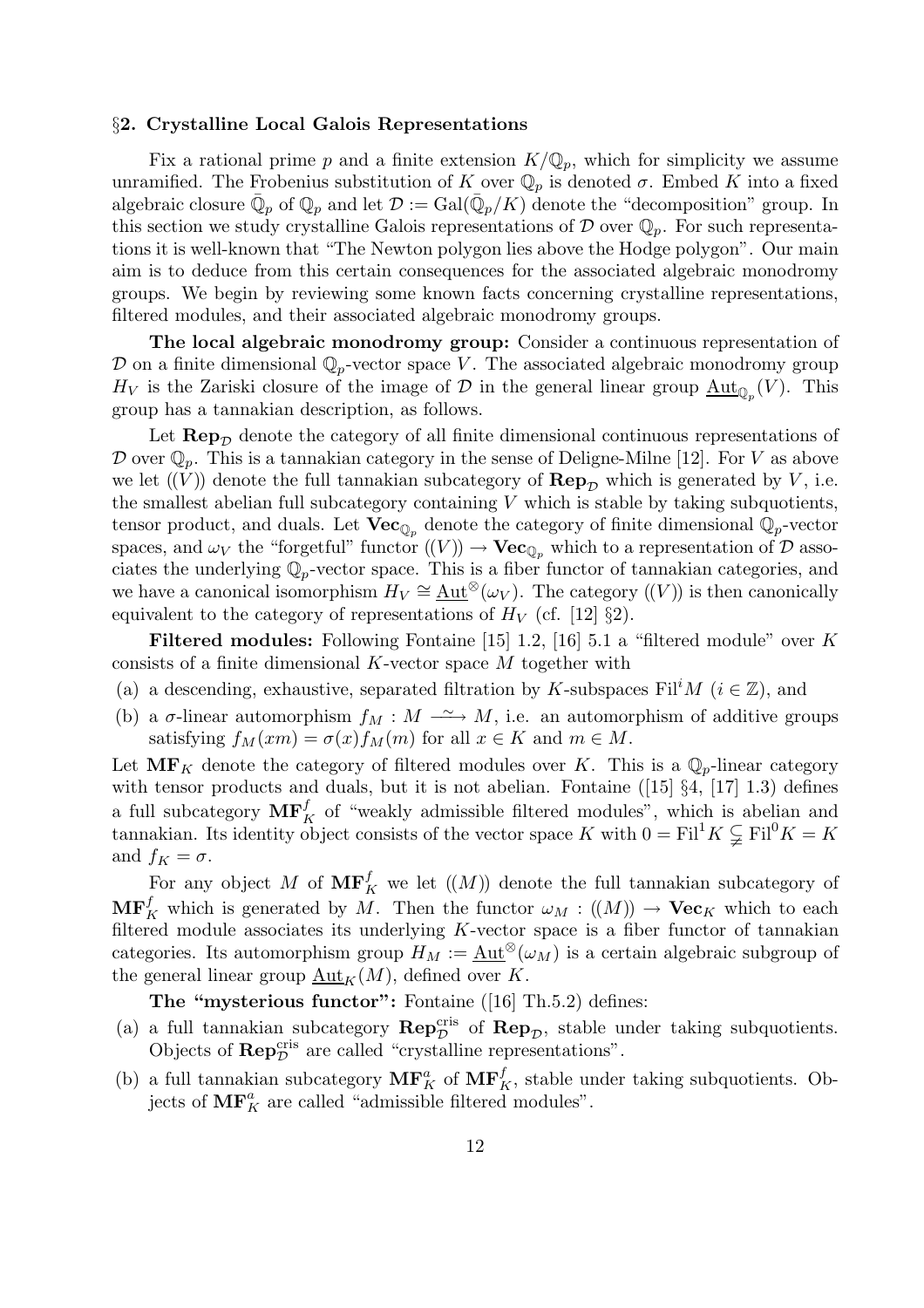(c) a (covariant) equivalence of tensor categories  $\mathbf{D} : \mathbf{Rep}_{\mathcal{D}} \longrightarrow \mathbf{MF}_K$ .

In the following we fix a crystalline representation V and let  $M := D(V)$  denote the associated admissible filtered module. Then the functor  **induces an equivalence of tannakian** categories  $(V)$ )  $\longrightarrow$   $((M))$ . By tannakian theory ([12] Th.3.2) it follows that the algebraic groups  $H_{V,K} := H_V \times_{\mathbb{Q}_p} K$  and  $H_M$  are in a canonical way inner forms of each other.

Hodge decomposition and the Hodge cocharacter: Following Wintenberger  $(43]$  4.2.1, Th.3.1.2) any weakly admissible filtered module M possesses a canonical splitting of the filtration Fil<sup>•</sup>M, i.e. a grading  $M = \bigoplus_{i \in \mathbb{Z}} M^i$  by K-subspaces such that  $\text{Fil}^iM = \bigoplus_{i' \geq i} M^i$  for each  $i \in \mathbb{Z}$ . This grading is functorial in M and compatible with tensor products and duals. As explained in Section 1, this data corresponds to a unique cocharacter  $\mu_M : \mathbb{G}_{m,K} \to H_M$ , characterized by the fact that  $x \in K^\times$  acts by multiplication with  $x^i$  on each  $M^i$ . This cocharacter is defined over K. By analogy with usual Hodge structures the grading of M may be called Hodge decomposition and  $\mu_M$  the associated Hodge cocharacter.

Via the inner twist the conjugacy class of  $\mu_M$  corresponds to a unique conjugacy class of cocharacters of  $H_{V,\bar{\mathbb{Q}}_p} := H_V \times_{\mathbb{Q}_p} \bar{\mathbb{Q}}_p$ . We fix a representative  $\mu_V$ . By construction we have:

# **Fact (2.1).** The  $H_V(\bar{\mathbb{Q}}_p)$ -conjugacy class of  $\mu_V$  is defined over K.

It is possible to characterize this conjugacy class using the Hodge-Tate decomposition associated to V (cf. [16], [44] §4, [18]). We have chosen the above construction via  $H_M$ because it will also apply to the Newton cocharacter below.

**Frobenius:** Let us set  $m := [K/\mathbb{Q}_p]$ . Then  $f_M^m$  is a K-linear automorphism of M. As its formation is functorial in  $M$  and compatible with tensor products and duals, this defines an element of  $H_M(K) \subset \text{Aut}_K(M)$ . Via the inner twist its conjugacy class corresponds to a unique conjugacy class in  $H_V(\overline{\mathbb{Q}}_p)$ , for which we fix a representative  $\Phi_V$ .

# **Proposition (2.2).** The  $H_V(\bar{\mathbb{Q}}_p)$ -conjugacy class of  $\Phi_V$  is defined over  $\mathbb{Q}_p$ .

**Proof:** Since  $f_M$  is a  $\sigma$ -linear automorphism of M, the map  $\psi : h \mapsto f_M \circ h \circ f_M^{-1}$ M defines an isomorphism  $\sigma^* H_M \rightharpoonup H_M$ . Via the inner twist we thus obtain an isomorphism  $(\sigma^* H_{V,K}) \times_K \bar{\mathbb{Q}}_p \longrightarrow H_{V,K} \times_K \bar{\mathbb{Q}}_p$  which is unique up to an inner automorphism. Now  $H_V$  is defined over  $\mathbb{Q}_p$ , so this isomorphism amounts to a  $\bar{\mathbb{Q}}_p$ -valued automorphism of  $H_V$ . As its construction was intrinsic, i.e. functorial in M and compatible with tensor constructions, it is already an inner automorphism.

Obviously  $f_M^m$  is a K-valued element of  $H_M$ , and by definition we have  $\psi(f_M^m) = f_M^m$ . As  $\psi$  corresponds to an inner automorphism of  $H_{V,\bar{\mathbb{Q}}_p}$ , this shows that the conjugacy class of  $\Phi_V$  is defined over  $\mathbb{Q}_p$ , as desired.

The Newton cocharacter: Next let  $\text{ord}_p : \overline{\mathbb{Q}}_p \to \mathbb{Q} \cup \{ \infty \}$  be the normalized valuation with  $\text{ord}_p(p) = 1$ . Then there is a unique  $f_M^m$ -invariant Q-grading  $M = \bigoplus_{i \in \mathbb{Q}} M_i$ of K-vector spaces such that all eigenvalues of  $f_M^m$  on  $M_i$  have normalized valuation  $mi$ . This decomposition can be obtained, for instance, from the eigenspace decomposition of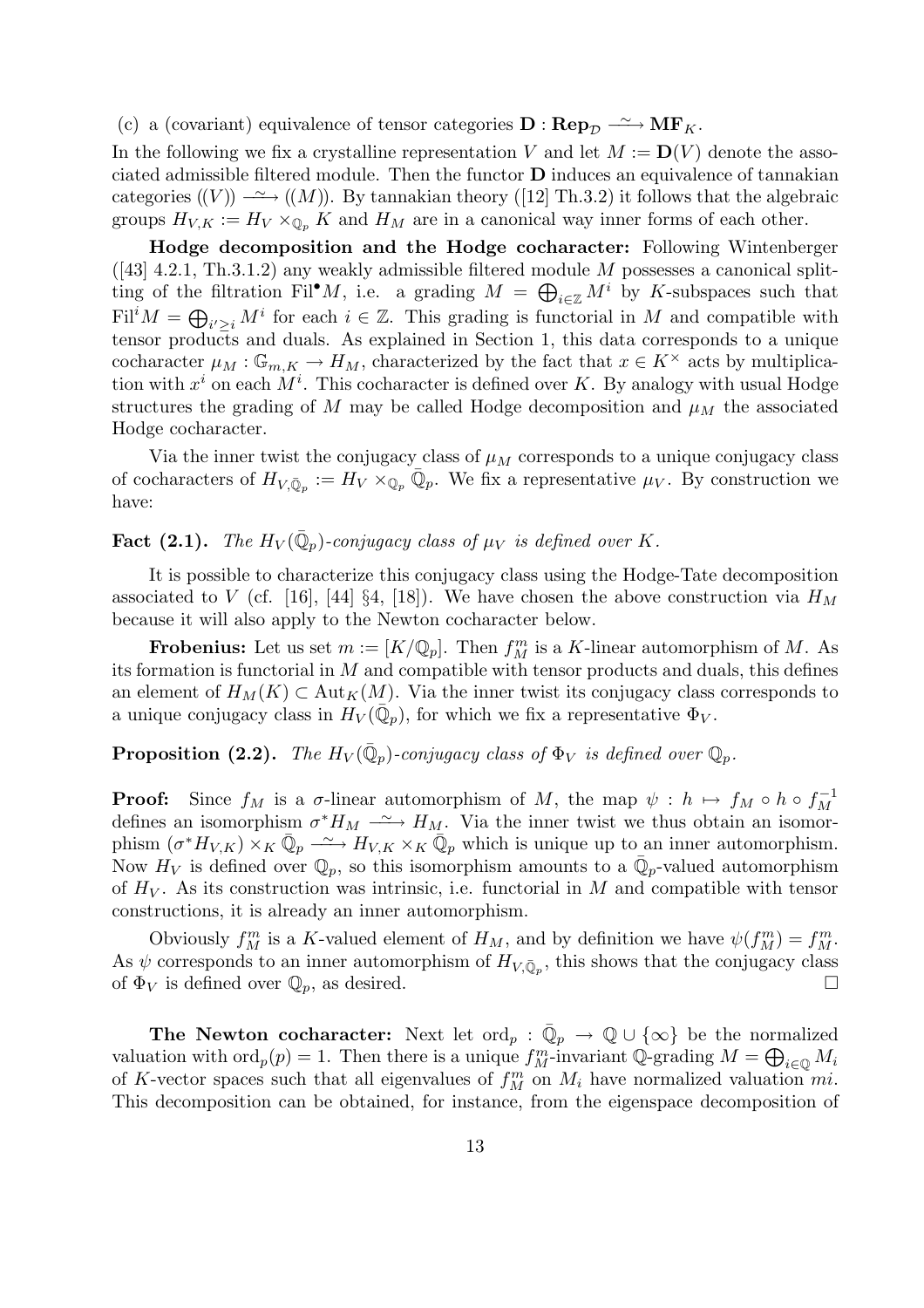$M \otimes_K \bar{\mathbb{Q}}_p$  under the semisimple part of  $f_M^m$ . The grading is functorial in M and compatible with tensor products and duals, hence corresponds to a unique quasi-cocharacter  $\nu_M$ :  $\mathbb{G}_{m,K} \to H_M.$ 

In the same way  $\Phi_V$  gives rise to a quasi-cocharacter  $\nu_V$  of  $H_V$ , defined over  $\bar{\mathbb{Q}}_p$ . The conjugacy classes of  $\nu_V$  and  $\nu_M$  correspond to each other via the inner twist between  $H_V$ and  $H_M$ . From Proposition 2.2 it follows that the conjugacy class of  $\nu_V$  is defined over  $\mathbb{Q}_p$ . For ease of terminology we call  $\nu_M$  and  $\nu_V$  Newton cocharacters, even when they are only quasi-cocharacters. The reason for the name "Newton" is the following relation with the Newton polygon.

Hodge and Newton polygons: In Section 1 we have associated a polygon to any cocharacter and any representation of an algebraic group. Consider an object  $W$  of  $((V))$ , corresponding to the filtered module  $N := D(W)$  in  $((M))$ . From the respective Hodge cocharacters we then obtain the Hodge polygon  $P_{\mu_M}(N) = P_{\mu_V}(W)$  of N and V. The respective Newton cocharacters give rise to the Newton polygon  $P_{\nu_M}(M) = P_{\nu_V}(V)$ .

Geometric location of the Newton cocharacter: It is known that for crystalline representations the Newton polygon lies above the Hodge polygon. We shall express this information in intrinsic group theoretic terms, as follows. Putting  $F := \mathbb{Q}_p$ ,  $E := \bar{\mathbb{Q}}_p$ , and  $H := H_V$ , we are in the situation of Section 1. Again we fix a maximal torus  $T_{\bar{\mathbb{Q}}_p}$  of  $H_{V,\bar{\mathbb{Q}}_p}$ and work inside its cocharacter space  $Y := Y_*(T_{\bar{\mathbb{Q}}_p}) \otimes_{\mathbb{Z}} \mathbb{R}$ . As in Definition 1.1 the set of all  $H_V(\bar{\mathbb{Q}}_p) \rtimes \text{Gal}(\bar{\mathbb{Q}}_p/\mathbb{Q}_p)$ -conjugates of  $\mu_V$ , resp. of  $\nu_V$ , which factor through  $T_{\bar{\mathbb{Q}}_p}$  is denoted  $S_{\mu_V}$ , resp.  $S_{\nu_V}$ . Note that in the special case  $K = \mathbb{Q}_p$  Fact 2.1 and Proposition 2.2 imply that these sets do not change if only the  $H_V(\bar{\mathbb{Q}}_p)$ -conjugates are taken.

**Theorem (2.3).** We have  $S_{\nu_V} \subset \text{Conv}(S_{\mu_V})^{\circ}$ .

Proof: (A related assertion is in Rapoport-Richartz [27] Theorem 4.2.) Consider an irreducible representation W of  $H_V$  over  $\mathbb{Q}_p$ , corresponding to a simple filtered module N in  $((M))$ . Since N is a weakly admissible filtered module, by [15] Prop.4.3.3 we know already that its Newton polygon  $P_{\nu_M}(N)$  lies above its Hodge polygon  $P_{\mu_M}(N)$ . Thus to apply Theorem 1.4 it suffices to prove that  $P_{\nu_M}(N)$  lies strictly above  $P_{\mu_M}(N)$  unless the latter is a straight line.

Assume that  $P_{\mu_M}(N)$  is not a straight line but meets  $P_{\nu_M}(N)$  above a point in the interior of its interval of definition. Then it is easy to see that the polygons must meet at a break point of the Newton polygon, that is, a point where its slope changes. Suppose this point lies at  $0 < d' < \dim_K N$  and the greatest slope to the left of that point is s. Let  $N' \subset N$  be the maximal  $f_N^m$ -invariant K-subspace on which the normalized valuation of every eigenvalue is  $\leq ms$ . Endowed with the induced filtration  $\text{Fil}^i N' := N' \cap \text{Fil}^i N$  this is a subobject of N in the category  $\mathbf{MF}_K$ .

Let us show that  $N'$  is weakly admissible. The relevant polygons are sketched in Figure 2.4. By construction the Newton polygon  $P_{\nu_M}(N')$  is just the initial segment of  $P_{\nu_M}(N)$  above the interval  $[0, d']$ . For the Hodge polygon, on the other hand, the slopes of  $P_{\mu_M}(N')$  are among the slopes of  $P_{\mu_M}(N)$ . Since the slopes are always arranged in ascending order, the endpoint of  $P_{\mu_M}(N')$  lies on or above  $P_{\mu_M}(N)$ . Now one of the equivalent definitions of weak admissibility of  $N$  ([15] Def.4.1.4) states that the endpoint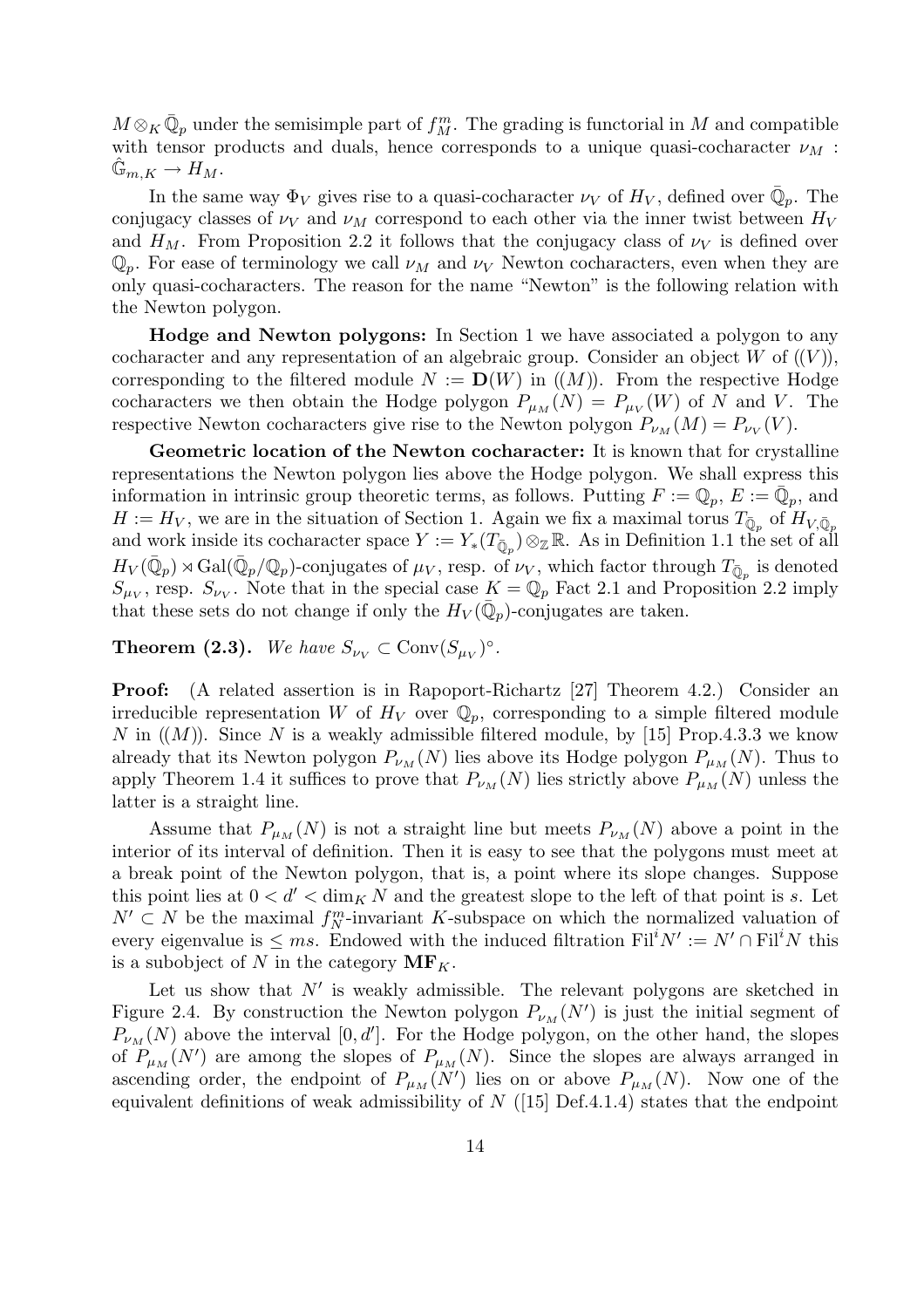

Figure 2.4

of  $P_{\nu_M}(N')$  must lie on or above the endpoint of  $P_{\mu_M}(N')$ . Since  $P_{\nu_M}(N)$  and  $P_{\mu_M}(N)$ coincide at that point, it follows that the endpoints of  $P_{\nu_M}(N')$  and  $P_{\mu_M}(N')$  are equal. By [15] Prop.4.5.1 we now deduce that  $N'$  is weakly admissible, as desired.

Being weakly admissible,  $N'$  forms a non-zero proper subobject of  $N$  in the category  $((M))$ . This contradicts the assumption that N is simple. (For a related statement see Katz  $[19]$  Th.1.6.1.)

It would be interesting to obtain further relations between the Hodge and Newton cocharacters. Later in this section we shall look at one of the possible extremes.

**Description of**  $H_M$  and  $H_V$ : In order to describe the group  $H_M$  we must take into account not only the Hodge cocharacter  $\mu_M$  and the Frobenius element  $f_M^m$ , but also the various conjugates of  $\mu_M$  under  $f_M$ . For any  $i \in \mathbb{Z}$  there is a unique cocharacter  $\psi^i_{\mu}$  :  $\mathbb{G}_{m,K} \to \widetilde{H}_M$  characterized by

$$
{^{\psi}}\!{}^i\mu_M(\sigma^i(x))=f^i_M\circ\mu_M(x)\circ f_M^{-i}
$$

for all  $x \in K^{\times}$ . The following result is an analogue of Wintenberger [43] Prop. 4.2.3.

**Proposition (2.5).** The subgroup of  $H_M$  which is generated by  $f_M^m$  and the images of  $\stackrel{\psi^i}{\mu}_M$  for all  $i\in\mathbb{Z}$  is Zariski dense in  $H_M.$ 

**Proof:** First we formalize the process of extension of scalars from  $\mathbb{Q}_p$  to K, following general tannakian theory (see Deligne [11] §5). Let  $((M)) \otimes_{\mathbb{Q}_p} K$  denote the category whose objects are objects  $\tilde{N}$  of  $((M))$  together with a homomorphism of  $\mathbb{Q}_p$ -algebras  $K \to$  $\text{End}_{(MN)}(\tilde{N})$ . Since objects of  $((M))$  are K-vector spaces (with extra structures), such  $\tilde{N}$ is in particular a module over the ring  $K \otimes_{\mathbb{Q}_p} K$ , where the second factor refers to the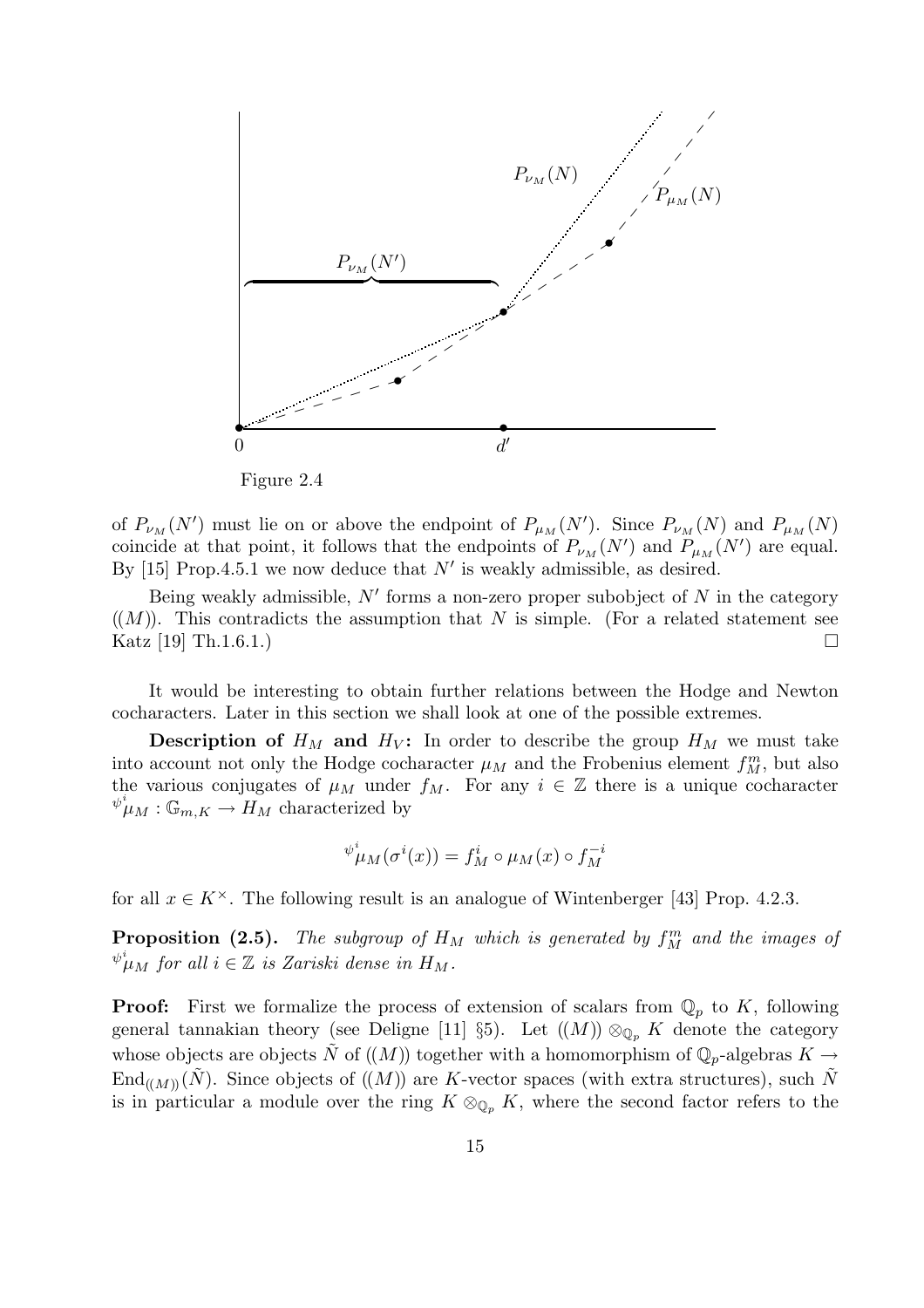additional, "external" K-action. The morphisms in  $((M)) \otimes_{\mathbb{Q}_p} K$  are those morphisms in  $((M))$  that commute with the additional K-action. With the tensor product over  $K \otimes_{\mathbb{Q}_p} K$ we obtain a rigid abelian tensor category over K.

To get a closer look at the objects of this category consider the isomorphism

$$
K \otimes_{\mathbb{Q}_p} K \longrightarrow \bigoplus_{i \bmod m} K, \quad x \otimes y \mapsto (\sigma^i(x) \cdot y)_i .
$$

Any object has a corresponding decomposition  $\tilde{N} = \bigoplus_{i \bmod m} N_i$ . To analyze the filtered module structure on  $\tilde{N}$ , note first that the Hodge decomposition must consist of  $K \otimes_{\mathbb{Q}_p} K$ submodules. Thus each  $N_i$  comes with its own Hodge decomposition. Furthermore, as the automorphism  $f_M$  is  $\sigma$ -linear in the first factor of  $K \otimes_{\mathbb{Q}_p} K$ , it permutes the  $N_i$  cyclically. It follows that N is determined up to isomorphism by the K-vector space  $N_0$  together with its automorphism induced by  $f_M^m$  and the pullback via  $f_M^i$  of the Hodge decomposition of  $N_i$ , for every  $i \in \mathbb{Z}$ . In other words, we have established an equivalence of categories between  $((M)) \otimes_{\mathbb{Q}_n} K$  and the category of these  $N_0$  with the indicated structures.

Now if G denotes the automorphism group of the fiber functor

$$
\omega_{\tilde{M}}:\;((M))\otimes_{\mathbb{Q}_p}K\longrightarrow \mathbf{Vec}_K\;,\;\tilde{N}\mapsto N_0\;,
$$

we have a natural equivalence of categories  $((M)) \otimes_{\mathbb{Q}_p} K \longrightarrow \mathbf{Rep}_K$ . Observe that  $((M)) \otimes_{\mathbb{Q}_p} K$  is generated as a tensor category by the object  $\tilde{M} = M \otimes_{\mathbb{Q}_p} K$ , whose image  $\omega_{\tilde{M}}(\tilde{M})$  is canonically isomorphic to M. Thus G is the Zariski closure of the subgroup of  $\underline{\mathrm{Aut}}_K(M)$  that is generated by  $f_M^m$  and the images of  $\psi^i\mu_M$  for all  $i \in \mathbb{Z}$ .

On the other hand the composite of  $\omega_{\tilde{M}}$  with the functor

$$
((M)) \longrightarrow ((M)) \otimes_{\mathbb{Q}_p} K , N \mapsto N \otimes_{\mathbb{Q}_p} K
$$

is just the original fiber functor  $\omega_M$ . By universality of the construction of  $((M)) \otimes_{\mathbb{Q}_p} K$ the induced functor  $((M)) \longrightarrow \mathbf{Rep}_{H_M}$  factors through a natural tensor functor

 $\left(\!\left(M\right)\!\right) \otimes_{\mathbb{Q}_p} K \longrightarrow \mathbf{Rep}_{H_M}$  .

This amounts to a functor  $\mathbf{Rep}_G \to \mathbf{Rep}_{H_M}$  which is a right inverse of the restriction functor  $\mathbf{Rep}_{H_M} \to \mathbf{Rep}_G$ . It follows that  $G = H_M$ , as desired.

Coming to the group  $H_V$ , as in Section 1 we let  $H_{\mu V}$  denote the smallest normal algebraic subgroup, defined over  $\mathbb{Q}_p$ , such that  $\mu_V$  factors through  $H_{\mu_V,\bar{\mathbb{Q}}_p}$ . In other words, the group  $H_{\mu_V, \bar{\mathbb{Q}}_p} \subset H_{V, \bar{\mathbb{Q}}_p}$  is generated by the images of all  $H_V(\bar{\mathbb{Q}}_p) \rtimes \text{Gal}(\bar{\mathbb{Q}}_p/\mathbb{Q}_p)$ conjugates of  $\mu_V$ .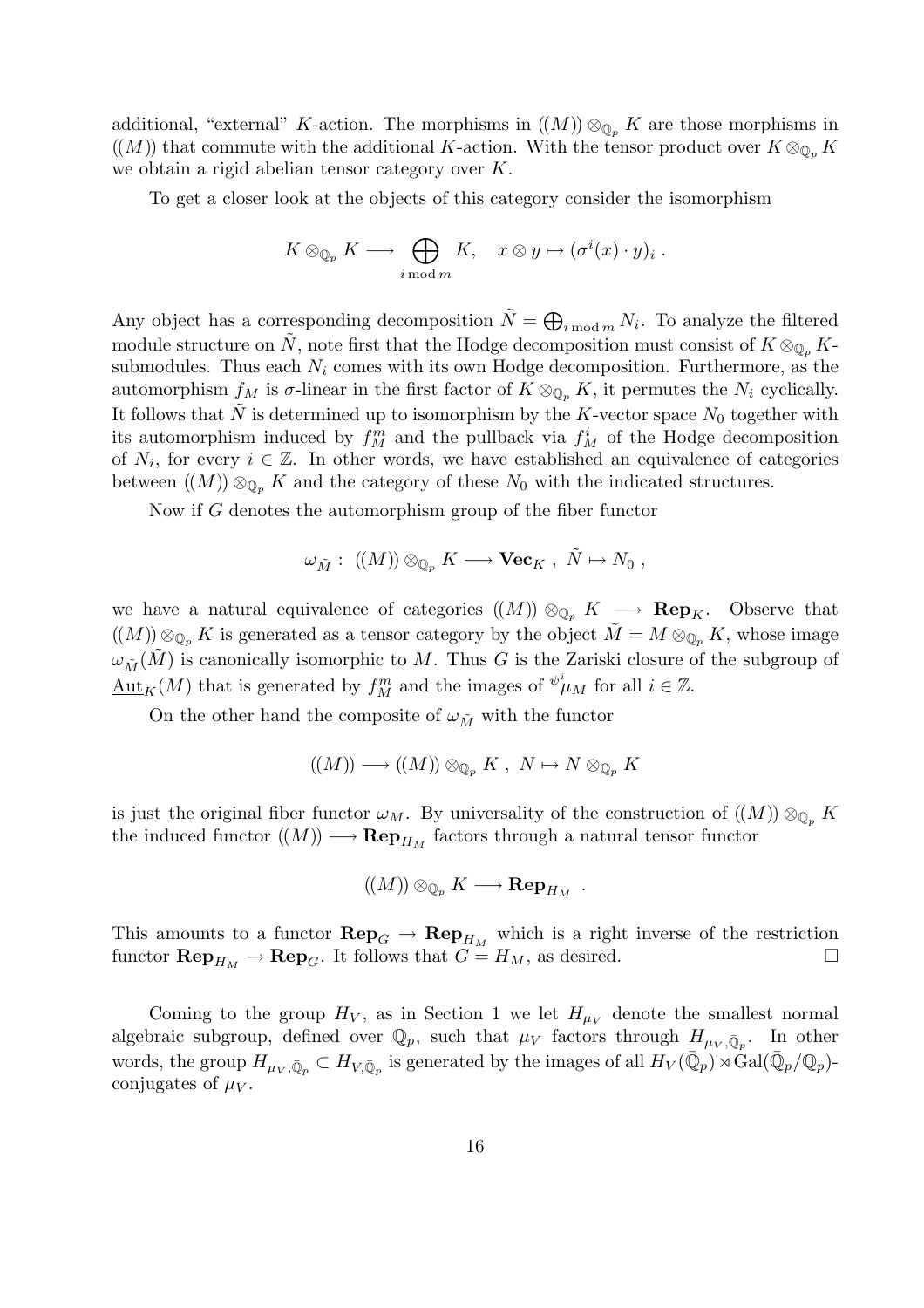**Proposition (2.6).** The image of  $\Phi_V$  in the factor group  $H_V/H_{\mu_V}$  has coefficients in  $\mathbb{Q}_p$ and generates a Zariski dense subgroup. In particular  $H_V/H_{\mu_V}$  is commutative.

**Proof:** Via the inner twist the group  $H_{\mu\nu}$  corresponds to the subgroup  $H_{\mu} \subset H_M$ defined as in Section 1. By Proposition 2.5 the image of  $f_M^m$  in  $H_M/H_{\mu}$  generates a Zariski dense subgroup. In particular this factor group is commutative. Being its inner twist the group  $H_V/H_{\mu_V}$  is also commutative, and therefore the image of  $\Phi_V$  in this group is the unique element of its conjugacy class. By Proposition 2.2 it is therefore defined over  $\mathbb{Q}_p$ . The rest follows again by inner twist.

Ordinary representations: The starting point is the following observation.

Proposition  $(2.7)$ . The following conditions are equivalent:

(a)  $S_{\nu_V} = S_{\mu_V}$ .

(a')  $S_{\mu\nu}$  consists of one element.

(b) The Hodge and Newton polygons for every object  $W$  of the category  $((V))$  coincide.

(c) The Hodge and Newton polygons of V coincide.

**Proof:** From the proof of Theorem 2.3 we know already that for every W in  $((V))$  the Newton polygon lies above the Hodge polygon. Thus the equivalences (a)⇔(b)⇔(c) follow directly from Theorem 1.5. The implication  $(a) \Rightarrow (a')$  is a consequence of Theorem 2.3, and its converse is deduced as in the proof of Proposition 1.7.  $\Box$ 

**Definition (2.8).** A crystalline representation V and its associated filtered module  $D(V)$ are called ordinary if and only if the equivalent conditions of Proposition 2.7 are met.

This definition is equivalent to that in Wintenberger [43]  $\S5.5$ . As a special case, when V is the Tate module of an abelian variety A over K with good reduction, property 2.7 (c) shows that  $V$  is ordinary if and only if the reduction of  $A$  is ordinary in the usual sense. The group theoretic consequences of the property "ordinary" are similar to those in that special case:

**Proposition (2.9).** When V is ordinary, the group  $H_V$  is solvable.

**Proof:** Using Theorem 2.3, Proposition 1.7 implies that  $H_{\mu_V}$  is solvable. By Proposition 2.6 the factor group  $H_V/H_{\mu_V}$  is commutative. Thus  $H_V$  is solvable, as desired.

 $\Box$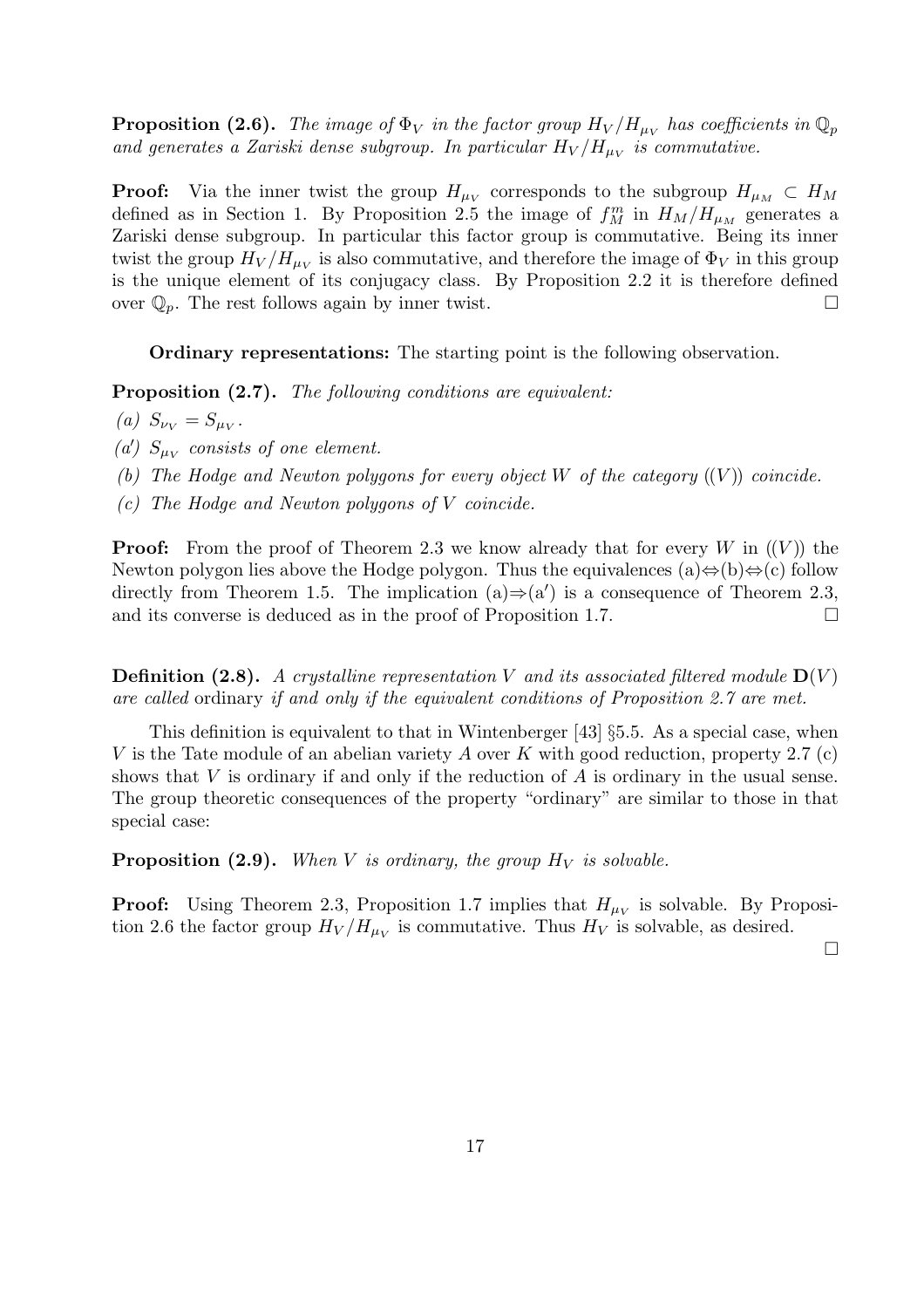"Quasi-ordinary" representations: To end with a bit of speculation, it might be useful to extend the concept of ordinary along the line suggested by Proposition 2.9.

**Definition (2.10).** A crystalline representation V and its associated filtered module  $D(V)$ are called quasi-ordinary if and only if  $H_V$  is solvable.

Motivated by the experience that group theoretic properties of algebraic monodromy groups correspond to arithmetic statements for the underlying motives, it would be interesting to find out more about quasi-ordinary representations. For instance, when V arises as part of the cohomology of a smooth projective algebraic variety  $X$  over a number field, is the local Galois representation quasi-ordinary for a set of places of Dirichlet density 1? This is true when  $X$  is an elliptic curve. Also, there might exist consequences for the local behavior of X.

**Proposition (2.11).** If V is quasi-ordinary, then  $S_{\nu_V}$  consists of the single element

$$
\frac{1}{\text{card}(S_{\mu_V})}\cdot \sum_{\mu'\in S_{\mu_V}} \mu'\;.
$$

**Proof:** The assertion does not change when the representation  $V$  is replaced by its semisimplification and hence  $H_V$  by its quotient by its unipotent radical. Thus without loss of generality we may assume that the identity component  $H_V^{\circ}$  is a torus. Then the main point is to show that the quasi-cocharacter  $\nu_V$  is centralized by  $H_V$  and defined over  $\mathbb{Q}_p$ .

For this first note that the algebraic group  $H_{\mu\nu}$  is connected, because over  $\overline{\mathbb{Q}}_p$  it is generated by connected subgroups. Thus Proposition 2.6 implies that  $H_V$  is generated by  $H_V^{\circ}$  together with  $\Phi_V$ . Now by construction  $\nu_V$  is centralized by  $\Phi_V$ . It is also centralized by  $H_V^{\circ}$  since the latter is a torus. Thus  $\nu_V$  is centralized by all of  $H_V$ . By Proposition 2.2 the conjugacy class of  $\nu_V$  is defined over  $\mathbb{Q}_p$ , hence  $\nu_V$  itself is defined over  $\mathbb{Q}_p$ . In particular we must have  $S_{\nu_V} = {\nu_V}.$ 

Now recall that  $S_{\mu\nu}$  and  $S_{\nu\nu}$  are Γ-orbits, where Γ is defined as in Section 1. Thus the unique element  $\nu_V$  of the latter is itself Γ-invariant. By Theorem 2.3 it is an element of  $\text{Conv}(S_{\mu_V})$ , and the unique Γ-invariant element is the one indicated.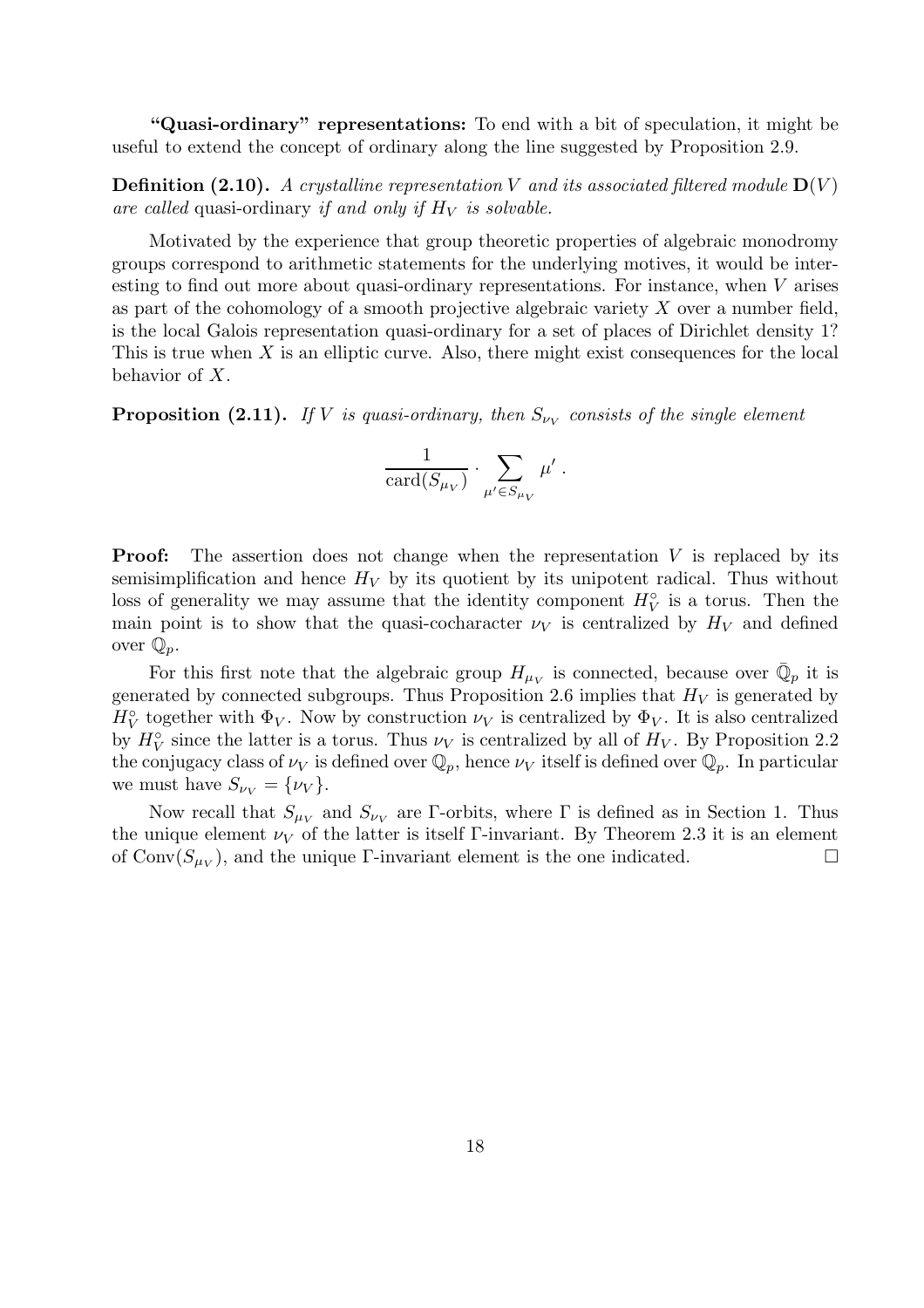### §3. Global Algebraic Monodromy Groups and Generation by Cocharacters

In this section we shall consider a compatible system of representations of a global Galois group which arises from the  $\ell$ -adic cohomology of an algebraic variety. As in the preceding section we are mainly interested in the associated algebraic monodromy groups. It was proved by Serre that these groups are generated essentially by the images of Newton cocharacters (combine Proposition 3.5 and Theorem 3.7 below). The main object of this section is to prove an analogous statement for Hodge cocharacters (see Theorem 3.18).

Galois representations arising from motives: In the following we fix a number field K and an algebraic closure K. We also fix a smooth proper algebraic variety X over K and an integer d. Then for every rational prime  $\ell$  the  $\ell$ -adic cohomology group  $H^d(X\times_K\bar{K},\mathbb{Q}_\ell)$  is a finite dimensional  $\mathbb{Q}_\ell$ -vector space carrying a natural continuous action of  $Gal(K/K)$ . We shall concentrate on the semisimplification of this representation, denoted  $V_\ell$ . It is known that  $\dim_{\mathbb{Q}_\ell}(V_\ell)$  is independent of  $\ell$ , say it is n. Once and for all we choose an identification  $V_{\ell} \cong \mathbb{Q}_{\ell}^n$ . Then the Galois action corresponds to a continuous homomorphism  $\rho_\ell : \text{Gal}(K/K) \longrightarrow \text{GL}_n(\mathbb{Q}_\ell)$ , and our main object of interest is the associated global algebraic monodromy group:

### **Definition (3.1).** The Zariski closure in  $\mathrm{GL}_{n,\mathbb{Q}_\ell}$  of the image of  $\rho_\ell$  is denoted  $G_\ell$ .

Since by construction  $\rho_{\ell}$  is a semisimple representation, the algebraic group  $G_{\ell}$  is reductive. All the results of this section are valid in some greater generality. For instance, one could work with the semisimplification of  $\bigoplus_{d\in\mathbb{Z}} H^d(X\times_K \bar{K}, \mathbb{Q}_\ell)$  instead of a single cohomology group. Also, one could replace  $H^d(X\times_K\bar{K},\mathbb{Q}_\ell)$  by a direct factor which is cut out by a fixed algebraic cycle. Essentially we shall use only the fact that the representations  $\rho_{\ell}$  form a strictly compatible system of  $\ell$ -adic representations which are locally crystalline in equal residue characteristic at almost all places of K.

**The local Galois representation:** For any non-archimedean place v of K we let  $K_v$  denote the completion of K at v and  $k_v$  the residue field. We fix an extension  $\bar{v}$  of v to K and let  $\bar{k}_v$  denote the residue field at  $\bar{v}$ . Let  $\mathcal{I}_{\bar{v}} \subset \mathcal{D}_{\bar{v}} \subset \text{Gal}(\bar{K}/K)$  denote the inertia group and the decomposition group at  $\bar{v}$ . Then  $\mathcal{D}_{\bar{v}}/\mathcal{I}_{\bar{v}} \cong \text{Gal}(\bar{k}_v/k_v)$  is the free pro-finite group generated by Frobenius. We let  $Frob_v \in \mathcal{D}_{\bar{v}}$  denote any element that represents the geometric Frobenius in  $\mathcal{D}_{\bar{v}}/\mathcal{I}_{\bar{v}}$ .

In the following we shall discuss the restriction of the different representations  $\rho_{\ell}$  to the decomposition group  $\mathcal{D}_{\bar{v}}$ . The behavior depends heavily on the relation between  $\ell$  and the characteristic of  $k_v$ . Let us fix a finite set S of non-archimedean places of K such that X has good reduction outside S. For later use we assume that S contains all places where K is ramified over  $\mathbb Q$ . Throughout we shall restrict ourselves to places not in S.

**Strict compatibility:** Suppose that  $v \notin S$  and  $\ell \neq \text{char}(k_v)$ . Then the following fundamental facts are known (Deligne [8] Th. 1.6, [9] Cor. 3.3.9).

**Theorem (3.2).** (a)  $\rho_{\ell}$  is unramified at v, that is, its restriction to  $\mathcal{I}_{\bar{v}}$  is trivial.

(b) The characteristic polynomial of  $\rho_{\ell}(\text{Frob}_{v})$  has coefficients in Z and is independent of  $\ell$ .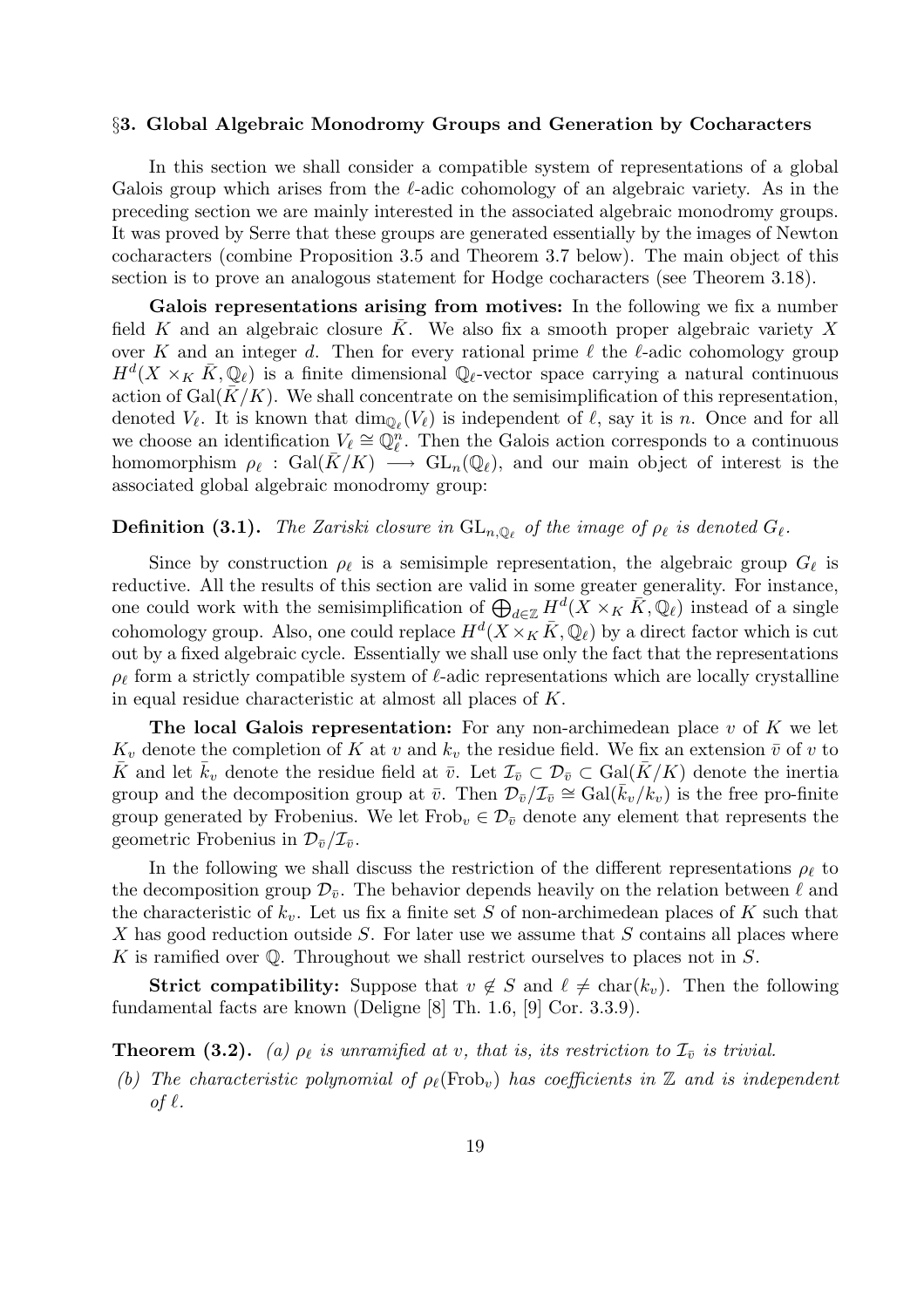**Frobenius eigenvalues:** Let  $\mathbb Q$  denote a fixed algebraic closure of  $\mathbb Q$ . We choose an embedding  $\overline{\mathbb{Q}} \hookrightarrow \mathbb{C}$  and let  $||_{\infty}$  denote the associated complex absolute value. Likewise, for every rational prime  $\ell$  we choose an embedding of  $\bar{\mathbb{Q}}$  into the algebraic closure  $\bar{\mathbb{Q}}_{\ell}$  of  $\mathbb{Q}_\ell$  and let ord<sub> $\ell$ </sub> denote the valuation on these which is normalized so that ord $\ell(\ell) = 1$ .

By Theorem 3.2 the eigenvalues of  $\rho_{\ell}(\text{Frob}_{v})$  are algebraic integers, independent of  $\ell$ . The following can be said about their behavior at different places of  $\mathbb Q$ .

**Theorem (3.3).** Let  $\xi \in \overline{Q}$  be any eigenvalue of  $\rho_{\ell}(\text{Frob}_{v})$  for  $v \notin S$ . Then we have (a)  $|\xi|_{\infty} = \sqrt{\text{card}(k_v)},$ 

(b) ord $\rho(\xi) = 0$  for any prime  $\ell \neq \text{char}(k_v)$ , and

(c)  $0 \leq \text{ord}_p(\xi) \leq d \cdot \text{ord}_p(\text{card}(k_v)) = d \cdot [k_v/\mathbb{F}_p]$  for  $p = \text{char}(k_v)$ .

Here (b) follows from fundamental properties of  $\ell$ -adic cohomology. The lower bound in  $(c)$  results from Theorem 3.2  $(b)$ , which by Poincaré duality implies the upper bound. Assertion (a) is Deligne's celebrated theorem concerning the analogue of the "Riemann Hypothesis" [9]. The valuations in (c) have been discussed in Section 2 and will play an important role below.

**Frobenius tori:** The information on the groups  $G_\ell$  that results from properties of the Frobenius elements  $\rho_{\ell}(\text{Frob}_{v})$  can be encoded neatly in terms of Frobenius tori, following Serre (cf. [31], or Chi [6]). For any  $v \notin S$  choose a semisimple element  $t_v \in GL_n(\mathbb{Q})$  with the same characteristic polynomial as  $\rho_{\ell}(\text{Frob}_{v})$ . Let  $T_v \subset GL_{n,\mathbb{Q}}$  be the Zariski closure of the subgroup generated by  $t_v$ . By construction its identity component is a torus, called the Frobenius torus associated to v. Clearly  $t_v$  and  $T_v$  are determined uniquely up to conjugation.

By construction  $t_v$  is conjugate under  $GL_n(\mathbb{Q}_\ell)$  to the semisimple part of  $\rho_\ell(\text{Frob}_v)$ , for every  $\ell \neq \text{char}(k_v)$ . As any linear algebraic group contains the semisimple part of any of its elements, it follows that  $t_v$  is conjugate to an element of  $G_\ell$ . Therefore  $T_{v,\mathbb{Q}_\ell} := T_v\times_\mathbb{Q}\mathbb{Q}_\ell$ is conjugate under  $GL_n(\mathbb{Q}_\ell)$  to an algebraic subgroup of  $G_\ell$ . The observation that this construction provides us with many subtori "common to all  $G_{\ell}$ " has been exploited by Serre, with the following results (among others).

The Newton cocharacter: The cocharacter group and the character group

$$
Y_*(T_v) := \text{Hom}(\mathbb{G}_{m,\bar{\mathbb{Q}}}, T_v \times_{\mathbb{Q}} \bar{\mathbb{Q}}),
$$
  

$$
X^*(T_v) := \text{Hom}(T_v \times_{\mathbb{Q}} \bar{\mathbb{Q}}, \mathbb{G}_{m,\bar{\mathbb{Q}}})
$$

of  $T_v$  are in canonical perfect duality

$$
\langle , \rangle : X^*(T_v) \times Y_*(T_v) \to \mathbb{Z}, (\chi, \lambda) \mapsto \deg(\chi \circ \lambda).
$$

Thus giving a quasi-cocharacter of  $T_v$ , that is, an element of  $Y_*(T_v) \otimes_{\mathbb{Z}} \mathbb{Q}$ , is equivalent to giving a homomorphism  $X^*(T_v) \to \mathbb{Q}$ . In particular there is a unique quasi-cocharacter  $\nu_v$ of  $T_v$  such that

(3.4) 
$$
\langle \chi, \nu_v \rangle = \frac{\text{ord}_p(\chi(t_v))}{[k_v/\mathbb{F}_p]}
$$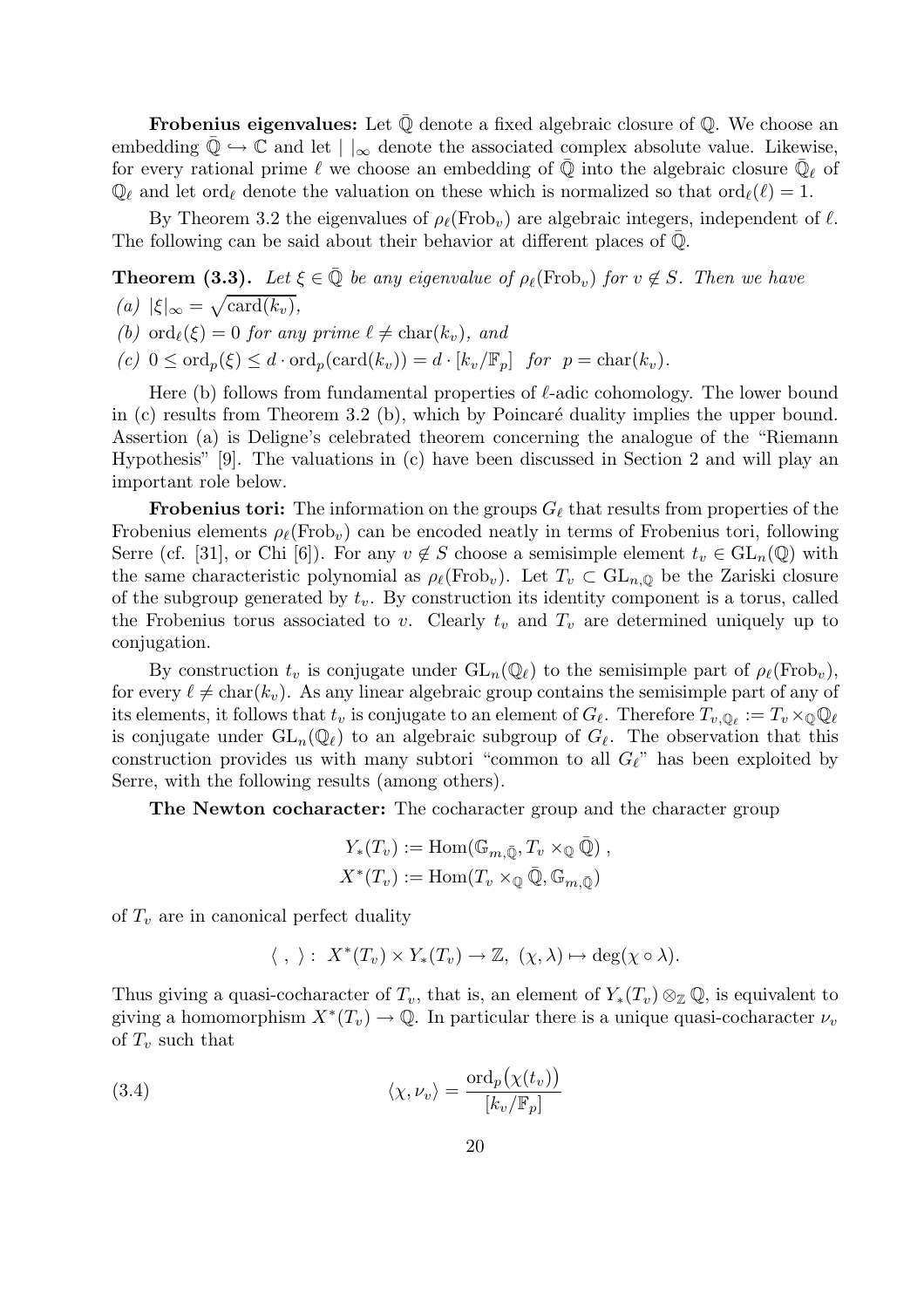for all  $\chi \in X^*(T_v)$ , where  $p = \text{char}(k_v)$ . We call  $\nu_v$  the Newton cocharacter of  $T_v$ , even when it is only a quasi-cocharacter.

An equivalent characterization of  $\nu_v$  can be given as in Section 2. Namely, for every  $i \in \mathbb{Q}$  let  $V_i \subset \overline{\mathbb{Q}}^n$  be the weight space of weight i under  $\nu_v$ . This is just the sum of the eigenspaces of  $t_v$  for all eigenvalues with p-adic valuation  $m_v i$ , and the decomposition  $\bar{\mathbb{Q}}^n = \overline{\bigoplus}_{i \in \mathbb{Q}} V_i$  determines  $\nu_v$  uniquely.

**Abundance of the Newton cocharacter:** As  $T_v$  is defined over Q there is a natural action of Gal( $\mathbb{Q}/\mathbb{Q}$ ) on  $Y_*(T_v)$ . The following result plays a central role in Serre's theory (cf. [31] p.10, also Chi [6] Th.3.4).

**Proposition (3.5).** The cocharacter space  $Y_v := Y_*(T_v) \otimes_{\mathbb{Z}} \mathbb{R}$  of  $T_v$  is generated over  $\mathbb{R}$ by the Gal( $\mathbb{Q}/\mathbb{Q}$ )-orbit of  $\nu_v$ .

**Proof:** Suppose not. Then there exists a character  $\chi \in X^*(T_v)$  of infinite order with

$$
0 = \langle \chi, \nu_v^{\sigma} \rangle = \langle \chi^{\sigma^{-1}}, \nu_v \rangle \stackrel{(3.4)}{=} \frac{\text{ord}_p(\chi^{\sigma^{-1}}(t_v))}{[k_v/\mathbb{F}_p]} = \frac{\text{ord}_p(\chi(t_v)^{\sigma^{-1}})}{[k_v/\mathbb{F}_p]}.
$$

for all  $\sigma \in \text{Gal}(\overline{\mathbb{Q}}/\mathbb{Q})$ , where  $p = \text{char}(k_v)$ . This means that the algebraic number  $\chi(t_v)$ is a unit at all primes above p. On the other hand Theorem 3.3 implies that  $\chi(t_v)$  is a unit at all other finite primes and that its archimedean norms are equal. Thus the product formula shows that the archimedean norms are all equal to 1. In other words  $\chi(t_v)$  is an algebraic number whose local norms are all 1. Any such number is a root of unity! Thus we have  $\chi^m(t_v) = 1$  for some positive integer m. As  $t_v$  generates a Zariski dense subgroup of  $T_v$ , it follows that  $\chi^m$  is the trivial character. Thus  $\chi$  has finite order, contrary to the  $\Box$  assumption.

Connectedness and maximal tori: Let  $G_{\ell}^{\circ}$  denote the identity component of  $G_{\ell}$ . Then the open subgroup  $\rho_{\ell}^{-1}$  $\overline{\chi}^{-1}(G_{\ell}^{\circ}(\mathbb{Q}_{\ell})) \subset \text{Gal}(\overline{K}/\overline{K})$  corresponds to a unique finite Galois extension of K.

**Theorem (3.6).** (Serre [31] p.17, [33] 2.2.3) This extension is independent of  $\ell$ .

We denote this extension by  $K^{\text{conn}}$ . Note that replacing K by  $K^{\text{conn}}$  has the effect of replacing each  $G_{\ell}$  by its identity component, and afterwards we have  $K = K^{\text{conn}}$ .

**Theorem (3.7).** (Serre [31] p.13, [33] 2.2.4, cf. also Chi [6] Cor.3.8) Suppose that  $K = K^{\text{conn}}$ . Then there is a set  $V_{\text{max}}$  of non-archimedean places of K, of Dirichlet density 1, such that for all  $v \in V_{\text{max}}$  we have

$$
(a) \, v \notin S,
$$

- (b) the group  $T_v$  is connected, hence a torus, and
- (c) for every  $\ell \neq \text{char}(k_v)$  the torus  $T_{v,\mathbb{Q}_\ell}$  is conjugate under  $\text{GL}_n(\mathbb{Q}_\ell)$  to a maximal torus of  $G_\ell$ .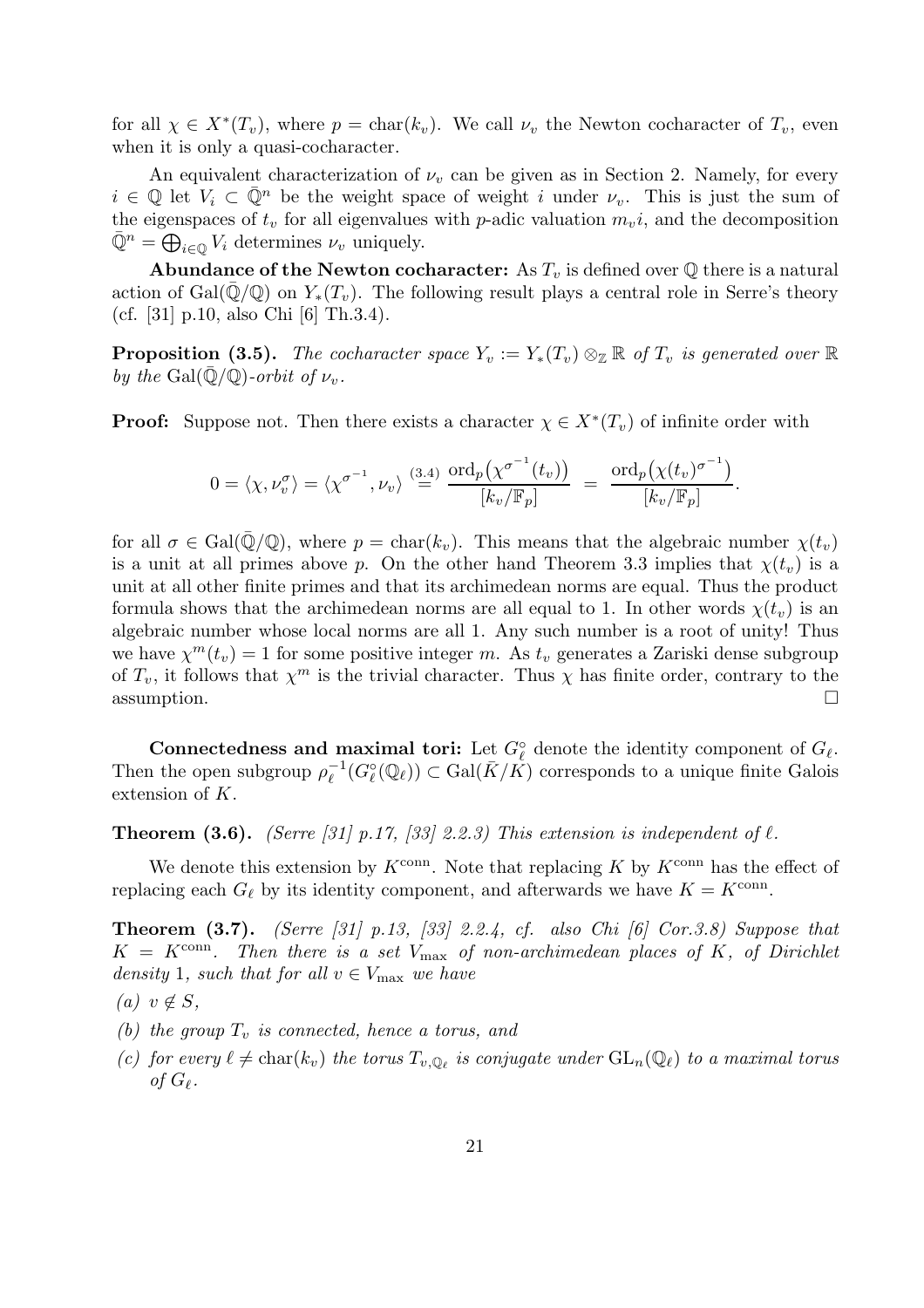### **Corollary (3.8).** (Serre) The rank and the formal character of  $G_\ell$  are independent of  $\ell$ .

**Proof:** Without loss of generality we may assume that  $K = K^{\text{conn}}$ . With any fixed  $v \in V_{\text{max}}$ , Theorem 3.7 implies the assertion for all  $\ell \neq \text{char}(k_v)$ . Repeating the argument with a place v of different residue characteristic finishes the proof.  $\Box$ 

For further consequences we look at the local Galois representation in equal residue characteristic, as follows.

Relation with crystalline cohomology: As before let us consider a non-archimedean place  $v \notin S$  of K of residue characteristic p. By our assumption on S the local field extension  $K_v/\mathbb{Q}_p$  is unramified. We now consider the case  $\ell = p$  and shall apply the concepts and results of Section 2 to the restriction of  $\rho_p$  to the decomposition group  $\mathcal{D}_{\bar{v}}$ . Mostly we shall use the notations of Section 2 with an additional index  $_v$ .

Let  $\mathcal{O}_v$  denote the ring of v-adic integers in  $K_v$ , and let  $X_v$  denote the closed fiber of a smooth proper model of X over  $\mathcal{O}_v$ . Then the crystalline cohomology group

$$
H^d(X_v/\mathcal{O}_v) \otimes_{\mathcal{O}_v} K_v
$$

possesses a natural structure of filtered module. Here the action of Frobenius is intrinsically defined, and the Hodge filtration results from comparison with the De Rham cohomology of X. Moreover by the  $C_{cris}$ -conjecture, proved by Fontaine-Messing and Faltings (cf. [18] Th. 3.2.3) the representation of  $\mathcal{D}_v$  on the  $\ell$ -adic cohomology group  $H^d(X\times_K\bar{K},\mathbb{Q}_p)$  is crystalline and its associated filtered module is canonically isomorphic to the above crystalline cohomology group.

Recall that  $V_p$  was defined as the semisimplification of  $H^d(X\times_K \bar{K}, \mathbb{Q}_p)$  under the global Galois group Gal( $\bar{K}/K$ ). Thus it is a partial semisimplification of the associated local Galois representation and hence again crystalline. Moreover its associated filtered module  $M_v := D(V_p)$  is a partial semisimplification of the above crystalline cohomology group.

The local algebraic monodromy groups: As in Section 2 we can now compare the following two algebraic groups.

**Definition (3.9).** (a) The Zariski closure in  $GL_{n,\mathbb{Q}_p}$  of  $\rho_p(\mathcal{D}_{\bar{v}})$  is denoted  $H_{V,v}$ .

(b) We set 
$$
H_{M,v} := \underline{\text{Aut}}^{\otimes}(\omega_{M_v}),
$$
 where  $\omega_{M_v}$  is the natural fiber functor  $((M_v)) \to \text{Vec}_{K_v}.$ 

Clearly  $H_{V,v}$  is contained in the global algebraic monodromy group  $G_p$ . Although  $G_p$ was forced to be reductive, this is not at all so for  $H_{V,v}$ . By Section 2 the algebraic groups  $H_{V,v} \times_{\mathbb{Q}_p} K_v$  and  $H_{M,v}$  are inner forms of each other. The reason for passing back and forth between these two groups is that in equal residue characteristic a Frobenius can be found naturally only on the crystalline side, that is, in  $H_{M,v}$ .

**Crystalline Frobenius:** Let  $f_{M_v}$  denote the  $\sigma$ -linear automorphism of  $M_v$  which is part of the structure of filtered module, and put  $m_v := [K_v/\mathbb{Q}_p]$ . Consider another rational prime  $\ell \neq p$ . The following statement is a consequence of the fact that crystalline cohomology is a "Weil cohomology".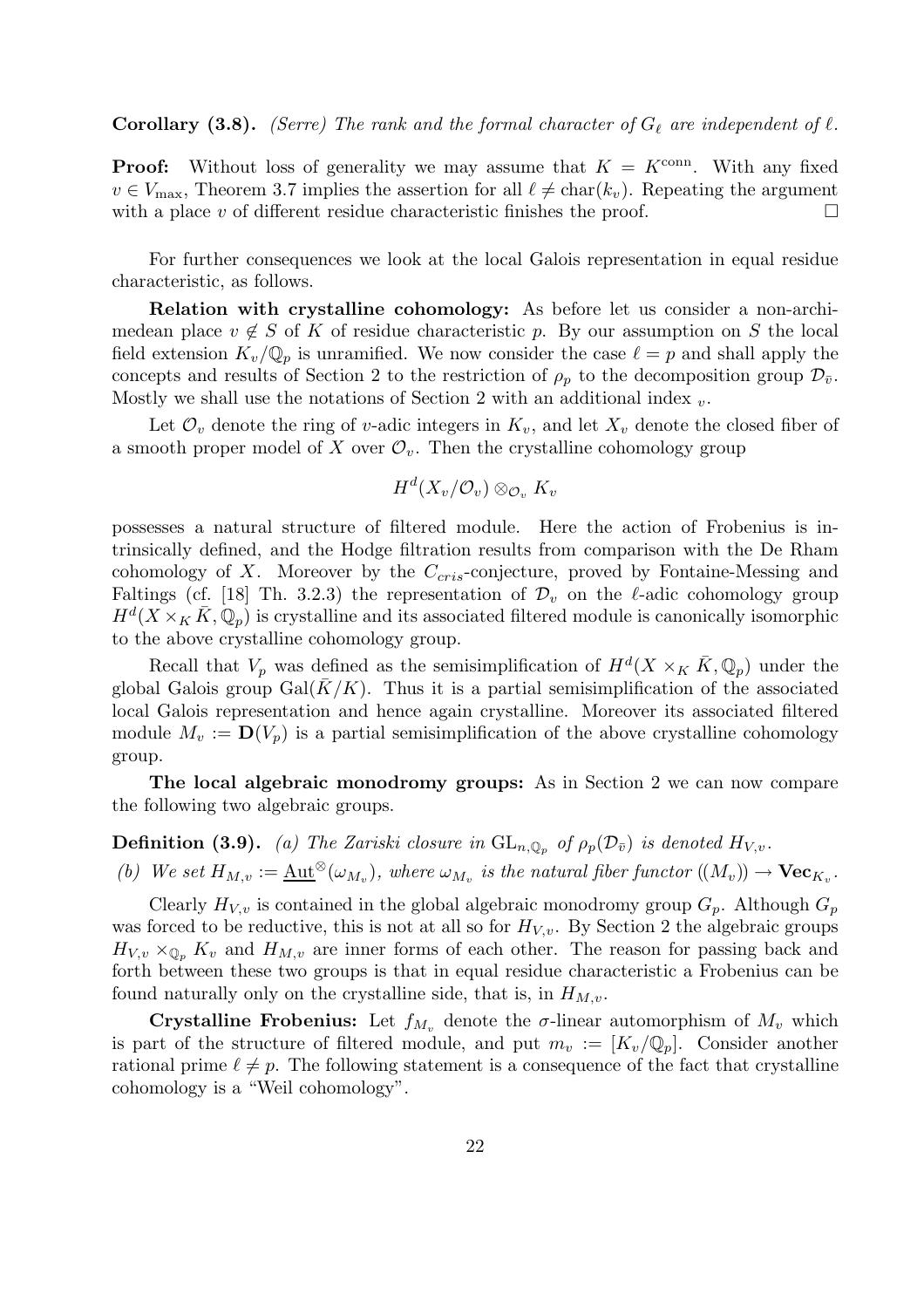**Theorem (3.10).** (Katz-Messing, cf. [18] (1.3.5)) The characteristic polynomial of  $f_{M}^{m_v}$  $M_{v}$ on  $M_v$  has coefficients in Z and is equal to that of  $\rho_\ell(\text{Frob}_v)$ .

From Section 2 recall that  $f_{M_v}^{m_v}$  $\mathcal{L}_{M_v}^{m_v}$  is an element of  $H_{M,v}(K_v)$ . Fix a representative  $\Phi_{v,p}$ of the corresponding conjugacy class in  $H_{V,v}(\bar{\mathbb{Q}}_p)$ . Theorem 3.10 implies that there exists  $g_v \in GL_n(\overline{\mathbb{Q}}_p)$  such that  $g_v t_v g_v^{-1}$  is equal to the semisimple part of  $\Phi_{v,p}$ . Note that, although  $g_v$  is not unique, the double coset

(3.11) 
$$
H_{V,v}(\bar{\mathbb{Q}}_p) \cdot g_v \cdot \text{Cent}_{\text{GL}_n(\bar{\mathbb{Q}}_p)}(T_v)
$$

is independent of choices. As in the global case we obtain an element of  $H_{V,v}(\bar{\mathbb{Q}}_p)$  and thus embeddings

(3.12) 
$$
g_v T_{v,\bar{\mathbb{Q}}_p} g_v^{-1} \subset H_{V,v,\bar{\mathbb{Q}}_p} \subset G_{p,\bar{\mathbb{Q}}_p}.
$$

Thus in every local algebraic monodromy group some form of  $T_v$  can be found. Let us note the following consequence.

**Proposition (3.13).** Suppose that  $K = K^{\text{conn}}$  and let  $V_{\text{max}}$  be as in Theorem 3.7. Consider  $v \in V_{\text{max}}$ , say with residue characteristic p. Then all the groups  $T_v$ ,  $H_{M,v}$ ,  $H_{V,v}$ , and  $G_p$  are connected of the same rank, independent of v and p, and  $g_vT_{v,\bar{\mathbb{Q}}_p}g_v^{-1}$  is a maximal torus of both  $H_{V,v,\bar{\mathbb{Q}}_p}$  and  $G_{p,\bar{\mathbb{Q}}_p}$ .

**Proof:** By Theorem 3.7 and Corollary 3.8 we already know that  $T_v$  and  $G_p$  are connected of equal rank, independent of v and p. Since  $H_{V,v,\bar{\mathbb{Q}}_p}$  is pinched between forms of these two groups by 3.12, it also has the same rank. By Proposition 2.6 it is generated by a connected subgroup together with  $g_v T_{v,\bar{\mathbb{Q}}_p} g_v^{-1}$ . As the latter is connected, the assertions pertaining to  $H_{V,v}$  are proved. Finally, the assertions for  $H_{M,v}$  follow from the fact that this group is an inner form of  $H_{V,v}$ .

Newton and Hodge cocharacters: Consider the Newton cocharacter  $\nu_v$  of  $T_v$ , as defined above. Conjugating it into  $H_{V,v,\bar{\mathbb{Q}}_p}$  as in 3.12 we find precisely the conjugacy class of Newton cocharacters from Section 2. Similarly we would like to find some conjugate of the Hodge cocharacter inside  $T_v$ . This is possible if  $T_v$  is sufficiently big.

So let us assume that  $K = K^{\text{conn}}$  and  $v \in V_{\text{max}}$ . Let  $V_1$  denote the set of places v of absolute degree 1, i.e. with  $K_v \cong \mathbb{Q}_p$  if p denotes the residue characteristic of v. In the following we shall also assume  $v \in V_1$ . This restriction does not disturb since  $V_1$  has Dirichlet density 1.

Consider the conjugacy class of Hodge cocharacters of  $H_{V,v}$  defined in Section 2. By Proposition 3.13 we can find representatives in the maximal torus  $g_v T_{v,\bar{\mathbb{Q}}_p} g_v^{-1}$  and conjugate them into  $T_v$  via  $g_v^{-1}$ .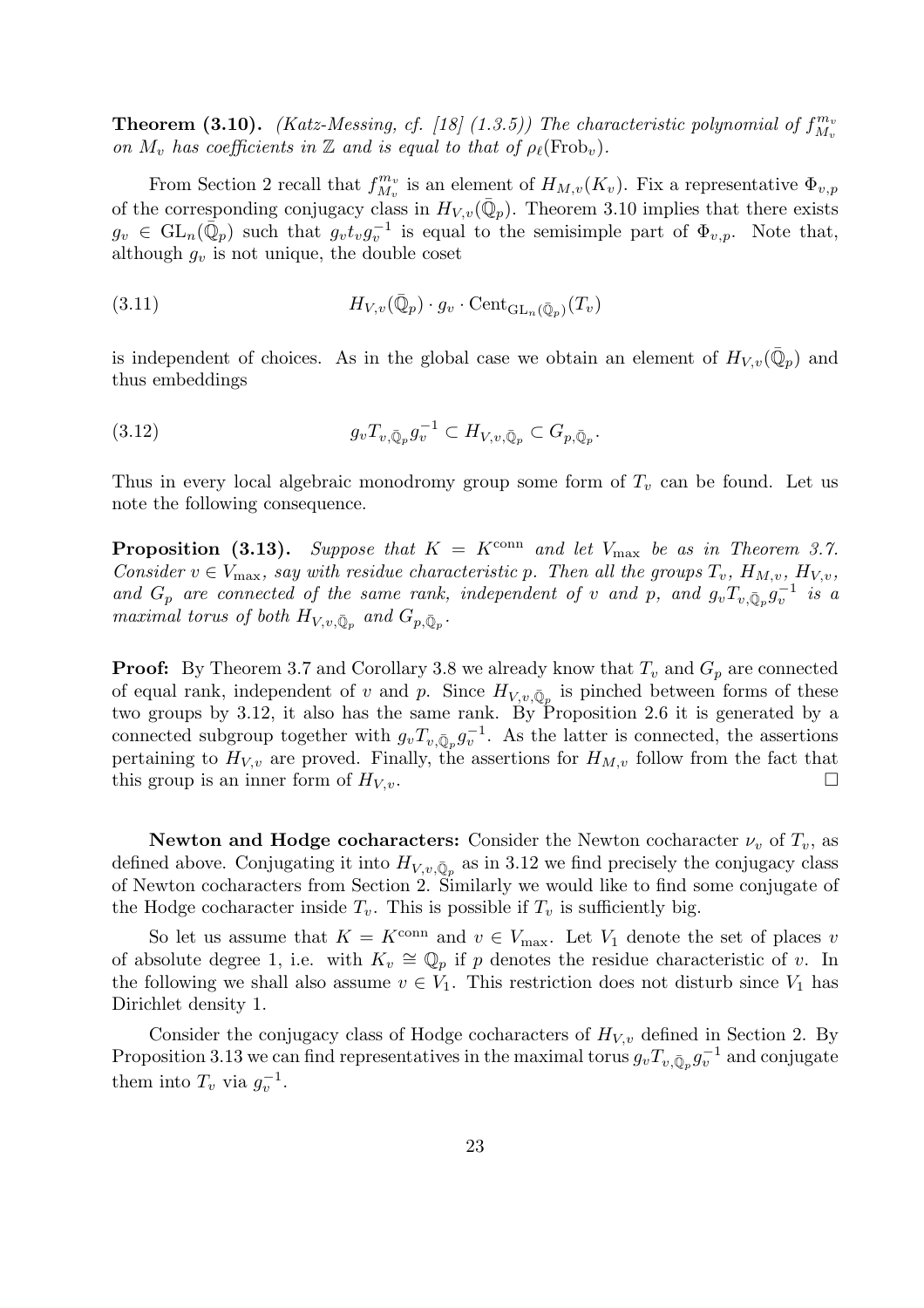**Definition (3.14).** (a) The resulting cocharacters of  $T_v$  are called strong Hodge cocharacters of  $T_v$ . The set of all strong Hodge cocharacters of  $T_v$  is denoted  $S_{\mu,v}$ .

(b) A cocharacter of  $T_v$  which is conjugate under  $GL_n(\overline{\mathbb{Q}})$  to a cocharacter in (a) is called a weak Hodge cocharacter of  $T_v$ .

The uniqueness of the double coset 3.11 implies that part (a) of this definition is independent of the choice of  $g_v$ . Next observe that the  $GL_n$ -conjugacy class of any cocharacter is determined uniquely by the system of multiplicities for all weights. As the Hodge filtration on  $M_v$  comes from the natural filtration on the De Rham cohomology group  $\mathbb{H}^d(X, \Omega_X^{\bullet})$ , for Hodge cocharacters these multiplicities are just the Hodge numbers  $h^{i, d-i}$ of X. Let C denote the  $GL_n$ -conjugacy class of cocharacters  $\mathbb{G}_m \to GL_n$  determined by these Hodge numbers. Then the weak Hodge cocharacters are precisely those cocharacters of  $T_v$  which also lie in  $\mathcal{C}$ .

Abundance of Hodge cocharacters: In the rest of this section we shall combine the main results obtained so far. First we restate Theorem 2.3 in terms of  $T_v$ . Recall that  $Y_v$  denotes the cocharacter space of  $T_v$ .

**Theorem (3.15).** Assume  $K = K^{\text{conn}}$  and  $v \in V_{\text{max}} \cap V_1$ . Then we have  $\nu_v \in V$ Conv $(S_{\mu,\nu})^{\circ}$ .

Proof: The assertion of Theorem 2.3 concerns a fixed but arbitrary maximal torus of  $H_{V,v,\bar{\mathbb{Q}}_p}$ . By Proposition 3.13 we may take the torus  $g_vT_{v,\bar{\mathbb{Q}}_p}g_v^{-1}$ . As in Definition 3.14 consider the conjugacy class of Hodge cocharacters of  $H_{V,v,\bar{\mathbb{Q}}_p}$  defined in Section 2. Since  $v \in V_1$ , by Fact 2.1 this conjugacy class is defined over  $\mathbb{Q}_p$ . Thus the set  $S_{\mu,v}$  in Definition 3.14 corresponds to the set  $S_{\mu\nu}$  in Theorem 2.3 via conjugation with  $g_{\nu}$ . The theorem is thus a restatement of Theorem 2.3.

Combining Theorem 3.15 with Proposition 3.5 we deduce:

**Theorem (3.16).** Assume that  $K = K^{\text{conn}}$  and  $v \in V_{\text{max}}$ . Then  $T_{v,\bar{Q}}$  is generated by the images of all  $Gal(\overline{Q}/\mathbb{Q})$ -conjugates of all strong Hodge cocharacters. In particular, it is generated by the images of all weak Hodge cocharacters.

At last we come back to the global algebraic monodromy group  $G_p$  for an arbitrary rational prime p. Recall that C denotes the  $GL_n$ -conjugacy class of cocharacters of  $GL_n$ determined by the Hodge numbers of  $X$ , and that  $\mathcal C$  contains all the Hodge cocharacters under discussion.

- **Definition (3.17).** (a) Suppose that X has good reduction at all places v above p. Then a cocharacter  $\mu$  of  $G_p$  is called a strong Hodge cocharacter of  $G_p$  if and only if there exists a non-archimedean place  $v \notin S$  of K with residue characteristic p, such that  $\mu$ is  $G_p(\bar{\mathbb{Q}}_p)$ -conjugate to a Hodge character of  $H_{V,v}$  as in Section 2.
- (b) A cocharacter  $\mu$  of  $G_p$  is called a weak Hodge cocharacter of  $G_p$  if and only if  $\mu \in \mathcal{C}$ .

Of course, any strong Hodge cocharacter is also a weak Hodge cocharacter. It is conjectured that the identity component  $G^{\circ}_{p,\bar{\mathbb{Q}}_p}$  is generated by the images of strong Hodge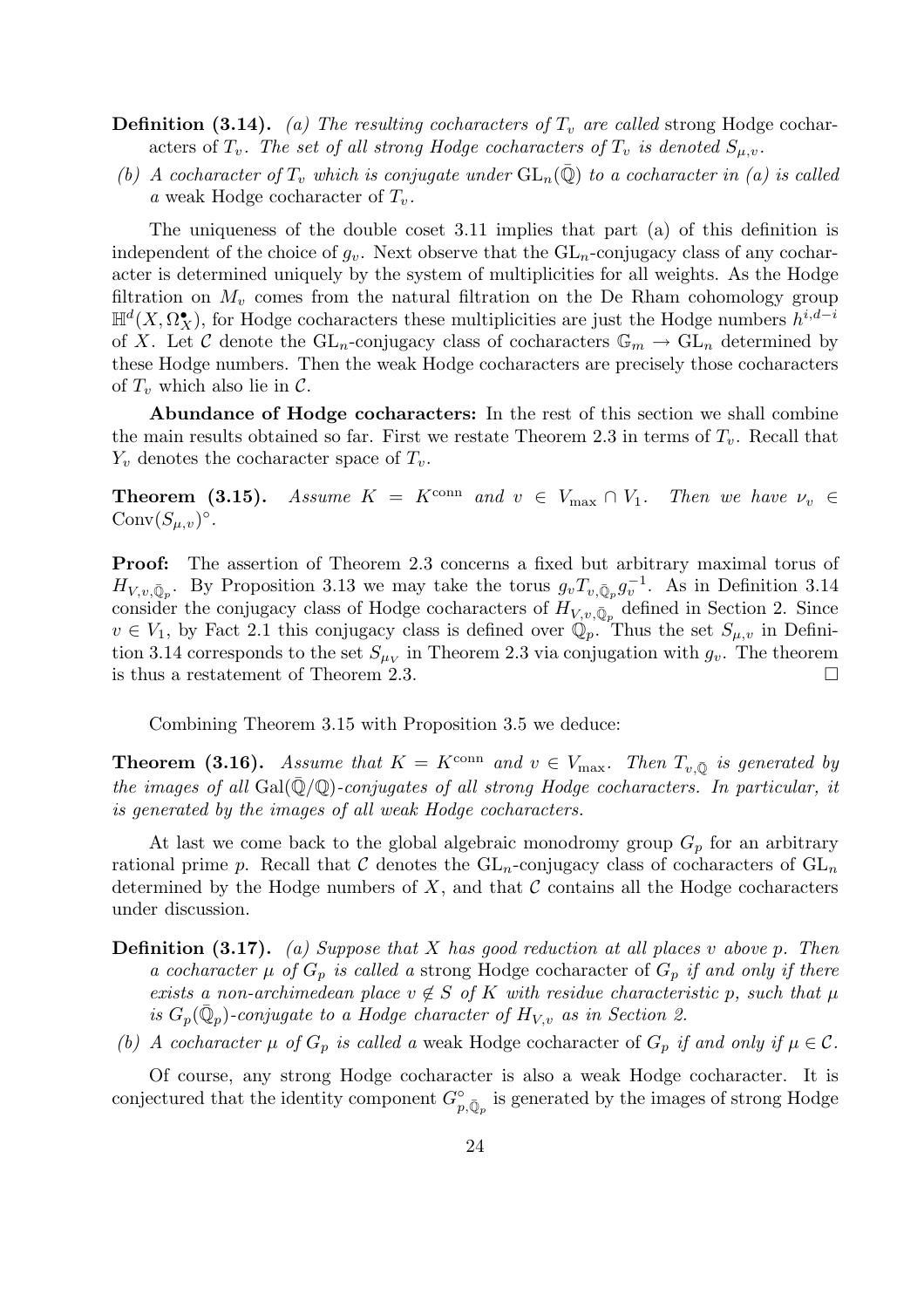cocharacters, provided that X has good reduction at all places v above  $p$  (compare, for instance, [45] Conjecture R). Our approach gives a slightly different result, involving a single conjugacy class of Hodge cocharacters and its transforms under  $Gal(\overline{\mathbb{Q}}/\mathbb{Q})$ . In particular, we can prove:

**Theorem (3.18).** For every rational prime  $\ell$  the identity component of  $G_{\ell,\bar{\mathbb{Q}}_{\ell}}$  is generated by the images of weak Hodge cocharacters.

**Proof:** Without loss of generality we may assume  $K = K^{\text{conn}}$ . Choose any  $v \in V_{\text{max}}$ , say with residue characteristic p. By Theorem 3.16 the associated Frobenius torus  $T_{v,\bar{Q}}$  is generated by the images of weak Hodge cocharacters. Moreover some  $GL_n(\bar{\mathbb{Q}}_{\ell})$ -conjugate of this torus is a maximal torus of  $G_{\ell,\bar{\mathbb{Q}}_{\ell}}$ . Indeed, this follows from Theorem 3.7 and Corollary 3.8 if  $\ell \neq p$ , respectively from Proposition 3.13 if  $\ell = p$ . Thus some maximal torus, and hence every maximal torus of  $G_{\ell,\bar{\mathbb{Q}}_{\ell}}$  is generated by the images of weak Hodge cocharacters. As  $G_{\ell,\bar{\mathbb{Q}}_{\ell}}$  is a reductive group, the desired assertion follows.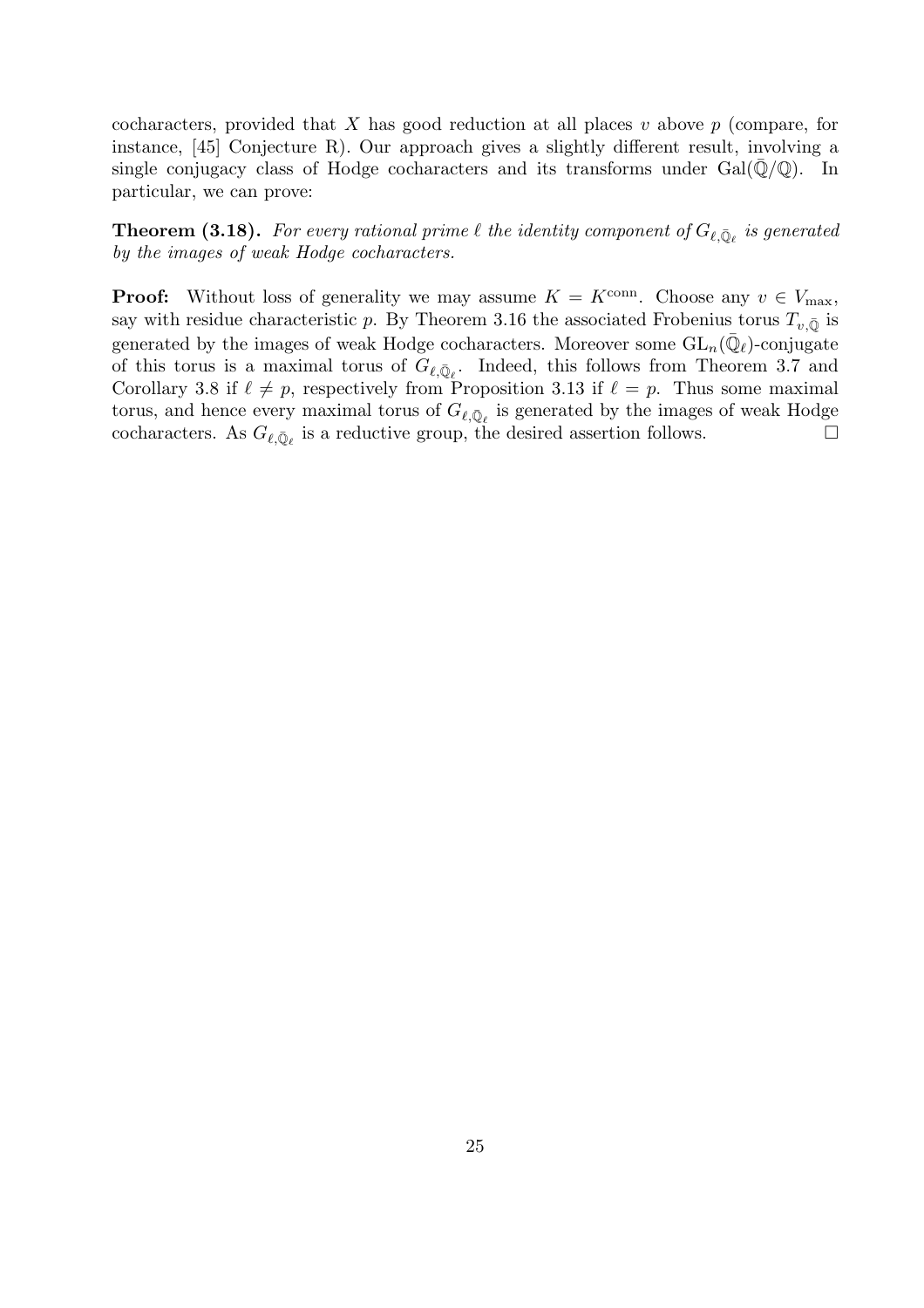### §4. Classification of Certain Algebraic Groups of Mumford-Tate Type

In this section we collect some mostly known results on connected reductive groups which look like the Mumford-Tate group of an abelian variety. The main classification was obtained by Serre [30] §3. All the arguments are based on the classification and representation theory of reductive groups. We work over a given field  $F$  of characteristic zero with algebraic closure  $\overline{F}$ .

**Mumford-Tate pairs:** Consider a reductive algebraic group  $G$  over  $F$  and a faithful finite dimensional representation  $\rho$  of G. We are interested in cocharacters of G with special numerical properties vis-à-vis  $\rho$ . We shall use a slight variant of the definition in Serre [30] 3.2 (cf. also Wintenberger [44]).

**Definition (4.1).** (a) The pair  $(G, \rho)$  is called a weak Mumford-Tate pair of weights  $\{0,1\}$  if and only if there exist cocharacters  $\mu_i : \mathbb{G}_{m,\bar{F}} \to G_{\bar{F}}$   $(1 \leq i \leq k)$  such that

- (i)  $G_{\bar{F}}$  is generated by the images of all  $G(\bar{F})$ -conjugates of all  $\mu_i$ , and
- (ii) the weights of each  $\rho \circ \mu_i$  are in  $\{0,1\}.$
- (b) The pair  $(G, \rho)$  is called a strong Mumford-Tate pair of weights  $\{0, 1\}$  if and only if the conditions in (a) hold and
	- (iii) the  $\mu_i$  are conjugate under  $Gal(\bar{F}/F)$ .

Condition (i) implies that G must be connected. The possibilities for  $(G, \rho)$  and  $\mu_i$ were determined by Serre [30] §3. We shall list his results, augmented by information on all possible autodualities and inclusions.

Reduction to the irreducible case: First we analyze weak Mumford-Tate pairs  $(G, \rho)$  of weights  $\{0, 1\}$ . By definition this condition is invariant under base extension, so to study it we may without loss of generality assume  $F = \overline{F}$ . Next it is clear that  $(G, \rho)$ satisfies the desired conditions if and only if  $(\rho'(G), \rho')$  does so for every irreducible direct summand  $\rho'$  of  $\rho$ . Therefore we now assume that  $\rho$  is irreducible.

**Tensor decomposition:** Let  $Z$  denote the identity component of the center of  $G$ . When  $G = Z$  we must have  $\dim(\rho) = 1$  and there are the following two possibilities. If all  $\mu_i$  are trivial, then  $G = Z = 1$ : we shall disregard this case. Otherwise we have  $G = Z \cong \mathbb{G}_{m,F}$ , and  $\rho$  is the standard representation  $\mathbb{G}_{m,F} \longrightarrow \text{GL}_{1,F}$ .

Let us now assume that  $G \neq Z$  and let  $G_1, \ldots, G_s$  denote the pairwise distinct almost simple factors of the derived group  $G^{\text{der}}$ . Then we have an almost direct product  $G =$  $Z \cdot G_1 \cdots G_s$ . Correspondingly there are irreducible representations  $\rho_0$  of Z and  $\rho_i$  of each  $G_i$  such that  $\rho$  decomposes as exterior tensor product  $\rho \cong \rho_0 \boxtimes \ldots \boxtimes \rho_s$ .

Each  $\mu_i$  in Definition 4.1 (a) can be written uniquely as a product of quasi-cocharacters of Z and  $G_1, \ldots, G_s$ . If it has a non-trivial component in more than one  $G_i$ , one easily shows that  $\rho \circ \mu$  has at least three distinct weights. This possibility is forbidden. On the other hand, for each  $G_i$  there must be at least one  $\mu_i$  which has a non-trivial component in  $G_j$ . Then in particular  $\rho \circ \mu_i$  is not central, so it must have both weights 0 and 1. It follows that det  $\circ \rho \circ \mu_i$  has weight  $> 0$  and  $\mu_i$  has a non-trivial component in Z. Therefore we have  $Z \cong \mathbb{G}_{m,F}$ , and its representation  $\rho_0$  is, of course, the standard representation  $\mathbb{G}_{m,F} \longrightarrow GL_{1,F}$ . To summarize note that  $\mu_i$  factors through the subgroup  $Z \cdot G_j \subset G$ .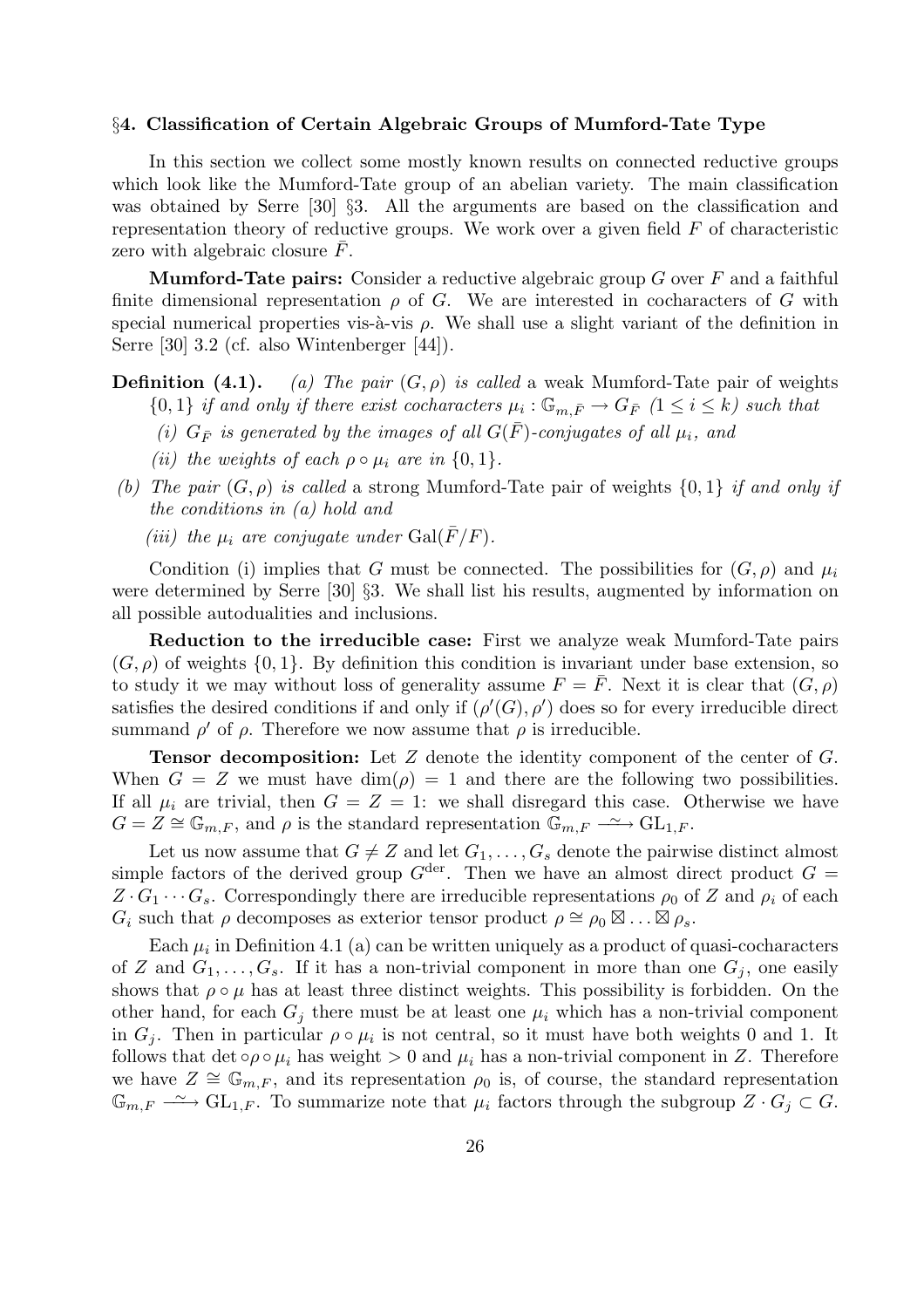Thus all in all we deduce that  $(G, \rho)$  is a Mumford-Tate pair of weights  $\{0, 1\}$  if and only if the same is true for  $(Z \cdot G_j, \rho_0 \boxtimes \rho_j)$  for every  $1 \leq j \leq s$ .

**The simple case:** Now we are reduced to the case  $G = \mathbb{G}_{m,F} \cdot G^{\text{der}}$  with  $G^{\text{der}}$ almost simple. Then the conjugates of a single cocharacter  $\mu : \mathbb{G}_{m,F} \to G$  are enough to generate G. The triple  $(G, \rho, \mu)$  is determined up to isomorphy by its "semisimple part"  $(G^{\text{der}}, \rho', \mu')$ , where  $\rho' := \rho|_{G^{\text{der}}}$  and  $\mu'$  denotes the component of  $\mu$  in  $G^{\text{der}}$ . A list of all possibilities for this triple is given in Table 4.2.

| root system             | $A_r$                           | $C_r$             | $D_r$             | $A_r$                                                                                        | $B_r$                 | $D_r$                                                                  |
|-------------------------|---------------------------------|-------------------|-------------------|----------------------------------------------------------------------------------------------|-----------------------|------------------------------------------------------------------------|
| representation          | standard                        | standard          | standard          | $\bigwedge^s$ (standard)                                                                     | Spin                  | $Spin+$                                                                |
| highest weight          | $\omega_1$                      | $\omega_1$        | $\omega_1$        | $\omega_s$                                                                                   | $\omega_r$            | $\omega_r$                                                             |
| $\dim(\rho)$            | $r+1$                           | 2r                | 2r                | $\binom{r+1}{s}$                                                                             | $2^r$                 | $2^{r-1}$                                                              |
| cocharacter             | $\omega_{s}^{\vee}$             | $\omega_r^{\vee}$ | $\omega_r^{\vee}$ | $\omega_1^{\vee}$                                                                            | $\omega_1^{\vee}$     | $\omega_1^{\vee}$                                                      |
| multiplicities          | $s, r+1-s$                      | r, r              | r, r              | $\binom{r}{s-1}, \binom{r}{s}$                                                               | $2^{r-1}$ , $2^{r-1}$ | $2^{r-2}$ , $2^{r-2}$                                                  |
| numerical<br>conditions | r > s > 1                       | r > 1             | $r \geq 3$        | r > s > 1                                                                                    | r > 1                 | r > 3                                                                  |
| autoduality             | $-$ if $r=1$<br>no if $r\neq 1$ |                   | $+$               | $(-1)^s$ if $r=2s-1$   + if $r\equiv 0,3(4)$<br>no if $r \neq 2s-1$   - if $r \equiv 1,2(4)$ |                       | $+$ if $r\equiv 0(4)$<br>$-$ if $r\equiv 2(4)$<br>no if $r\equiv 1(2)$ |

Table 4.2: simple Mumford-Tate pairs of weights  $\{0, 1\}$ 

Most of the information is from [30] §3. In each case  $\rho'$  is a fundamental representation with minuscule highest weight. Likewise the cocharacter  $\mu'$  is a minuscule fundamental weight of the dual root system. The fundamental weights and co-weights are indexed as in Bourbaki [5] Planches. The last row contains the sign of the autoduality of  $\rho'$  if this representation is autodual, otherwise it contains the word "no". This information was taken from Dynkin [13] Ch.1, §3, Remark C. Note that some isomorphy classes of triples are listed more than once in Table 4.2 because of the exceptional isomorphisms between simple root systems of small rank.

Inclusions between irreducible Mumford-Tate pairs: Consider a weak Mumford-Tate pair  $(G, \rho)$  of weights  $\{0, 1\}$  with  $\rho$  absolutely irreducible. We want to determine all types of subgroups  $G' \subset G$  such that  $\rho' := \rho|_{G'}$  remains absolutely irreducible and  $(G', \rho')$ is also a weak Mumford-Tate pair of weights  $\{0, 1\}$ . Again we may assume  $F = \overline{F}$ .

Comparing the tensor decompositions of  $\rho$  with respect to G and G' we find that each simple factor of  $(G')^{\text{der}}$  must lie in a unique simple factor of  $G^{\text{der}}$ . Thus the problem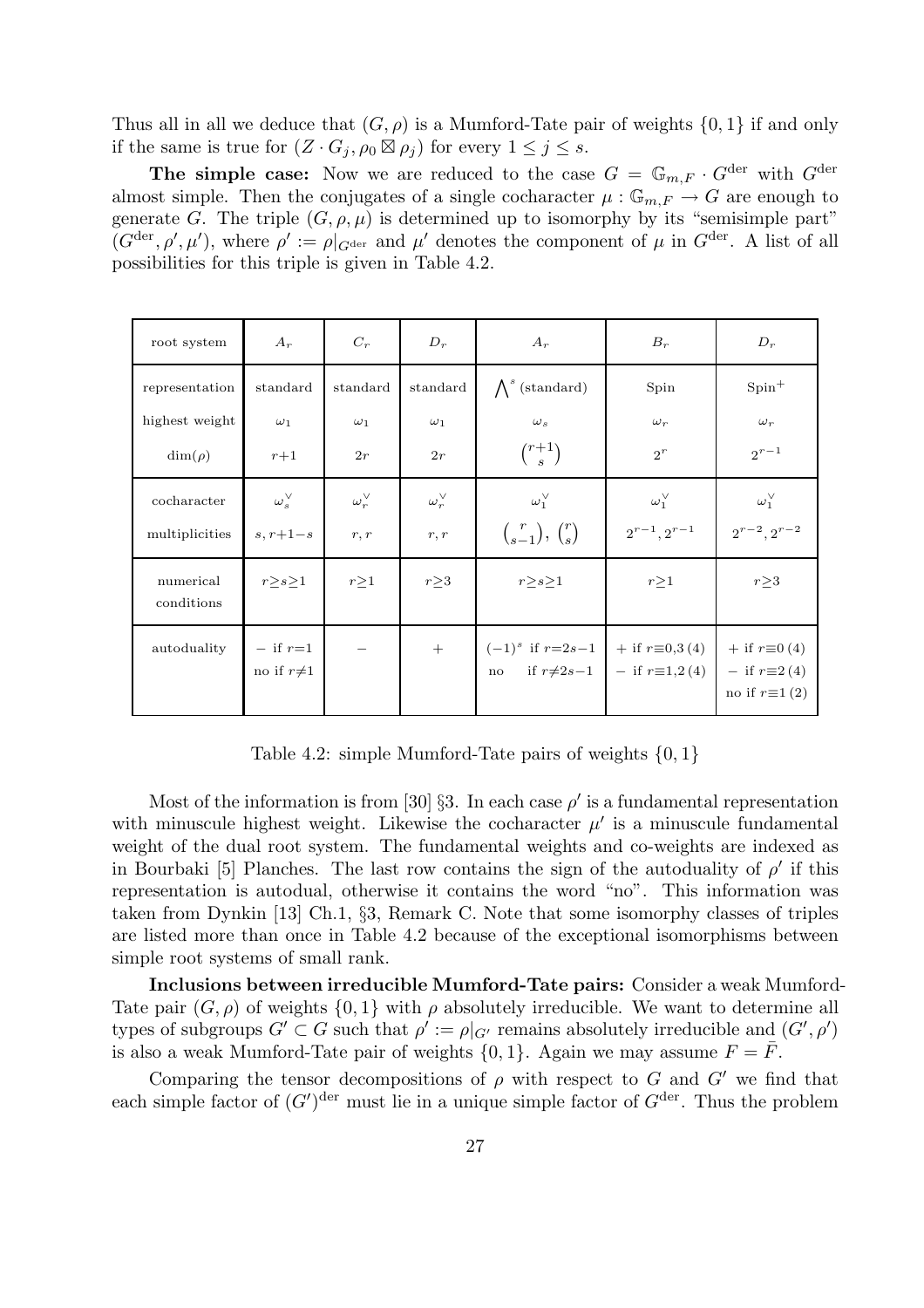reduces at once to the case that  $G^{\text{der}}$  is almost simple. However, it is not necessary that  $(G')^{\text{der}}$  is almost simple.

In the first three cases of Table 4.2 the group  $G$  is a classical group in its standard representation, so for these the possibilities are easily determined. In the first case we have  $G = GL_{r+1,F}$ , hence any weak Mumford-Tate pair  $(G', \rho')$  of weights  $\{0, 1\}$  with  $\dim(\rho') = r + 1$  can occur inside  $(G, \rho)$ . In the next two cases we have  $G = \text{CSp}_{2r, F}$ , respectively  $G = GSO_{2r,F}$ , so  $(G', \rho')$  occurs inside  $(G, \rho)$  if and only if  $\rho'$  has dimension 2r and possesses an autoduality of sign  $-1$ , resp.  $+1$ . Note that this means that each almost simple factor of  $(G', \rho')$  must be autodual, and that the signs of these individual autodualities must multiply up to the correct sign. The remaining three cases are covered by the following result.

**Proposition (4.3).** Consider a weak Mumford-Tate pair  $(G, \rho)$  of weights  $\{0, 1\}$  over  $F = \overline{F}$ . Assume that  $\rho$  is irreducible, that  $G^{\text{der}}$  is almost simple, and the type of  $(G, \rho)$ is one of the last three in Table 4.2. Consider a subgroup  $G' \subset G$  such that  $\rho' := \rho|_{G'}$ is irreducible and  $(G', \rho')$  is another weak Mumford-Tate pair of weights  $\{0, 1\}$ . Then we have either

- (a)  $G' = G$ , or
- (b) there exist integers  $r_1, r_2 \geq 0$  with  $r := r_1 + r_2 + 1 \geq 3$  such that G has root system  $D_r$ and  $\rho$  is the Spin representation (i.e. the type of  $(G, \rho)$  is the last one in Table 4.2), and G' has root system  $B_{r_1} + B_{r_2}$  and  $\rho'$  is the tensor product of the respective Spin representations of  $B_{r_1}$  and  $B_{r_2}$  (i.e. any simple factor of  $(G', \rho')$  has the fifth type in Table 4.2). Note that the cases  $r_1 = 0$  or  $r_2 = 0$  are included: here the root system of  $G'$  is  $B_{r-1}$ .

**Proof:** The possible triples  $(H, H', \sigma)$  consisting of a connected almost simple algebraic group H, a connected subgroup  $H' \subset H$ , and a representation  $\sigma$  of H whose restriction to  $H'$  is irreducible have been determined by Dynkin [13]. The proposition follows by comparing his list with ours. Assume that  $G' \neq G$ , and look at the type of  $(G, \rho)$  in Table 4.2. The fourth type is excluded by [13] Th. 4.7 and Table 6. The fifth type is impossible by [13] Th. 6.8. For the sixth type the result follows from [13] Th. 6.9 and Tables 16–17, provided that  $r \geq 4$ . The case  $r = 3$  is finished by inspection of Table 4.2.  $\Box$ 

Irreducible Mumford-Tate pairs and formal characters: As before consider a weak Mumford-Tate pair  $(G, \rho)$  of weights  $\{0, 1\}$  over  $F = \overline{F}$  with  $\rho$  irreducible. We shall determine to which extent  $(G, \rho)$  is determined by its formal character. This problem differs from that in the preceding paragraph because two irreducible connected subgroups of  $GL_{n,F}$  with the same formal character need not be contained in each other. (The problem was discussed in greater generality in Larsen-Pink [20] §4.)

Consider a maximal torus  $T \subset G$  and let  $X^*(T) := \text{Hom}(T, \mathbb{G}_{m,F})$  denote its character group. The formal character of  $\rho$  is the formal sum

$$
\mathrm{ch}_\rho:=\sum_{\chi\in X^*(T)}\mathrm{mult}_\rho(\chi)\cdot\chi\ \in\ \mathbb{Z}[X^*(T)],
$$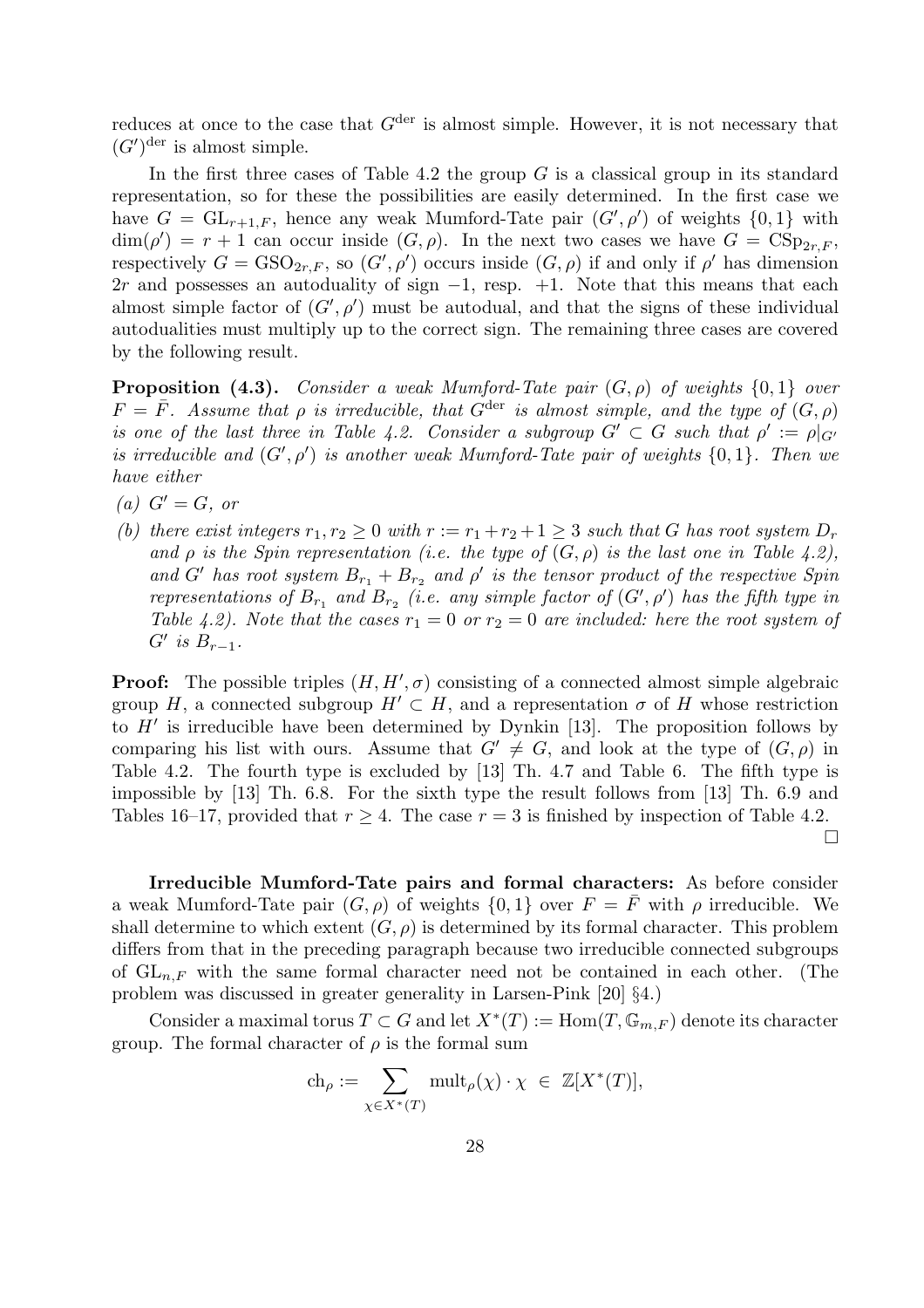where  $\text{mult}_{\rho}(\chi) \in \mathbb{Z}$  denotes the multiplicity of  $\chi$  as weight of  $\rho|_T$ . Since  $\rho$  was assumed to be faithful, the formal character determines the pair  $(T, \rho|_T)$  up to isomorphism. Thus we may suppose that T and  $\rho|_T$  are fixed. To determine the pair  $(G, \rho)$  up to isomorphism it then remains to determine the root system  $\Phi \subset X^*(T)$  of G.

Let  $\Phi^{\circ} \subset \Phi$  be the subset of roots which are short in their respective simple factor of  $\Phi$ . By Larsen-Pink [20] §4 this set is determined uniquely by the formal character. Note that Φ ◦ itself is a root system of the same rank as Φ, though in general it is not a closed root subsystem of Φ. It is known that the short roots of any simple root system form an isotypic root system, i.e. all simple factors are of the same type. Thus the isotypic decomposition of  $\Phi^{\circ}$  comes from some decomposition of  $\Phi$ . If the formal character is taken into account, we obtain an isotypic decomposition of the pair  $(\Phi^{\circ}, ch_{\rho})$  which corresponds to a certain tensor decomposition of  $(G, \rho)$ . For the rest of the analysis it suffices to consider a single isotypic component, i.e. we may suppose that  $(\Phi^{\circ}, \text{ch}_{\rho})$  is isotypic.

Any remaining ambiguity must now originate in one of the cases of Table 4.2 where the root system possesses roots of different lengths. In the case of type  $C_r$  the short roots form a simple root system of type  $D_r$ , and the standard representation of  $Sp_{2r,F}$  corresponds to the standard representation of  $SO_{2r,F}$ . Here we may restrict attention to the case  $r \geq 3$ , since the case  $r = 2$  will be included next. In the case  $B_r$   $(r \ge 1)$  the short roots form a reducible root system of type  $rA_1$ , and the Spin representation of  $\text{Spin}_{2r+1,F}$  corresponds to the exterior tensor product of the respective standard representations of  $SL_{2,F}$ . If we have the first type of ambiguity, the simple factors of  $\Phi$  and  $\Phi^{\circ}$  correspond to each other, and for each simple tensor factor of  $(G, \rho)$  we have exactly the choice between the second and the third type of Table 4.2, with  $r > 3$  fixed. In the second type of ambiguity all simple tensor factors of  $(G, \rho)$  must be of the fifth type in Table 4.2, but now r may vary. The only other information determined by the formal character is the sum over the respective values of r.

Irreducible strong Mumford-Tate pairs: Now we return to an arbitrary field F of characteristic zero and consider strong Mumford-Tate pairs according to Definition 4.1 (b). We restrict ourselves to the irreducible case. The following result goes back to Borovoi [4]:

**Proposition (4.4).** Consider a strong Mumford-Tate pair  $(G, \rho)$  of weights  $\{0, 1\}$  over F, such that  $\rho$  is absolutely irreducible. Then  $G^{\text{der}}$  is almost simple over F or it is trivial. In particular, all simple tensor factors of  $(G, \rho)$  over  $\overline{F}$  have the same type in Table 4.2 (with the same r).

**Proof:** Suppose that  $G^{\text{der}} \neq 1$  and let  $G_1$  be one of the almost simple factors of  $G^{\text{der}}_{\overline{F}}$ . Recall that some  $\mu_i$  must factor through  $\mathbb{G}_{m,\bar{F}} \cdot G_1 \subset G_{\bar{F}}$  and have a non-trivial component in both the center and in  $G_1$ . As G is connected, the images of the  $G(\overline{F})$ -conjugates of  $\mu_1$  generate the subgroup  $\mathbb{G}_{m,\bar{F}}\cdot G_1$ . By conditions (i) and (iii) of Definition 4.1 the  $Gal(F/F)$ -conjugates of this subgroup must generate  $G_{\bar{F}}$ . Thus the almost simple factors of  $G_{\overline{F}}^{\text{der}}$  are permuted transitively by the Galois group.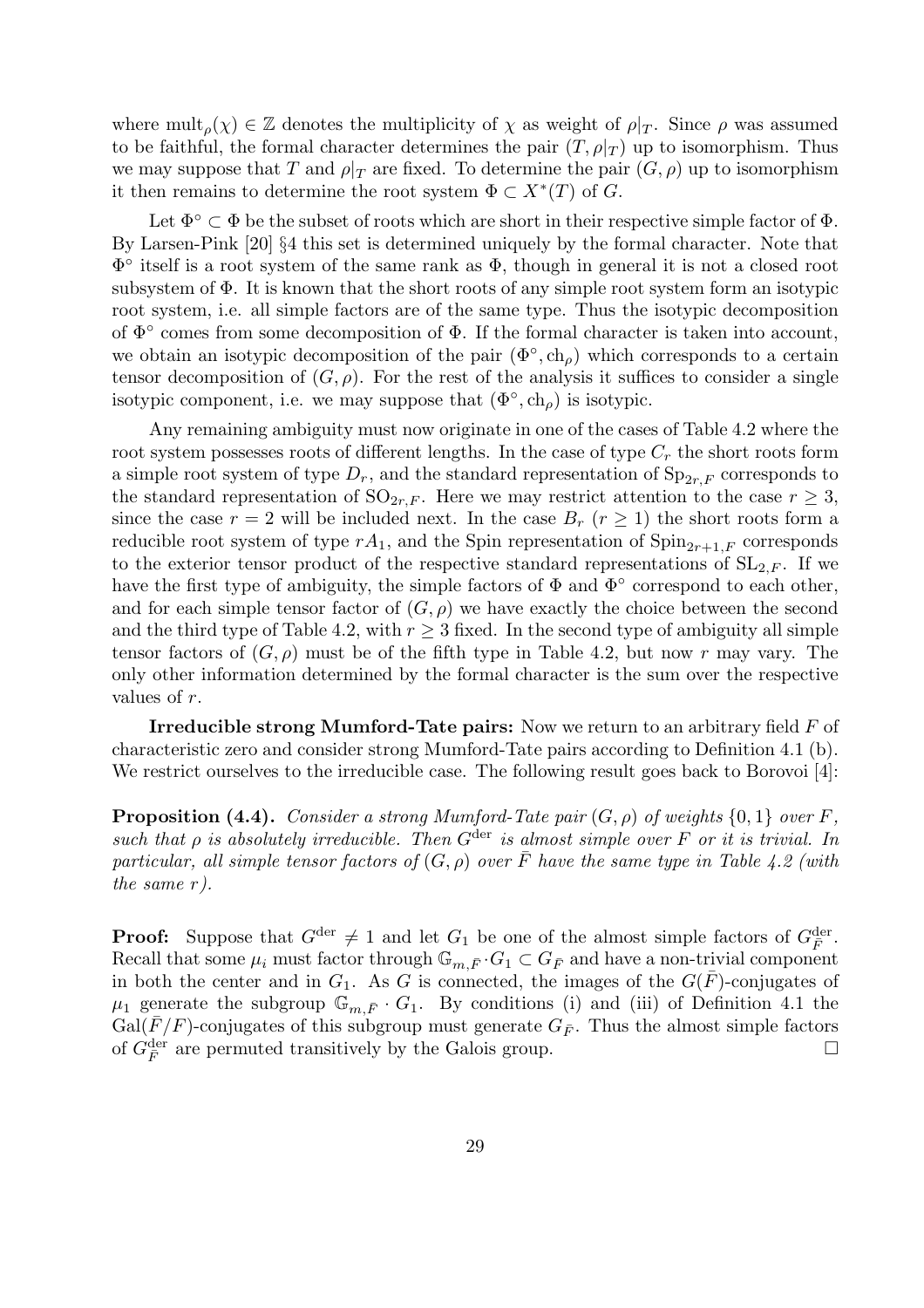**Proposition (4.5).** Consider a strong Mumford-Tate pair  $(G, \rho)$  of weights  $\{0, 1\}$  over F, such that  $\rho|_{G^{\text{der}}}$  is absolutely irreducible and symplectic. Then all simple tensor factors of  $(G, \rho)$  over F are symplectic and their number is odd.

**Proof:** As  $\rho|_{G^{\text{der}}}$  is symplectic, each simple tensor factor must be self-dual and the number of symplectic factors is odd. In particular there is at least one symplectic factor. As all the factors have the same type, they are all symplectic. This in turn implies that the number of factors is odd.  $\square$ 

For later use we extract from Table 4.2 a list of all possibilities for the simple factors in the symplectic case, given in Table 4.6. The watchful reader will note that some unnecessary duplication was purged, but not all.

| root system             | $C_r$             | $A_{2s-1}$                    | $B_r$                            | $D_r$                         |
|-------------------------|-------------------|-------------------------------|----------------------------------|-------------------------------|
| representation          | standard          | $\Lambda^s$ (standard)        | Spin                             | $Spin^+$                      |
| $\dim(\rho)$            | 2r                | $\langle 2s\rangle$           | $2^r$                            | $2^{r-1}$                     |
| cocharacter             | $\omega_r^{\vee}$ | $\omega_1^{\vee}$             | $\omega_1^{\vee}$                | $\omega_1^{\vee}$             |
| numerical<br>conditions | $r\geq 1$         | $s\geq 1$<br>$s \equiv 1$ (2) | $r\geq 1$<br>$r \equiv 1, 2 (4)$ | $r \geq 6$<br>$r \equiv 2(4)$ |

Table 4.6: symplectic simple Mumford-Tate pairs of weights  $\{0, 1\}$ 

**Proposition (4.7).** Consider a strong Mumford-Tate pair  $(G, \rho)$  of weights  $\{0, 1\}$  over F, such that  $\rho|_{G^{\text{der}}}$  is absolutely irreducible and symplectic. Assume that  $n := \dim(\rho)$  is greater than 1 and neither

(a) a  $k^{\text{th}}$  power for any odd  $k > 1$ , nor

(b) of the form  $\binom{2k}{k}$  $\binom{2k}{k}$  for any odd  $k > 1$ .

Then we have  $G = \text{CSp}_{n,\mathbb{Q}}$ .

**Proof:** Let m denote the number of simple factors of  $G_{\bar{F}}$ , and  $n_1$  the common dimension of the representation of any simple tensor factor. Then we have  $n = n_1^m$ . Since m is odd by Proposition 4.5, condition (a) implies  $m = 1$ . We must show that the unique simple factor has the first type in Table 4.6. The second type is forbidden by condition (b), unless s = 1 which coincides with the first case with  $r = 1$ . Next the third case with  $r \leq 2$  is subsumed by the first case. In the third case with  $r > 2$  as well as in the fourth case n is an odd power. This is again excluded by condition (a).  $\Box$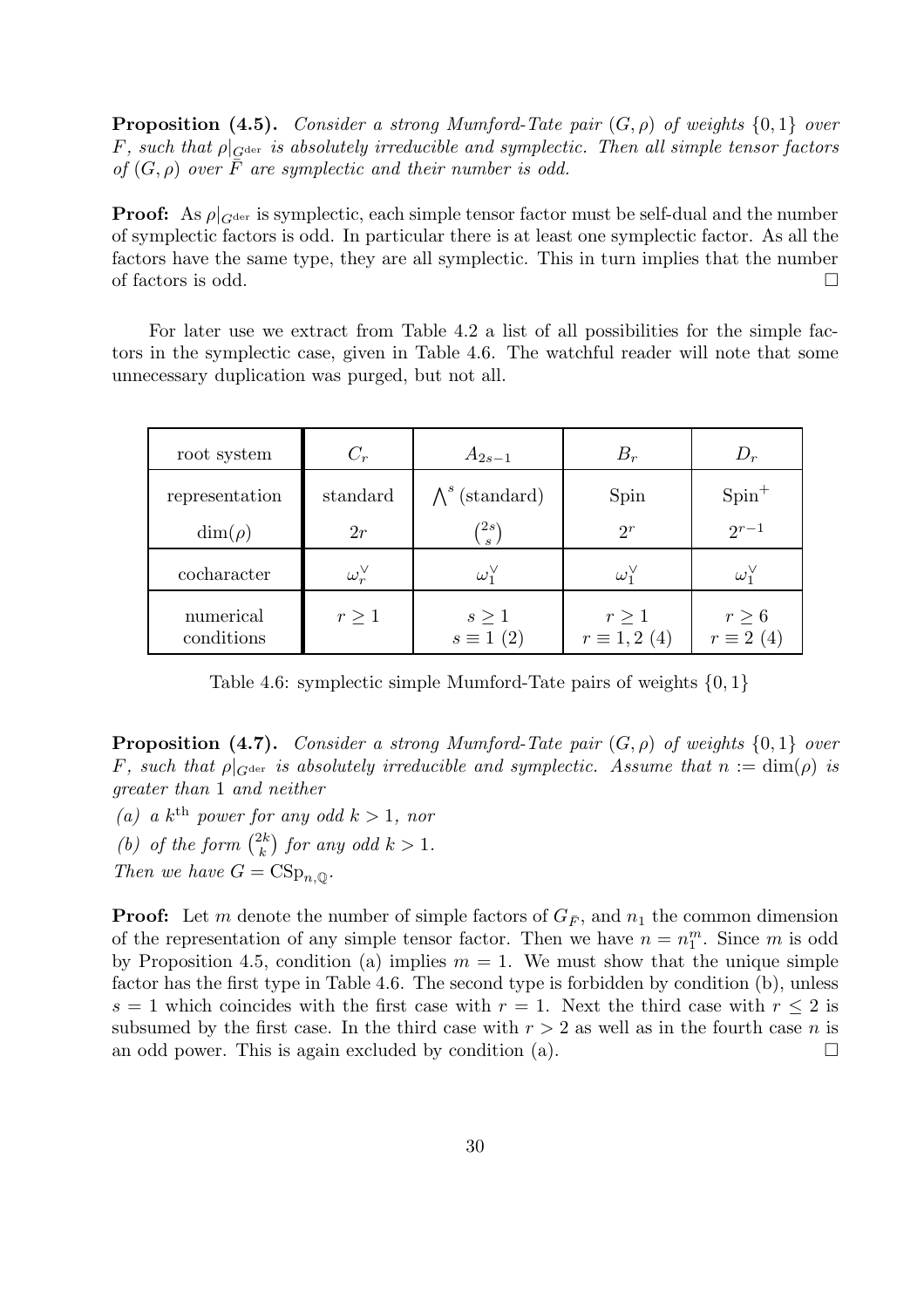### §5. Abelian Varieties and the Mumford-Tate Conjecture

Recall that Theorem 3.18 asserts that the identity component  $G_{\ell}^{\circ}$  of the  $\ell$ -adic algebraic monodromy group is generated by certain Hodge cocharacters. In the present section we apply this result to the case of an abelian variety  $A$  over a number field  $K$ . It follows that  $G_{\ell}^{\circ}$  looks like the Mumford-Tate group of an abelian variety. A weak version of this statement is obtained in Theorem 5.10. Under the assumption  $\text{End}(A_{\bar{K}}) = \mathbb{Z}$  we are able formulate a much stronger version in Theorem 5.13. The proof will be given in Section 6; it avoids crystalline theory and is thus independent of Sections 1–2. According to the Mumford-Tate conjecture  $G_{\ell}^{\circ}$  should be equal to the Mumford-Tate group of A. Using the classification results of Section 4, we can prove this in many cases where  $\text{End}(A_{\bar{K}}) = \mathbb{Z}$ .

In the following we fix an abelian variety A of dimension q over a number field  $K$ . We fix an embedding  $K \subset \mathbb{C}$  and let  $\overline{K}$  be the algebraic closure of K in  $\mathbb{C}$ . To keep the notations of the earlier sections we work with cohomology instead of homology.

**The Mumford-Tate group:** The singular cohomology group  $V := H^1(A(\mathbb{C}), \mathbb{Q})$  is a vector space of dimension 2g over Q. It is endowed with a natural Hodge structure of type  $\{(1,0), (0,1)\}\$ , that is, a decomposition of C-vector spaces  $V \otimes_{\mathbb{Q}} \mathbb{C} = V^{1,0} \oplus V^{0,1}$ such that  $V^{0,1} = \overline{V^{1,0}}$ . Once and for all we choose an identification  $V \cong \mathbb{Q}^{2g}$ . Let  $\mu_{\infty}: \mathbb{G}_{m,\mathbb{C}} \to \text{GL}_{2g,\mathbb{C}}$  be the cocharacter through which any  $z \in \mathbb{C}^{\times}$  acts by multiplication with z on  $V^{1,0}$  and trivially on  $V^{0,1}$ .

**Definition (5.1).** The Mumford-Tate group of  $A(\mathbb{C})$  is the unique smallest algebraic subgroup  $G_{\infty} \subset GL_{2g,\mathbb{Q}}$ , defined over  $\mathbb{Q}$ , such that  $\mu_{\infty}$  factors through  $G_{\infty} \times_{\mathbb{Q}} \mathbb{C}$ .

As the image of  $\mu_{\infty}$  is connected, this definition implies that  $G_{\infty}$  is connected.

**Relation with endomorphisms:** The endomorphism algebra  $\text{End}(A(\mathbb{C}))$  acts naturally on the homology group  $H_1(A(\mathbb{C}), \mathbb{Q}) \cong V^{\vee}$ . Thus its opposite algebra acts on V. This action preserves the Hodge decomposition, so it commutes with  $\mu_{\infty}$  and hence with  $G_{\infty}$ . In fact, we have a natural isomorphism

(5.2) 
$$
\text{End}(A(\mathbb{C}))^{\text{opp}} \otimes_{\mathbb{Z}} \mathbb{Q} \longrightarrow \text{End}_{G_{\infty}}(V) .
$$

All endomorphisms of  $A(\mathbb{C})$  are algebraic over  $\overline{K}$ , that is, we have a canonical isomorphism  $\text{End}(A_{\bar{K}}) \cong \text{End}(A(\mathbb{C}))$ .

Relation with polarizations: Any polarization on A induces a non-degenerate alternating form  $\Lambda: V \times V \to \mathbb{Q}(-1)$ , where  $\mathbb{Q}(-1)$  is a  $\mathbb{Q}\text{-vector space of dimension 1}$ , distinguished from  $\mathbb Q$  in being viewed as a pure Hodge structure of type  $\{(1,1)\}\$ . If  $CSp_{2q,\mathbb Q}$ denotes the group of symplectic similitudes with respect to  $\Lambda$ , it follows that  $\mu_{\infty}$  factors through  $CSp_{2q,\mathbb{C}}$ . Thus the definition of  $G_{\infty}$  implies

$$
(5.3) \t G_{\infty} \subset \text{CSp}_{2g,\mathbb{Q}}.
$$

The  $\ell$ -adic algebraic monodromy group: For any rational prime  $\ell$  the étale cohomology group  $V_{\ell} := H^1(A \times_K \bar{K}, \mathbb{Q}_{\ell})$  is canonically isomorphic to the dual of the  $\ell$ -adic Tate module of A. The Galois action can thus be described by the action on the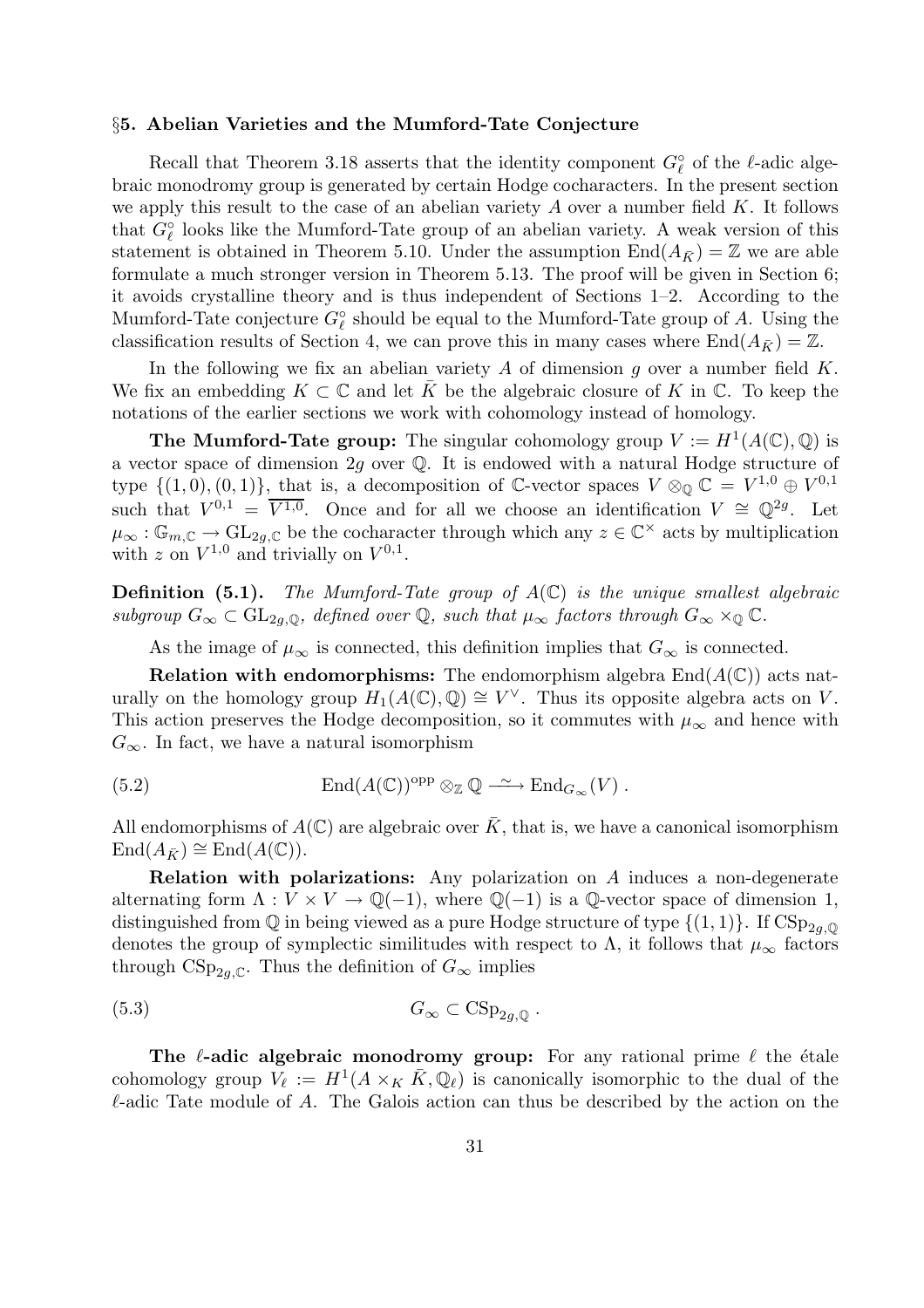torsion points of  $A(\bar{K})$ . On the other hand, there is a canonical isomorphism  $V_{\ell} \cong V \otimes_{\mathbb{Q}} \mathbb{Q}_{\ell}$ , so the chosen isomorphism  $V \cong \mathbb{Q}^{2g}$  induces an identification  $V_{\ell} \cong \mathbb{Q}_{\ell}^{2g}$  $\ell^{\text{g}}$ . The Galois action thus corresponds to a continuous homomorphism

$$
\rho_\ell:\, \mathrm{Gal}(\bar K/K)\longrightarrow \mathrm{GL}_{2g}(\mathbb{Q}_\ell).
$$

As in Section 3 the main object of our interest is the associated global algebraic monodromy group:

**Definition (5.4).** The Zariski closure in  $GL_{2g,\mathbb{Q}_\ell}$  of the image of  $\rho_\ell$  is denoted  $G_\ell$ .

The Mumford-Tate conjecture: Let  $G_{\ell}^{\circ}$  denote the identity component of  $G_{\ell}$ . The Hodge and Tate conjectures for general algebraic cycles would imply the following conjecture.

**Conjecture (5.5).** (Mumford-Tate, cf. [29] C.3.1) For any rational prime  $\ell$  we have

$$
G_\ell^\circ=G_\infty\times_{\mathbb Q}{\mathbb Q}_\ell.
$$

Certain parts of this conjecture have been proved. Most notably, the inclusion " $\subset$ " was proved by Piatetskii-Shapiro [25], Deligne [10] I Prop. 6.2, Borovoi [2]:

**Theorem (5.6).** For any rational prime  $\ell$  we have

$$
G_{\ell}^{\circ} \subset G_{\infty} \times_{\mathbb{Q}} \mathbb{Q}_{\ell}.
$$

If  $G_{\infty}$  is known, this result provides an upper bound on  $G_{\ell}$ . As for lower bounds, the only known general result is the following theorem of Faltings ([14] Theorems 3–4).

**Theorem (5.7).** The representation  $\rho_{\ell}$  is semisimple, and the natural homomorphism

$$
\mathrm{End}(A)^{\mathrm{opp}}\otimes_{\mathbb{Z}}\mathbb{Q}_{\ell}\longrightarrow \mathrm{End}_{\mathbb{Q}_{\ell}[\mathrm{Gal}(\bar{K}/K)]}\big(V_{\ell}\big)
$$

is an isomorphism.

**Corollary (5.8).** The group  $G_{\ell}^{\circ}$  is reductive, and  $\text{End}(A_{\bar{K}})^{\text{opp}} \otimes_{\mathbb{Z}} \mathbb{Q}_{\ell}$  maps isomorphically to the commutant of  $G_{\ell}^{\circ}$  in  $M_{2g}(\mathbb{Q}_{\ell}).$ 

**Proof:** After replacing K by a suitable finite extension we have  $\text{End}(A) = \text{End}(A_{\bar{K}})$  and  $G_{\ell} = G_{\ell}^{\circ}$  (compare Theorem 3.6). In this case the desired assertion is equivalent to that of Theorem 5.7.  $\Box$ 

Using the results mentioned above and his theory of Frobenius tori Serre [28], [32], [33] was able to prove the Mumford-Tate conjecture for any odd dimensional abelian variety with End $(A_{\bar{K}}) = \mathbb{Z}$ . These methods were adapted by Tankeev to abelian varieties of dimension rp with p prime and  $r \leq 9$  ([34], [36], [37], [39], [40]) and in other special cases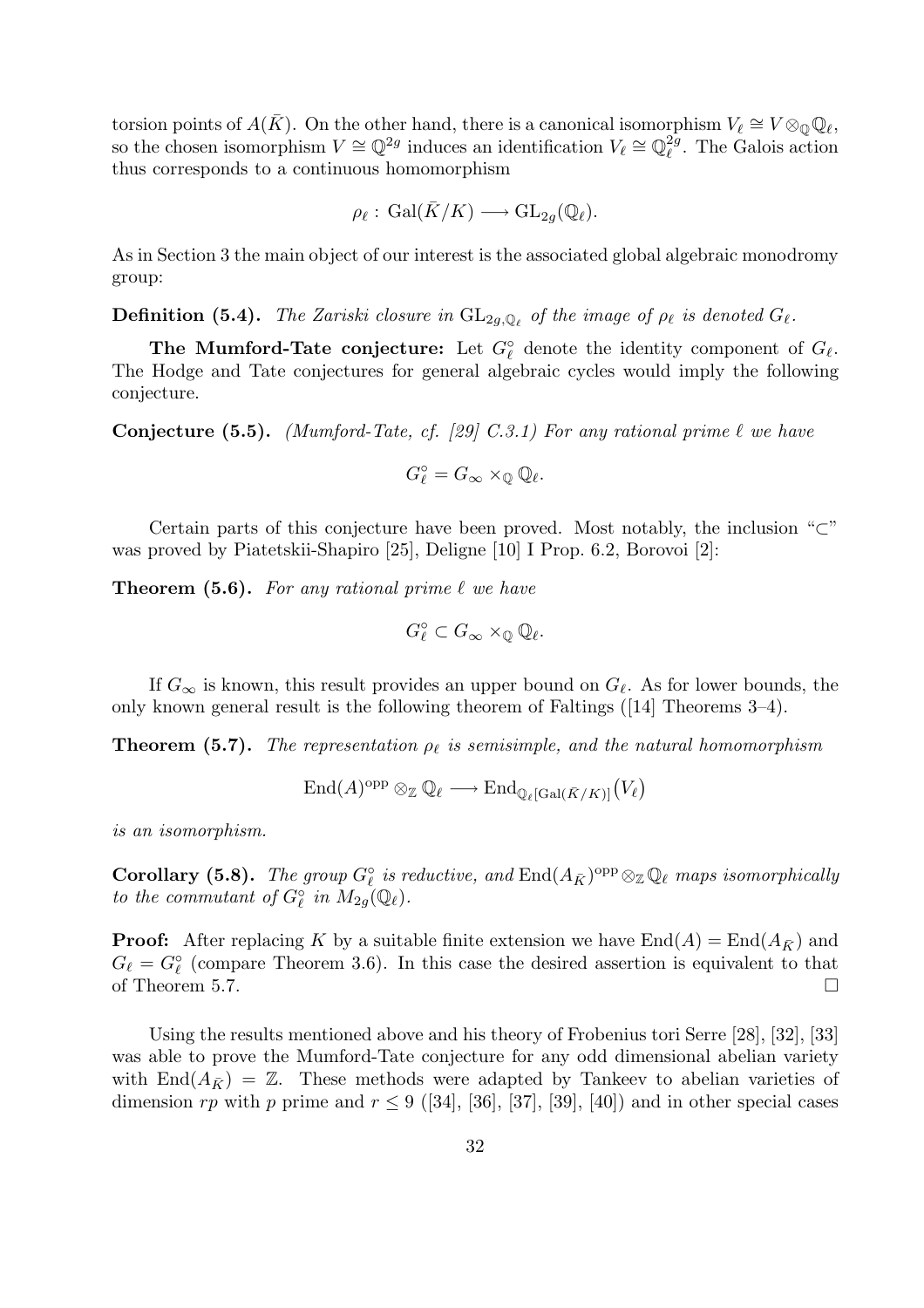$([35], [38], \text{cf. also } [42])$ . In the present paper we significantly extend these results (while relying heavily on Serre's ideas). Serre's theorem has been generalized to certain abelian varieties with larger endomorphism rings by Chi [6], [7], and Tankeev (loc. cit.). Our results could be generalized to some extent along the same lines.

The form of  $G_{\ell}^{\circ}$  in the general case: By Faltings' theorem (Theorem 5.7 above) the representation  $\rho_{\ell}$  is semisimple. Therefore we may apply the general qualitative results of Section 3 to the present situation. By construction the Hodge cocharacter  $\mu_{\infty}$  defined above has weights 0 and 1 in the given representation on  $V$ . Thus the following is obvious from the definition of the Mumford-Tate group.

Fact (5.9). The pair consisting of  $G_{\infty}$  together with its tautological representation is a strong Mumford-Tate pair of weights  $\{0,1\}$  over  $F = \mathbb{Q}$  in the sense of Definition 4.1 (b).

Any weak Hodge cocharacter of  $G_{\ell}$  as defined in 3.17 has the same weights as  $\mu_{\infty}$ . Thus Theorem 3.18 implies:

**Theorem (5.10).** The pair consisting of  $G_{\ell}^{\circ}$  together with its tautological representation is a weak Mumford-Tate pair of weights  $\{0,1\}$  over  $F = \mathbb{Q}_\ell$  in the sense of Definition 4.1 (a).

Using Table 4.2 we deduce in particular:

**Corollary (5.11).** Each simple factor of the root system of  $G_{\ell}^{\circ}$  has type A, B, C, or D, and its highest weights in the tautological representation are minuscule.

The irreducible case: In the rest of this section we consider the case  $\text{End}(A_{\bar{K}}) = \mathbb{Z}$ . The isomorphy 5.2 then implies that the tautological representation of the Mumford-Tate group is absolutely irreducible. Combining Fact 5.9 with Proposition 4.4 we deduce:

**Proposition (5.12).** Assume that  $\text{End}(A_{\bar{K}}) = \mathbb{Z}$ . Then  $G_{\infty}^{\text{der}}$  is Q-simple. In particular  $G^{\operatorname{der}}_{\infty,\bar{\mathbb{Q}}} \subset \mathrm{GL}_{2g,\bar{\mathbb{Q}}}$  is  $\otimes$ -isotypic.

Similarly Corollary 5.8 implies that the tautological representation of  $G_{\ell}^{\circ}$  on  $V_{\ell}$  is absolutely irreducible. We cannot immediately deduce an analogue of Proposition 5.12, because by construction the  $\ell$ -adic algebraic monodromy groups are defined over varying fields  $\mathbb{Q}_\ell$  and only loosely connected with each other via Frobenius tori. We do know that the formal character of  $G_{\ell}^{\circ}$  is independent of  $\ell$ . However, we have seen in Section 4 that the formal character does not always determine the root system. Therefore we cannot rule out the possibility that the root system of  $G_\ell$  varies to some extent with  $\ell$ . Nevertheless with the methods of Larsen-Pink [21], [22], we can show that deviations may happen only for few  $\ell$ . By the following theorem most  $G_{\ell}^{\circ}$  can be "interpolated" by an algebraic group defined over  $\mathbb Q$ . At the same time, the statement that  $G_{\ell}^{\circ}$  looks like a Mumford-Tate group is made more precise.

**Theorem (5.13).** Assume that  $\text{End}(A_{\bar{K}}) = \mathbb{Z}$ .

(a) There exists a connected reductive subgroup  $G \subset GL_{2g,\mathbb{Q}}$  such that  $G_{\ell}^{\circ}$  is conjugate to  $G \times_{\mathbb{Q}} \mathbb{Q}_\ell$  under  $GL_{2g}(\mathbb{Q}_\ell)$  for every  $\ell$  in some set  $\mathbb{L}$  of primes of Dirichlet density 1.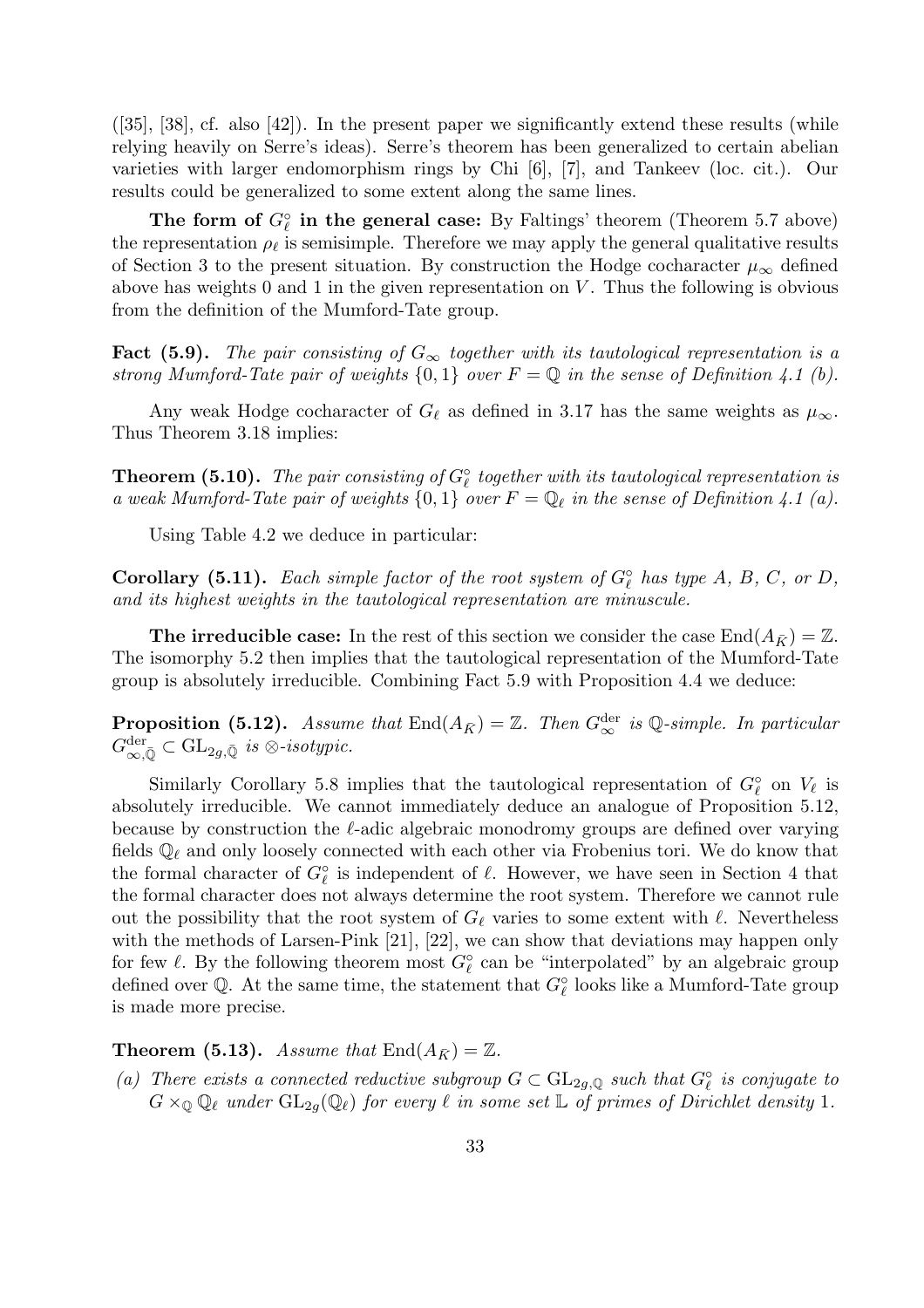- (b) The pair consisting of G together with its absolutely irreducible tautological representation is a strong Mumford-Tate pair of weights  $\{0,1\}$  over  $F = \mathbb{Q}$  in the sense of Definition  $\lambda.1$  (b).
- (c) The derived group  $G^{\text{der}}$  is  $\mathbb{O}\text{-}\text{simple}$ .
- (d) If the root system of G is determined uniquely by its formal character, i.e. if G does not have an ambiguous factor (cf. Section 4), then in (a) we can take  $\mathbb L$  to contain all but at most finitely many primes.

The proof will be given in the following section. In the remainder of this section we discuss some consequences. Let us first note that Theorem 5.13 (a) and the fact that the representation of every  $(G_{\ell}^{\circ})^{\text{der}}$  is symplectic together imply that the tautological representation of  $G^{\text{der}}$  is symplectic. Therefore by Proposition 4.5 the possible types of the simple factors of  $G^{\text{der}}$  are those in Table 4.6.

New instances of the Mumford-Tate conjecture: The assertions of Fact 5.9 and Theorem 5.13 (b) put the same strong restrictions on the groups  $G_{\infty}$  and G. Exploiting the classification results of Section 4 we can deduce that they must indeed look the same under certain dimension restrictions.

**Theorem (5.14).** Assume that  $\text{End}(A_{\bar{K}}) = \mathbb{Z}$ . Assume moreover that 2g is neither

(a) a  $k^{\text{th}}$  power for any odd  $k > 1$ , nor

(b) of the form  $\binom{2k}{k}$  $\binom{2k}{k}$  for any odd  $k > 1$ .

Then we have  $G_{\infty} = \text{CSp}_{2g,\mathbb{Q}}$  and  $G_{\ell}^{\circ} = \text{CSp}_{2g,\mathbb{Q}_{\ell}}$  for every  $\ell$ . In particular the Mumford-Tate conjecture holds for A.

Proof: By Fact 5.9, the absolute irreducibility 5.2, and the inclusion (5.3), we may apply Proposition 4.7 to the Mumford-Tate group  $G_{\infty}$ . It follows that  $G_{\infty} = \text{CSp}_{2a,0}$ . Next consider the group G given by Theorem 5.13. Since the representation of  $G<sup>der</sup>$  is symplectic, by Theorem 5.13 (b) we may apply Proposition 4.7 to  $G$ . Thus  $G$  is also a group of symplectic similitudes associated to some non-degenerate alternating form. By Theorem 5.13 (a) the same follows for  $G_{\ell}^{\circ}$ , as long as  $\ell \in \mathbb{L}$ . Thus the inclusion in Theorem 5.6 implies  $G_{\ell}^{\circ} = \text{CSp}_{2g,\mathbb{Q}_{\ell}}$  for these  $\ell$ .

Since this last equality holds for one prime  $\ell$ , it holds for every  $\ell$ , by [22] Th. 4.3. To sketch the argument recall from Corollary 3.8 that the rank and the formal character of  $G_{\ell}^{\circ}$  are independent of  $\ell$ . Thus every  $G_{\ell}^{\circ}$  is a subgroup of equal rank of  $CSp_{2g,\mathbb{Q}_{\ell}}$ . It is also absolutely irreducible, hence the short roots of  $G_{\ell}^{\circ}$  are the same as those of  $\check{\text{CSp}}_{2g,\mathbb{Q}_{\ell}}$ (cf. Section 4). In characteristic zero it is well-known that the roots of any subgroup of equal rank form a closed root subsystem of the ambient root system. It follows that  $G_{\ell}^{\circ} \subset \text{CSp}_{2g,\mathbb{Q}_{\ell}}$  have the same roots, hence are equal, as desired.

**Theorem (5.15).** Assume that  $\text{End}(A_{\bar{K}}) = \mathbb{Z}$  and that the root system of each simple factor of  $G_{\infty,\bar{Q}}$  has type  $A_{2s-1}$  with  $s \geq 1$  or  $B_r$  with  $r \geq 1$  (cf. Table 4.6). Then the Mumford-Tate conjecture holds for A.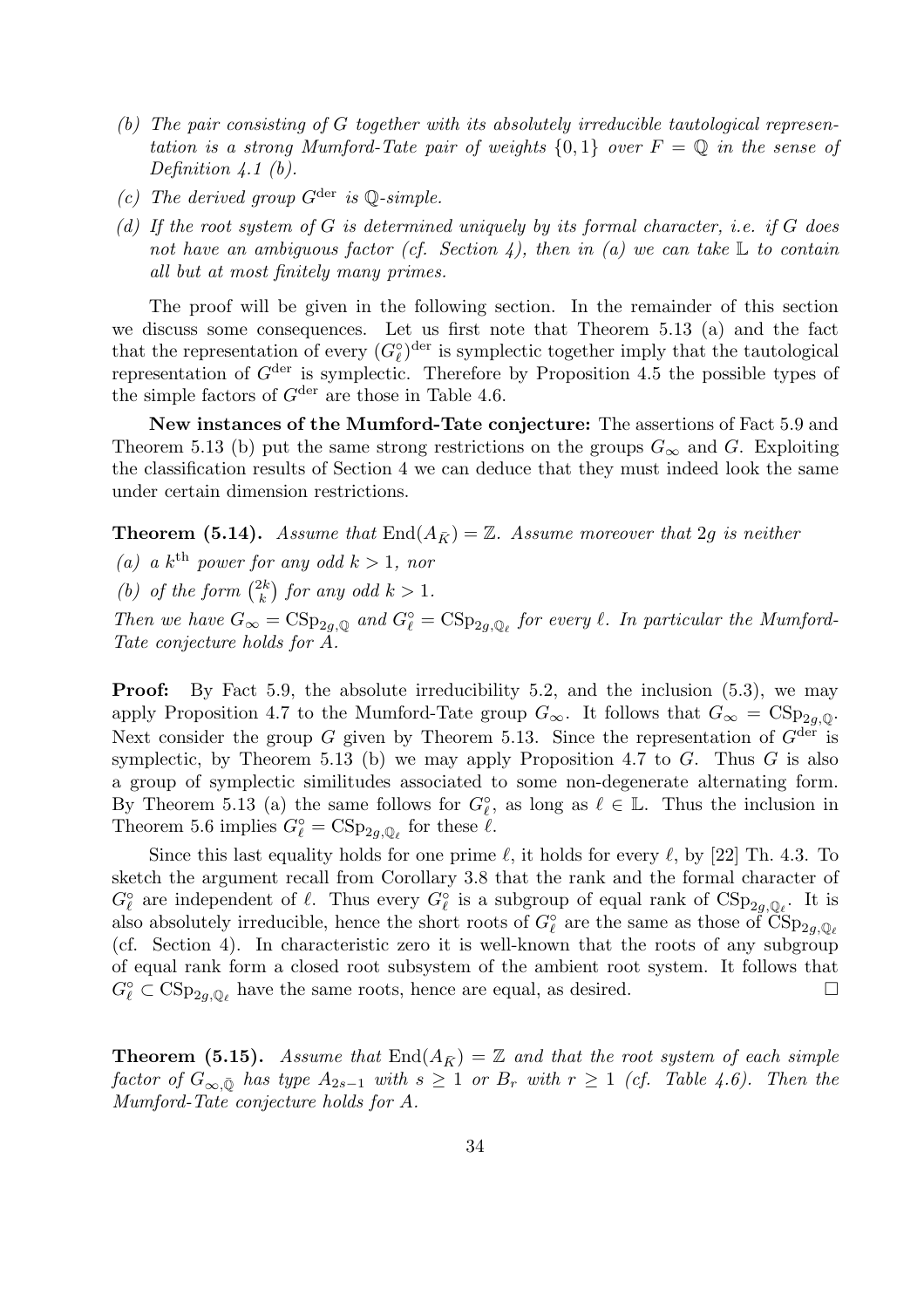**Proof:** For every prime  $\ell$  we know from Theorem 5.6, Corollary 5.8, and Theorem 5.10 that  $G^{\circ}_{\ell,\bar{\mathbb{Q}}_{\ell}}$  is a subgroup of  $G_{\infty,\bar{\mathbb{Q}}_{\ell}}$  whose tautological representation is irreducible and which forms a weak Mumford-Tate pair of weights  $\{0, 1\}$ . It suffices to prove that  $G_{\infty, \bar{\mathbb{Q}}_{\ell}}$ does not possess any proper subgroup with these properties. This assertion reduces to the same assertion for each simple tensor factor, where it is guaranteed by Proposition 4.3.  $\Box$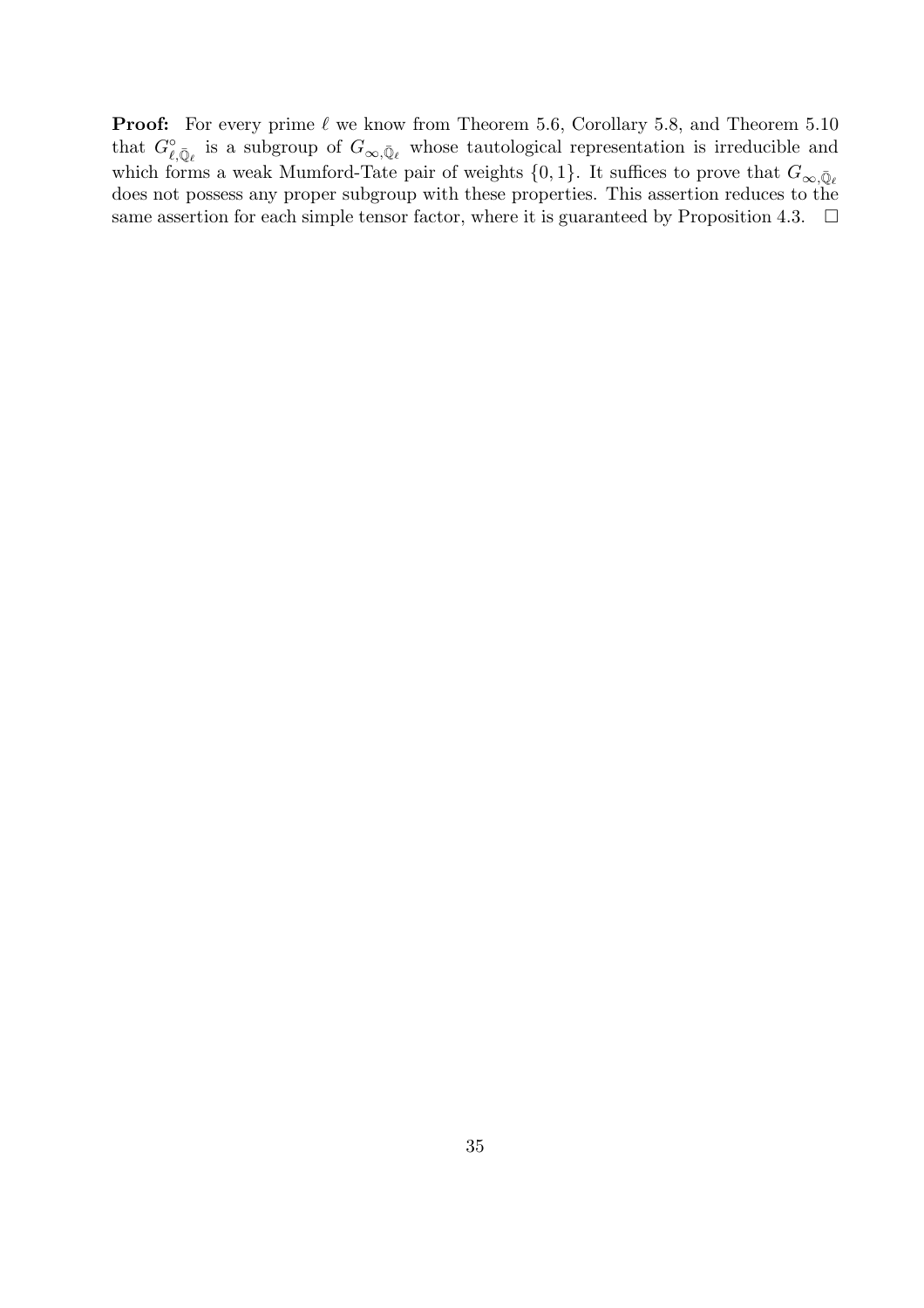### $§6.$  Interpolation of  $\ell$ -adic Algebraic Monodromy Groups

This section contains the proof of Theorem 5.13. The proof consists of two main parts. In the first half we show that the formal character is isotypic and its simple factors are permuted transitively by  $Gal(\mathbb{Q}/\mathbb{Q})$ . Although the result is similar, this proof is independent of Sections 1–2. Here we concentrate more on the Newton cocharacter than the Hodge cocharacter. The arguments are very similar to those used to find places of ordinary reduction. For more explanations see Section 7. In the second half we show that the local data at the different primes  $\ell$  fit together to a group defined over  $\mathbb{Q}$ . This group is constructed in some sense "around" a suitable Frobenius torus. The main ingredients here are the methods and results of Larsen-Pink [21], [22].

We keep the notations and assumptions of Section 5 and also assume  $\text{End}(A_{\bar{K}}) = \mathbb{Z}$ . Then by Corollary 5.8 the tautological representation of  $G_{\ell}^{\circ}$  is absolutely irreducible. Since for Theorem 5.13 we may replace  $K$  by an arbitrary finite extension, we shall also assume  $K = K^{\text{conn}}$ , so that all  $G_{\ell}$  are connected. We fix a set  $V_{\text{max}}$  as in Theorem 3.7.

**The setup:** Recall from Theorem 3.7 that the Frobenius tori  $T_v$  for  $v \in V_{\text{max}}$  and the groups  $G_{\ell}$  all have the same rank and the same formal character. Thus we may fix a split torus  $T_0 \subset GL_{2g,\mathbb{Q}}$  and conjugate it into each of these groups over the algebraic closure.

On the one hand we fix an element  $f_\ell \in GL_{2g}(\overline{\mathbb{Q}}_\ell)$  for every rational prime  $\ell$  such that

(6.1) 
$$
T_{0,\bar{\mathbb{Q}}_{\ell}} \subset f_{\ell}^{-1}G_{\ell,\bar{\mathbb{Q}}_{\ell}}f_{\ell}.
$$

This is a maximal torus. Let  $\Gamma \subset Aut(T_{0,\overline{Q}})$  denote the stabilizer of the formal character of the tautological representation. Let  $\Phi_{\ell} \subset X^*(T_0)$  denote the root system of  $f_{\ell}^{-1}G_{\ell,\bar{\mathbb{Q}}_{\ell}}f_{\ell}$ and  $W_{\ell} \subset \Gamma$  its Weyl group. Let  $\Phi_{\ell}^{\circ} \subset \Phi_{\ell}$  be the subset of roots which are short in their respective simple factor of  $\Phi_{\ell}$ . By Larsen-Pink [20] §4 this set is determined uniquely by the formal character, and it is a root system of the same rank as  $\Phi_{\ell}$ , though not a closed root subsystem. In particular it is independent of  $\ell$ , so we may abbreviate  $\Phi^{\circ} := \Phi_{\ell}^{\circ}$ . Note that  $\Phi_{\ell}$  is non-empty, because it is the root system of a connected reductive group with an irreducible representation of dimension  $2g > 1$ . Therefore  $\Phi^{\circ}$  is non-empty. Next we may suppose that the torus  $f_{\ell}T_{0,\bar{\mathbb{Q}}_{\ell}}f_{\ell}^{-1}$  $\mathbb{Q}_{\ell}$  is defined over  $\mathbb{Q}_{\ell}$ . Its form over  $\mathbb{Q}_{\ell}$  then corresponds to a homomorphism  $Gal(\bar{\mathbb{Q}}_{\ell}/\bar{\mathbb{Q}}_{\ell}) \to \text{Norm}_{\Gamma}(W_{\ell}).$  The composite with the projection map

(6.2) 
$$
\pi_{\ell}: \ \mathrm{Norm}_{\Gamma}(W_{\ell}) \longrightarrow \mathrm{Norm}_{\Gamma}(W_{\ell})/W_{\ell}
$$

is a homomorphism

(6.3) 
$$
\bar{\varphi}_{\ell}: \ \mathrm{Gal}(\bar{\mathbb{Q}}_{\ell}/\mathbb{Q}_{\ell}) \longrightarrow \mathrm{Norm}_{\Gamma}(W_{\ell})/W_{\ell}
$$

which together with  $\Phi_\ell$  characterizes the form of  $G_\ell$  up to inner twist.

On the other hand we choose an element  $h_v \in GL_{2g}(\overline{Q})$  for every  $v \in V_{\text{max}}$  such that

(6.4) 
$$
T_{0,\bar{\mathbb{Q}}} = h_v^{-1} T_{v,\bar{\mathbb{Q}}} h_v.
$$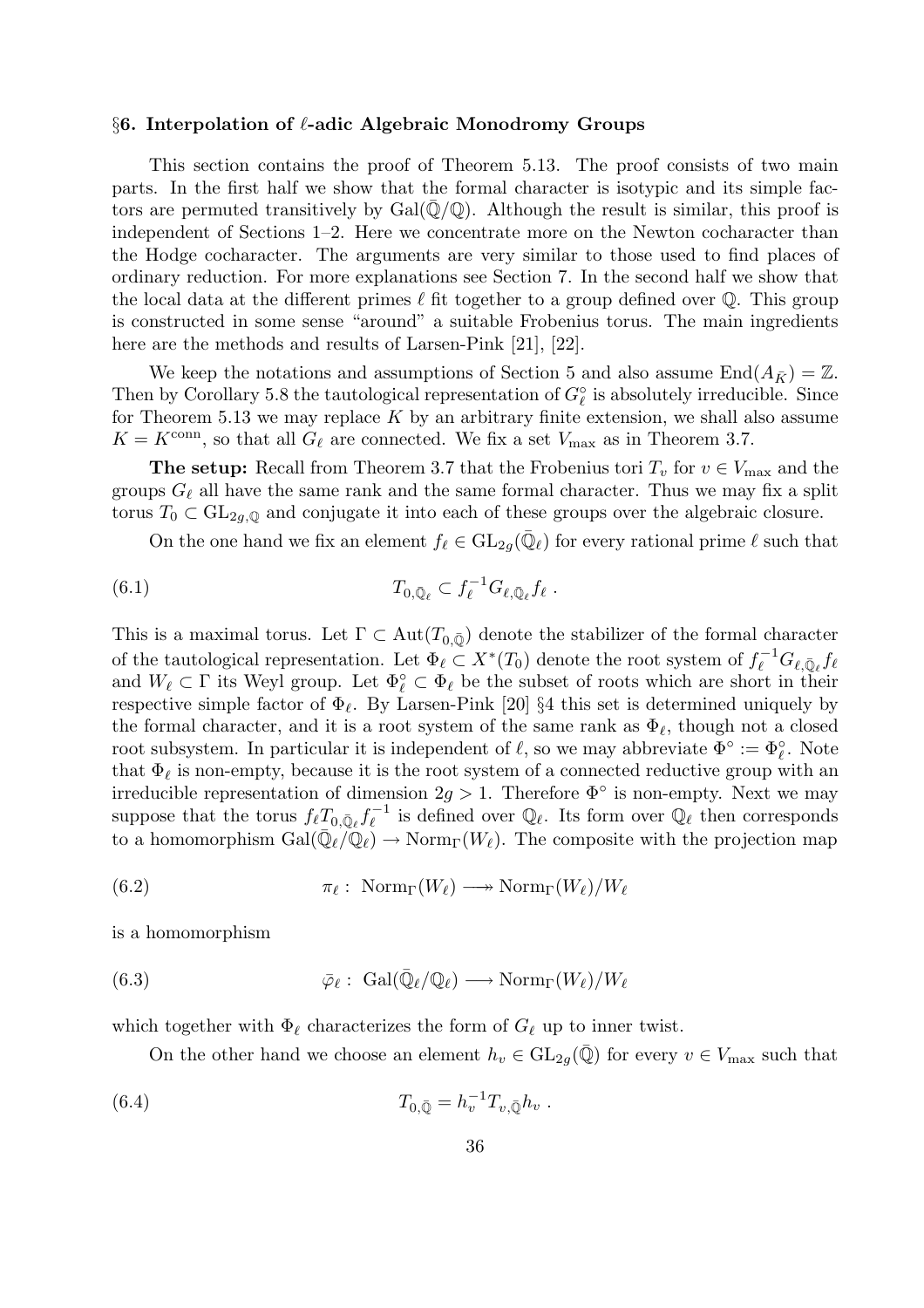The form of  $T_v$  over  $\mathbb Q$  then corresponds to a homomorphism

(6.5) 
$$
\varphi_v : \text{Gal}(\overline{\mathbb{Q}}/\mathbb{Q}) \longrightarrow \Gamma .
$$

Roots and Frobenius eigenvalues: Let  $\nu$ , denote the Newton cocharacter of  $T_{\nu}$ defined in (3.4). Its conjugate by  $h_v$  is a cocharacter  $\nu_{0,v}$  of  $T_0$ . By Theorem 3.3 (c) we have

$$
(6.6) \t\t 0 \le \langle \chi, \nu_{0,v} \rangle \le 1
$$

for every weight  $\chi \in X^*(T_0)$  which occurs in the given tautological representation. Any root  $\alpha \in \Phi^{\circ}$  is a quotient of two such weights, hence

$$
(6.7) \t\t -1 \leq \langle \alpha, \nu_{0,v} \rangle \leq 1.
$$

We shall show that one of the inequalities in  $(6.7)$  is an equality sufficiently often. The following innocuous definition will provide us with the necessary arithmetic information. For any  $v \in V_{\text{max}}$  set

(6.8) 
$$
a_v := \sum_{\alpha \in \Phi^{\circ}} \alpha(h_v^{-1} t_v h_v) ,
$$

where  $t_v \in T_v$  is as in Section 3. This is a rational number, since  $\Phi^{\circ}$  is invariant under the Galois action via  $\varphi_v$ . Recall that  $V_1$  denotes the set of places of K of absolute degree one. Let  $V_{\text{good}}$  be the set of places  $v \in V_{\text{max}} \cap V_1$  satisfying

(6.9)  $a_v$  is not a rational integer of absolute value  $\leq$  card( $\Phi^{\circ}$ ).

**Proposition (6.10).** For any  $v \in V_{\text{good}}$  there exists  $\alpha \in \Phi^{\circ}$  such that

$$
\langle \alpha, \nu_{0,v} \rangle = -1.
$$

**Proof:** Suppose  $k_v \cong \mathbb{F}_p$ , and consider a weight  $\chi \in X^*(T_0)$  which occurs in the given representation. By Theorem 3.3 (b) the algebraic number  $\chi(h_v^{-1}t_vh_v)$  is a unit at all finite primes not above p, and its archimedean valuations are independent of  $\chi$ . For any  $\alpha \in \Phi^{\circ}$  it follows that  $\alpha(h_v^{-1}t_vh_v)$  is a unit at all finite primes not above p, and its archimedean norms are equal to 1. Thus  $a_v$  is always a rational number of absolute value  $\leq$  card $(\Phi^{\circ})$  which is integral outside p. By the hypothesis it cannot be an integer, so we have  $\text{ord}_p(a_v) \leq -1$ . It follows that  $\text{ord}_p(\alpha(h_v^{-1}t_vh_v)) \leq -1$  for some  $\alpha \in \Phi^{\circ}$ . In view of the characterization (3.4) of  $\nu_v$  this means that

$$
\langle \alpha, \nu_{0,v} \rangle \le \frac{-1}{[k_v/\mathbb{F}_p]} = -1.
$$

The inequality (6.7) now shows that we must have equality, as desired.  $\square$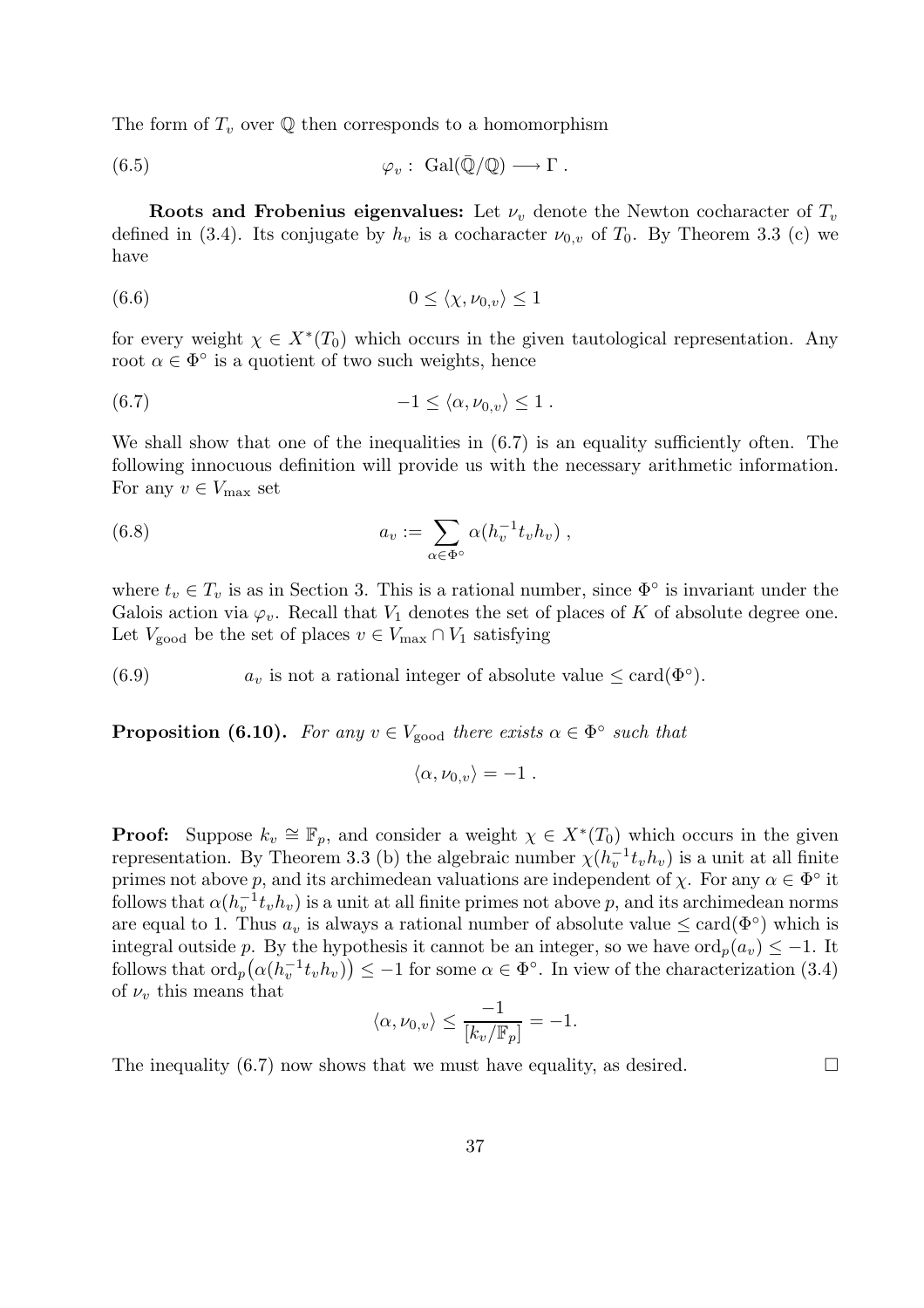## **Proposition (6.11).**  $V_{\text{good}}$  has Dirichlet density 1.

**Proof:** Fix any prime  $\ell$ . The algebraic variety of semisimple conjugacy classes of  $f_{\ell}^{-1}G_{\ell,\bar{\mathbb{Q}}_{\ell}}f_{\ell}$  is canonically isomorphic to  $T_{0,\bar{\mathbb{Q}}_{\ell}}/W_{\ell}$ . Thus there is a dominant morphism

$$
G_{\ell,\bar{\mathbb{Q}}_{\ell}} \longrightarrow T_{0,\bar{\mathbb{Q}}_{\ell}}/\Gamma\;, \quad g \mapsto f_{\ell}^{-1}g_0f_{\ell} \text{ mod }\Gamma\;,
$$

where  $g_0$  denotes any  $G_{\ell}(\bar{\mathbb{Q}}_{\ell})$ -conjugate of the semisimple part of g such that  $f_{\ell}^{-1}$  $\int_{\ell}^{-1} g_0 f_{\ell} \in$  $T_0(\bar{\mathbb{Q}}_\ell)$ . This morphism is already defined over  $\mathbb{Q}_\ell$ . Next the morphism

$$
T_0 \to \mathbb{A}_{\mathbb{Q}}^1 \;, \quad t \mapsto \sum_{\alpha \in \Phi^\circ} \alpha(t)
$$

factors through  $T_0/\Gamma$ , since  $\Phi^{\circ}$  is Γ-invariant. Thus we can form the composite morphism

$$
\psi: G_{\ell} \longrightarrow \mathbb{A}_{\mathbb{Q}_{\ell}}^1.
$$

As  $\Phi^{\circ}$  is non-empty, it contains a non-zero weight, and the linear independence of characters implies that  $\psi$  is not constant. Let  $X_\ell \subset G_\ell$  denote the set of points g for which  $\psi(g)$  is a rational integer of absolute value  $\leq$  card $(\Phi^{\circ})$ . As only finitely many values are allowed, and  $G_{\ell}$  is connected, this is a nowhere dense Zariski closed subset.

Now consider all places  $v \in V_{\text{max}} \cap V_1$  of residue characteristic different from  $\ell$ . We already know that they form a set of Dirichlet density 1. For the condition (6.9) note that by construction we have  $a_v = \psi(\rho_\ell(Frob_v))$ . Thus condition (6.9) is satisfied if and only if  $\rho_{\ell}(\text{Frob}_{v}) \notin X_{\ell}$ . To analyze this property note that the image of Galois  $\Gamma_\ell := \rho_\ell(\text{Gal}(\bar{K}/K))$  is a compact  $\ell$ -adic analytic subgroup of  $G_\ell(\mathbb{Q}_\ell)$  which is Zariski dense. Therefore  $\Xi_\ell := X_\ell(\mathbb{Q}_\ell) \cap \Gamma_\ell$  is a nowhere dense closed analytic subset of  $\Gamma_\ell$ . Let  $\mu$  be the Haar measure on  $\Gamma_\ell$  with total volume 1. One easily shows that vol $\mu(U_\ell)$  goes to zero as  $U_\ell$  runs through a cofinal system of open compact neighborhoods of  $\Xi_\ell$ . Thus the desired assertion follows from the Cebotarev density theorem.  $\Box$ 

Transitivity of the Galois action: Since the root system  $\Phi^{\circ}$  is determined uniquely by the formal character, it is invariant under the Galois action via  $\varphi_v$ . The following result is crucial.

**Proposition (6.12).** For any  $v \in V_{\text{good}}$  the action of Gal( $\mathbb{Q}/\mathbb{Q}$ ) via  $\varphi_v$  permutes the simple factors of  $\Phi$ <sup>o</sup> transitively.

We deduce immediately:

**Corollary (6.13).** For every  $\ell$  the formal character of  $G_{\ell,\bar{\mathbb{Q}}_{\ell}}^{\text{der}} \subset GL_{2g,\bar{\mathbb{Q}}_{\ell}}$  is  $\otimes$ -isotypic.

The mere fact that  $G_{\ell}$  possesses a Hodge cocharacter has long been known as a consequence of Hodge-Tate theory. Together with Corollary 6.13 one thus obtains a different proof of Theorem 5.10 in this case, avoiding the general machinery of Sections 1–2. Conversely, Proposition 6.12 can be deduced almost, though not quite, from Theorems 3.15–16.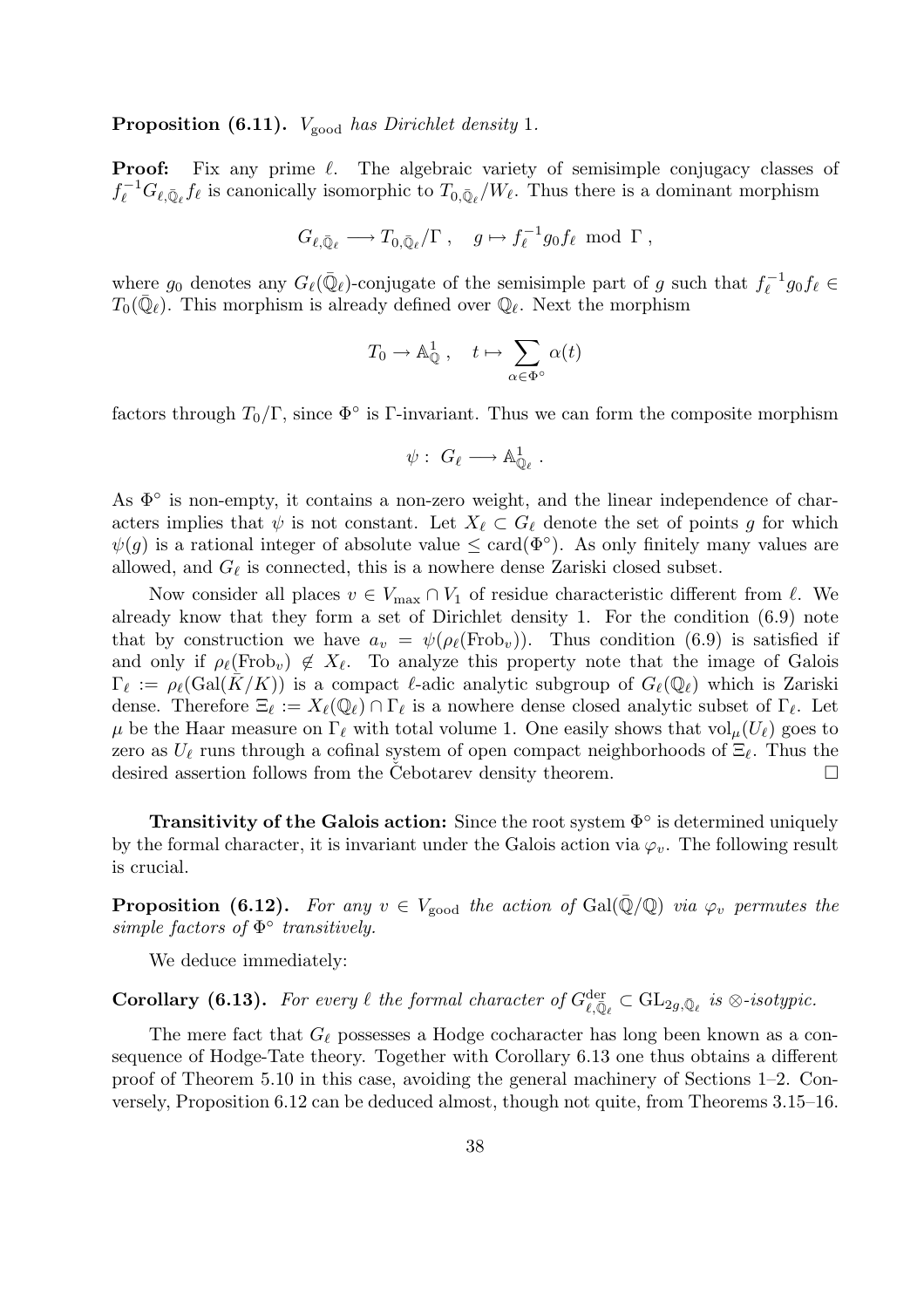If the simple factors of  $\Phi^{\circ}$  have type  $A_1$  it seems that an additional argument like in this section remains necessary.

Proof of Proposition 6.12:  $\hat{p}_1^{\circ} \oplus \ldots \oplus \Phi_k^{\circ}$  be the decomposition into simple factors. Consider the character space  $X := X^*(T_0) \otimes \mathbb{R}$  and its corresponding decomposition  $X = X_0 \oplus X_1 \oplus \ldots \oplus X_k$ , where  $X_0$  belongs to the central part. Let  $Y := Y_*(T_0) \otimes \mathbb{R} = Y_0 \oplus \ldots \oplus Y_k$  be the analogous decomposition of the cocharacter space. For any  $v \in V_{\text{good}}$  the Frobenius cocharacter  $\nu_{0,v}$  is an element of Y. Let  $\alpha \in \Phi^{\circ}$  be as in Proposition 6.10. Without loss of generality we may assume  $\alpha \in \Phi_1^{\circ}$ .

Lemma (6.14).  $\nu_{0,v} \in Y_0 \oplus Y_1$ .

**Proof:** By Proposition 6.10 we have  $\langle \alpha, \nu_{0,v} \rangle = -1$ . Assume that  $\nu_{0,v}$  has a non-trivial part in the factor  $Y_i$  with  $i > 1$ . Then there exists a root  $\beta \in \Phi_i^{\circ}$  with  $\langle \beta, \nu_{0,v} \rangle < 0$ . Now by Larsen-Pink [20] §4 the formal character of the given tautological representation factors as ch =  $\otimes_{j=0}^{k}$ ch<sub>j</sub> with ch<sub>j</sub> ∈ Z[X<sub>j</sub>]. For any j > 0 the factor ch<sub>j</sub> is the formal character of a faithful representation of a simple Lie algebra with root system  $\Phi_j^{\circ}$ . For every  $0 \leq j \leq k$ we shall choose a weight  $\chi_j \in X_j$  which occurs in ch<sub>j</sub>, as follows. Note that we may impose independent conditions on each  $\chi_j$ . For  $j \neq 1, i$  we make no additional assumption. For  $j = 1$  we assume that  $\chi_1 + \alpha$  also occurs in ch<sub>1</sub>. Likewise for  $j = i$  we assume that  $\chi_i + \beta$ occurs in ch<sub>i</sub>. Clearly such choices can be made. By construction both  $\chi := \chi_0 + \ldots + \chi_k$ and  $\chi' := \chi + \alpha + \beta$  are weights in the tautological representation which satisfy

$$
\langle \chi', \nu_{0,v} \rangle - \langle \chi, \nu_{0,v} \rangle < -1.
$$

But the inequalities (6.6) imply that any such difference must be in the closed interval  $[-1, 1]$ . Thus we have a contradiction.

To finish the proof of Proposition 6.12 note that by Proposition 3.5 the conjugates of  $\nu_{0,v}$  under  $\varphi_v(\text{Gal}(\overline{\mathbb{Q}}/\mathbb{Q}))$  generate the R-vector space Y. As the factorization of Y is normalized by the Galois group, this action must permute  $Y_1, \ldots, Y_k$  transitively. Thus the simple factors of  $\Phi^{\circ}$  are permuted transitively, as desired.

The non-ambiguous cases: By Corollary 6.13 we may now distinguish cases according to the type of the formal character of each simple factor of  $\Phi^{\circ}$ . First we prove Theorem 5.13 in the non-ambiguous case, i.e. when each  $\Phi_{\ell}$  is determined by its formal character. Then for all  $\ell$  we have  $\Phi_{\ell} = \Phi^{\circ}$ , and  $W_{\ell} =: W^{\circ}$  is the Weyl group of  $\Phi^{\circ}$ . Note that this is a normal subgroup of Γ. Fix a place  $v \in V_{\text{good}}$  and let

$$
\bar{\psi}:\ \mathrm{Gal}(\bar{\mathbb{Q}}/\mathbb{Q})\longrightarrow \Gamma/W^{\circ}
$$

denote the composite of  $\varphi_v$  with the projection map

$$
\Gamma \longrightarrow \Gamma/W^{\circ} .
$$

In the following a homomorphism emanating from  $Gal(\bar{\mathbb{Q}}/\mathbb{Q})$  or  $Gal(\bar{\mathbb{Q}}_{\ell}/\mathbb{Q}_{\ell})$  is called unramified (at  $\ell$ ) if and only if its restriction to the inertia group at  $\ell$  is trivial. A connected reductive group over  $\mathbb{Q}_\ell$  is called unramified if and only if it is quasi-split and splits over an unramified extension.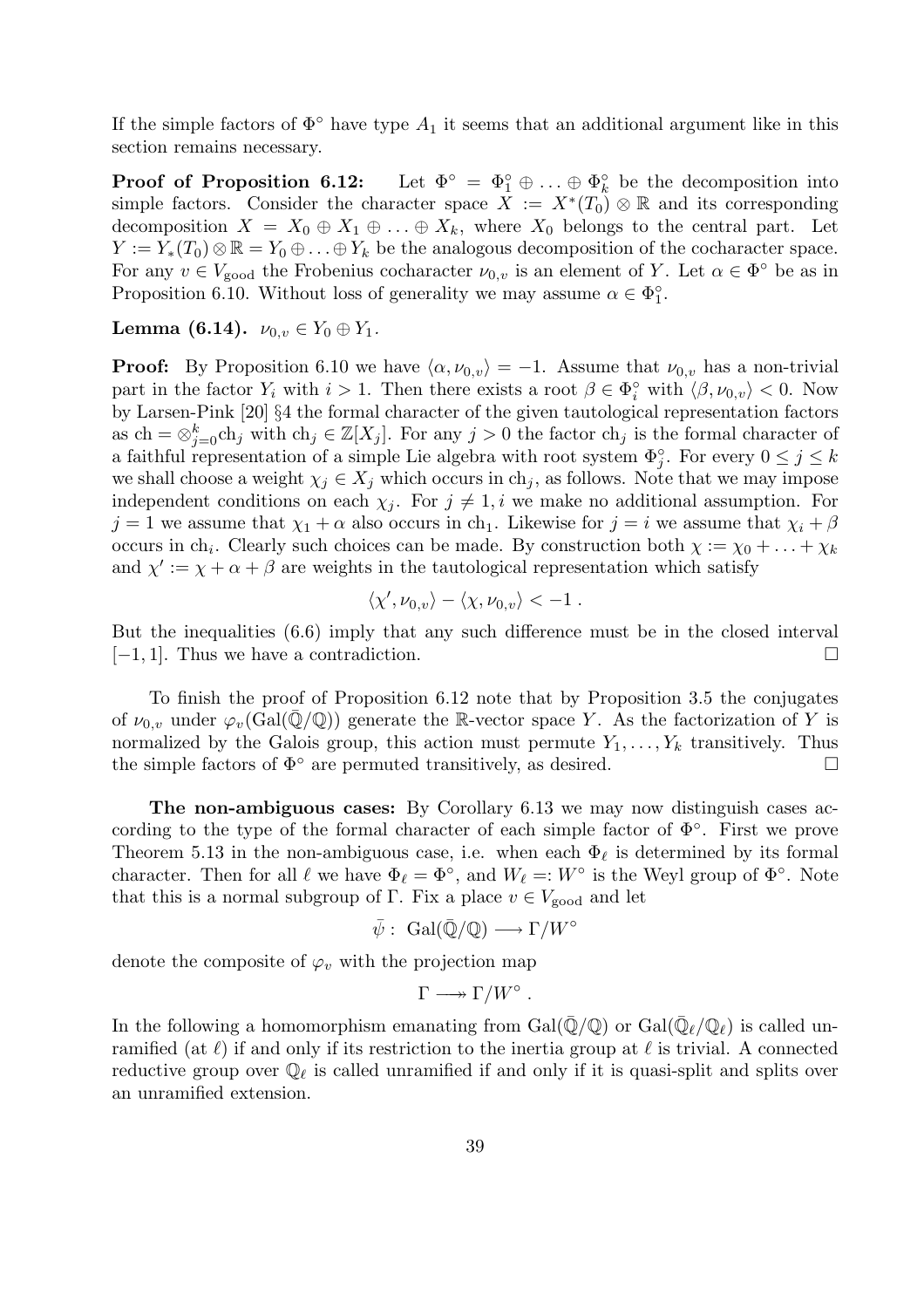**Proposition (6.15).** For all but at most finitely many  $\ell$  we have

- (a)  $\bar{\psi}$  is unramified at  $\ell$ .
- (b)  $G_{\ell}$  and hence  $\bar{\varphi}_{\ell}$  is unramified, and
- (c) the homomorphisms  $\bar{\psi}|_{Gal(\bar{\mathbb{Q}}_{\ell}/\mathbb{Q}_{\ell})}$  and  $\bar{\varphi}_{\ell}$  are conjugate to each other by some element of Γ.

Proof: Assertion (a) is obvious, and (b) is Theorem 3.2 of Larsen-Pink [22]. Assertion (c) follows from the fact that  $T_{v,\mathbb{Q}_\ell}$  is conjugate to a maximal torus of  $G_\ell,$  whenever  $\ell$  is different from the residue characteristic of v.  $\Box$ 

The group G desired in Theorem 5.13 certainly exists over  $\overline{Q}$ , say with maximal torus  $T_{0,\bar{0}}$ , and the problem is to choose a suitable model over Q. Recall that the quasi-split forms over  $\mathbb Q$  are classified by homomorphisms from Gal( $\overline{\mathbb Q}/\mathbb Q$ ) to the outer automorphism group Out $(\Phi^{\circ})$ . Thus  $\bar{\psi}$  and the natural injection

$$
\Gamma/W^{\circ} \longrightarrow \mathrm{Out}(\Phi^{\circ})
$$

define a quasi-split connected reductive group  $G$  over  $\mathbb Q$ . By construction the formal character of the given irreducible representation is  $Gal(\overline{Q}/\mathbb{Q})$ -invariant with respect to this form of  $G$ . As  $G$  is quasi-split, this representation descends to an absolutely irreducible representation over  $\mathbb{Q}$  (see Borel-Tits [3] Cor. 12.11). In particular we can realize G as a subgroup of  $GL_{2q,\mathbb{Q}}$ .

For any  $\ell$  as in Proposition 6.15 both G and  $G_{\ell}$  are unramified at  $\ell$ . Since  $\bar{\varphi}_{\ell}$ , respectively  $\psi$ , determines  $G_{\ell}$ , resp.  $G_{\mathbb{Q}_{\ell}}$  up to inner twist, and both are quasi-split, they are isomorphic by Proposition 6.15 (c). As the given representations correspond, they are conjugate under  $GL_{2q}(\mathbb{Q}_\ell)$ , as desired. This proves Theorem 5.13 (a) and (d).

For the rest of Theorem 5.13 note that by construction  $G$  with its given representation forms a weak Mumford-Tate pair of weights  $\{0, 1\}$  in the sense of Definition 4.1. On the other hand the simple factors of  $G_{\overline{Q}}$  are permuted transitively by Gal( $\mathbb{Q}/\mathbb{Q}$ ), by Proposition 6.12. This implies Theorem 5.13 (c) and that we have a strong Mumford-Tate pair, i.e. Theorem 5.13 (b). Thus Theorem 5.13 is proved in the non-ambiguous case.  $\Box$ 

The ambiguous cases: In the remaining cases we need a technical result from [21] which relates the Galois action  $\varphi_v$  with the structure of the different  $G_\ell$  via their Weyl groups  $W_{\ell}$ . Again we fix a place  $v \in V_{\text{good}}$ . Abbreviate  $\Delta := \varphi_v(\text{Gal}(\mathbb{Q}/\mathbb{Q}))$ , consider a normal subgroup  $\Delta_1 \triangleleft \Delta$ , and let

$$
\bar{\varphi}:\ \mathrm{Gal}(\bar{\mathbb{Q}}/\mathbb{Q})\longrightarrow \Delta/\Delta_1
$$

denote the composite of  $\varphi_v$  with the projection map

$$
\pi: \ \Delta \longrightarrow \Delta/\Delta_1 \ .
$$

Let  $Frob_{\ell} \in Gal(\bar{\mathbb{Q}}_{\ell}/\mathbb{Q}_{\ell}) \subset Gal(\bar{\mathbb{Q}}/\mathbb{Q})$  denote any element which acts as geometric Frobenius on unramified extensions. Finally, for any subset  $X \subset \Gamma$  we let [X] denote the set of elements of  $\Gamma$  that are conjugate to an element of X. The crucial point is the following.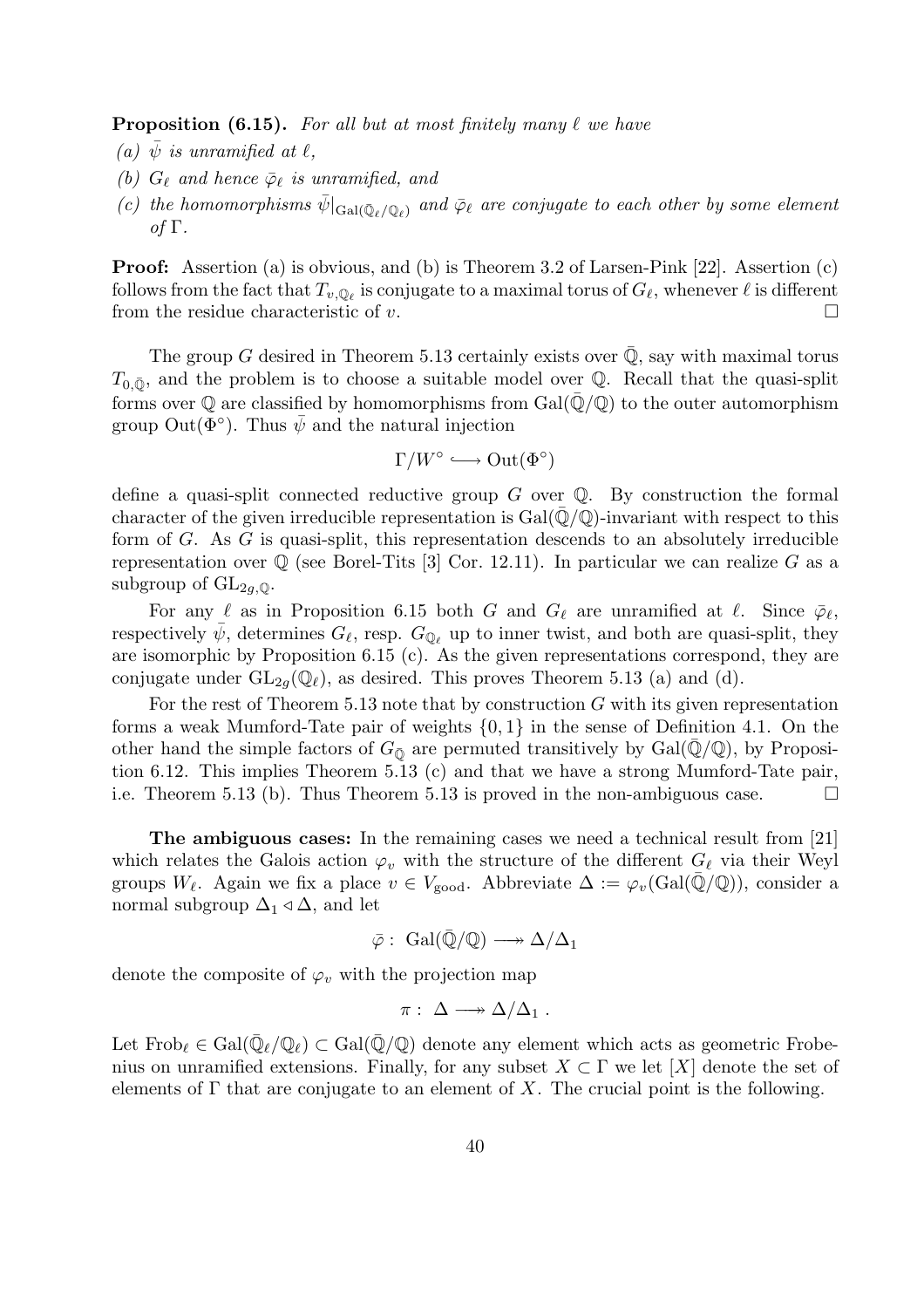**Proposition (6.16).** (Larsen-Pink [21] Prop. 8.9) One can choose  $v \in V_{\text{good}}$  and  $\Delta_1 \triangleleft \Delta$ such that for all rational primes  $\ell$  in a set  $\mathbb L$  of Dirichlet density 1 we have:

- (a)  $\bar{\varphi}$  is unramified at  $\ell$ ,
- (b)  $G_{\ell}$  and hence  $\bar{\varphi}_{\ell}$  is unramified, and
- (c)  $[\pi_{\ell}^{-1}]$  $[\overline{\varphi}_{\ell}(\mathrm{Frob}_{\ell}))] = [\pi^{-1}(\overline{\varphi}(\mathrm{Frob}_{\ell}))].$

Recall from Proposition 6.12 that  $\Delta$  permutes the simple factors of  $\Phi^{\circ}$  transitively. This information was not available in [22]. It will allow us to identify  $\Delta_1$ , essentially, as a Weyl group, and to strengthen Proposition 6.16 from an assertion on conjugacy classes to one on individual subgroups and their cosets. In the following we fix v,  $\Delta_1$ , and L as in Proposition 6.16.

Let  $W^{\circ}$  denote the Weyl group of  $\Phi^{\circ}$ . This is a normal subgroup of  $\Gamma$ . Put  $\tilde{\Delta}_1 :=$  $W^{\circ} \cdot \Delta_1$  and  $\tilde{\Delta} := W^{\circ} \cdot \Delta$ , and consider the following commutative diagram.

(6.17) 
$$
\Delta \longrightarrow \Delta/\Delta_1 \longrightarrow \sqrt{\varphi}
$$
\n
$$
\Delta \longrightarrow \Delta/\Delta_1 \longrightarrow \sqrt{\varphi}
$$
\n
$$
Gal(\overline{\mathbb{Q}}/\mathbb{Q})
$$

Note that  $W^{\circ} \subset W_{\ell}$  for every  $\ell$ . Thus Proposition 6.16 implies:

**Proposition (6.18).** For all  $\ell \in \mathbb{L}$  we have:

- (a)  $\bar{\psi}$  is unramified at  $\ell$ ,
- (b)  $G_\ell$  and hence  $\bar{\varphi}_\ell$  is unramified, and
- (c)  $[\pi_{\ell}^{-1}]$  $\overline{\psi}_{\ell}^{-1}(\overline{\varphi}_{\ell}(\text{Frob}_{\ell}))] = [\varpi^{-1}(\overline{\psi}(\text{Frob}_{\ell}))].$

Combinatorial arguments: First we note the following special case of Proposition 6.18.

**Proposition (6.19).** There exists a prime  $\ell \in \mathbb{L}$  such that  $[W_{\ell}] = [\tilde{\Delta}_1].$ 

**Proof:** Since L has Dirichlet density 1 we may choose  $\ell \in \mathbb{L}$  such that  $\bar{\psi}(\text{Frob}_{\ell}) = 1$ . Then the right hand side in Proposition 6.18 (c) is equal to  $[\varpi^{-1}(1)] = [\tilde{\Delta}_1]$ . This subset contains the identity element of Γ, hence so does the left hand side in Proposition 6.18 (c). As the left hand side is the union of all conjugates of some  $W_{\ell}$ -coset, and contains the identity, the coset must be equal to  $W_{\ell}$ . Thus the assertion of Proposition 6.18 (c) reads  $[W_{\ell}] = [\tilde{\Delta}_1]$ , as desired.

**Proposition (6.20).** There exists a connected reductive group  $G_0 \subset GL_{2q,\bar{\mathbb{Q}}}$  with maximal torus  $T_{0,\bar{\mathbb{Q}}}$  and root system  $\Phi \subset X^*(T_0)$  such that

- (a) the set of short roots in  $\Phi$  is  $\Phi^{\circ}$ , and
- (b) the Weyl group of  $\Phi$  is  $\tilde{\Delta}_1$ .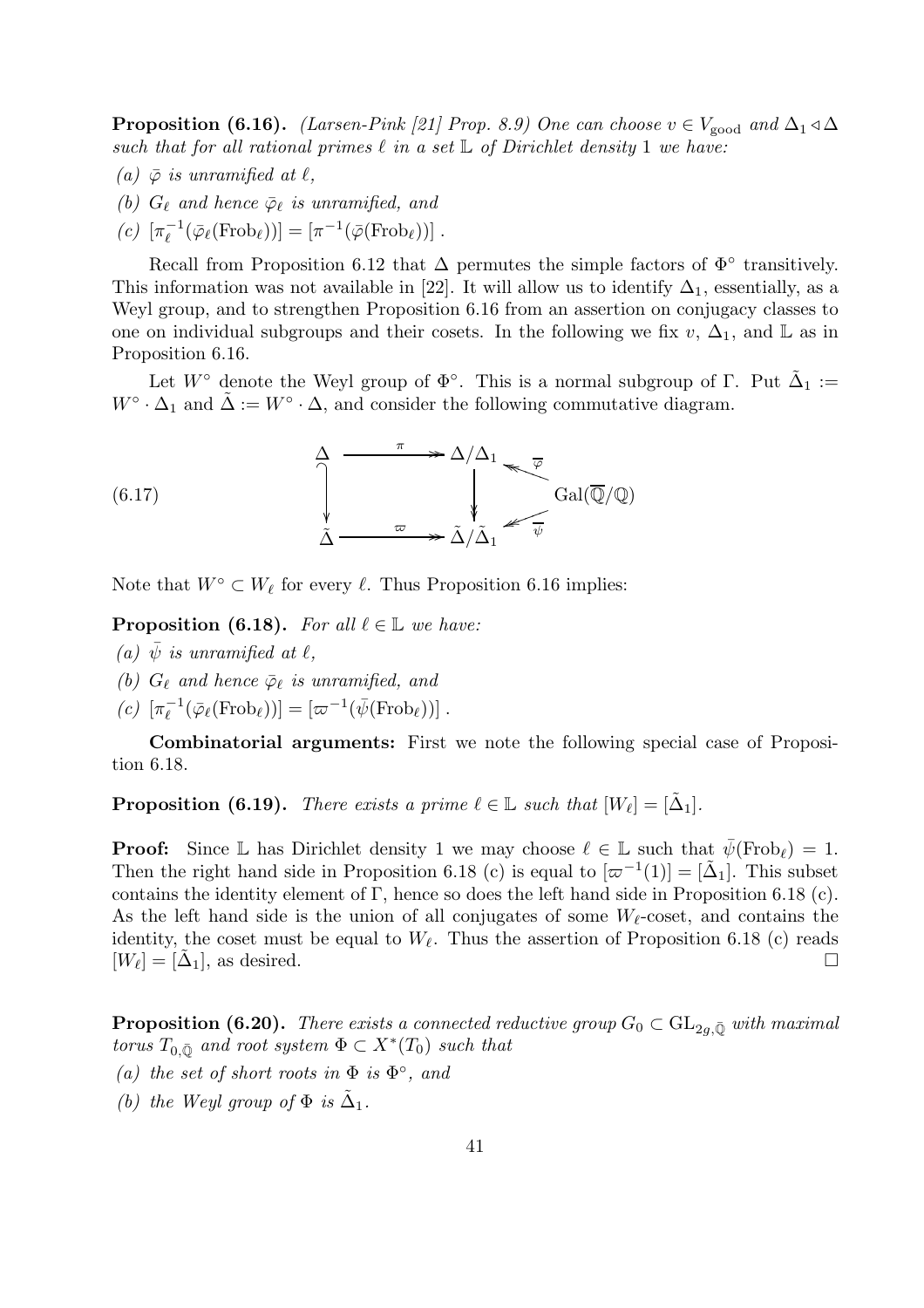With some additional effort one can probably prove  $W^{\circ} \subset \Delta_1$ , so that  $\Delta_1 = \tilde{\Delta}_1$  is itself the Weyl group of Φ. For our purposes this improvement is not necessary.

**Proof:** The problem is to select  $\Phi$  among the different types with the same set of short roots allowed by Table 4.2. We distinguish cases according to the type of ambiguity.

Assume first that the simple factors of  $\Phi_\ell$  have type  $C_r$  or  $D_r$  with fixed  $r \geq 3$ , coming with the standard representation of dimension 2r. Here the simple factors of  $\Phi$  and  $\Phi^{\circ}$ correspond to each other. Note that the Weyl group of  $D<sub>r</sub>$  has index 2 in the Weyl group of  $C_r$ . Let us identify the factor group with the additive group of the field with 2 elements  $\mathbb{F}_2$ . Then the factor group  $\bar{\Gamma} := \Gamma/W^{\circ}$  is isomorphic to the wreath product  $\mathbb{F}_2^k \rtimes S_k$ , where k is the number of simple factors of  $\Phi^{\circ}$  and  $S_k$  denotes the symmetric group on k letters, acting on  $\mathbb{F}_2^k$  by permuting the coefficients. Consider the subgroup  $\bar{\Delta}_1 := \tilde{\Delta}_1/W^{\circ} \subset \bar{\Gamma}$ .

Lemma (6.21). Either  $\bar{\Delta}_1 = 1$  or  $\bar{\Delta}_1 = \mathbb{F}_2^k$ .

**Proof:** By Proposition 6.19 we have  $[\tilde{\Delta}_1] = [W_\ell]$  for some  $\ell \in \mathbb{L}$ . Note that up to conjugation by  $\Gamma$  we have  $W_{\ell}/W^{\circ} = \mathbb{F}_2^{k'} \times \{0\}^{k-k'}$ , where k' is the number of  $C_r$ -factors of  $G_{\ell}$ . Thus we can already deduce  $\bar{\Delta}_1 \subset \mathbb{F}_2^k$ .

Suppose that  $\bar{\Delta}_1 \neq 1$ . Then  $W_{\ell} \neq W^{\circ}$ , and hence  $k' > 0$ . It follows that  $W_{\ell}/W^{\circ}$ , and hence  $\bar{\Delta}_1$ , contains an element of  $\mathbb{F}_2^k$  which has precisely one entry equal to 1. Now recall that  $\bar{\Delta}_1$  is normalized by  $\Delta$  whose image in  $S_k$  is transitive. Thus the  $\Delta$ -conjugates of the element just found generate  $\mathbb{F}_2^k$ . Hence we have  $\bar{\Delta}_1 = \mathbb{F}_2^k$ , as desired.

Depending on the case in Lemma 6.21 we choose  $\Phi$  of type  $kD_r$  respectively  $kC_r$ . In both cases  $\tilde{\Delta}_1$  is the Weyl group of  $\Phi$ , hence Proposition 6.20 is proved for this type of ambiguity.

Now assume that each simple factor of  $\Phi^{\circ}$  has type  $A_1$ , coming with the standard representation. If the number of these factors is k, we can identify  $\bar{\Gamma} := \Gamma/W^{\circ}$  with the symmetric group  $S_k$ . Consider the subgroup  $\bar{\Delta}_1 := \tilde{\Delta}_1/W^{\circ} \subset \bar{\Gamma} \cong S_k$ .

**Lemma (6.22).** There exists  $k'|k$  such that  $\bar{\Delta}_1 = (S_{k'})^{k/k'} \subset S_k$  up to conjugation by  $S_k$ .

**Proof:** By Proposition 6.19 we have  $[\tilde{\Delta}_1] = [W_\ell]$  for some  $\ell \in \mathbb{L}$ . Since the simple factors of  $\Phi_\ell$  have root system  $B_{r_i}$  for certain positive integers  $r_i$  with  $r_1 + \ldots + r_s = k$ , the subgroup  $W_{\ell}/W^{\circ} \subset S_k$  is equal to  $S_{r_1} \times \ldots \times S_{r_s}$  up to conjugation by  $S_k$ .

If  $r_i = 1$  for all  $1 \leq i \leq s$ , we have  $\bar{\Delta}_1 = 1$ , hence the desired assertion holds with  $k' = 1$ . So let us assume that some  $r_i$  is greater than 1. Then  $W_{\ell}/W^{\circ}$ , and therefore  $\bar{\Delta}_1$ , contains a transposition. Let  $\bar{\Delta}_2 \subset \bar{\Delta}_1$  be the subgroup generated by all transpositions in  $\bar{\Delta}_1$ . Any subgroup of  $S_k$  which is generated by transpositions has the form  $S_{k_1} \times \ldots \times S_{k_t}$ up to conjugation by  $S_k$ , where  $k = k_1 + \ldots + k_t$  is a partition with  $k_i > 0$ . By construction  $\bar{\Delta}_2$  is normalized by  $\Delta$  whose image in  $S_k$  is transitive. Thus all  $k_i$  are equal, that is, we have  $k_i = k'$  for some  $k'|k$ . Note that we must have  $k' > 1$ , since  $\bar{\Delta}_2 \neq 1$ . To prove the lemma it remains to show that  $\bar{\Delta}_1 = \bar{\Delta}_2$ .

Suppose that  $\bar{\Delta}_1 \neq \bar{\Delta}_2$ . Note that  $\bar{\Delta}_1$  is contained in the normalizer of  $\bar{\Delta}_2$ , which is the wreath product  $(S_{k'})^{k/k'} \rtimes S_{k/k'}$ . Take any nontrivial element of the image of  $\bar{\Delta}_1$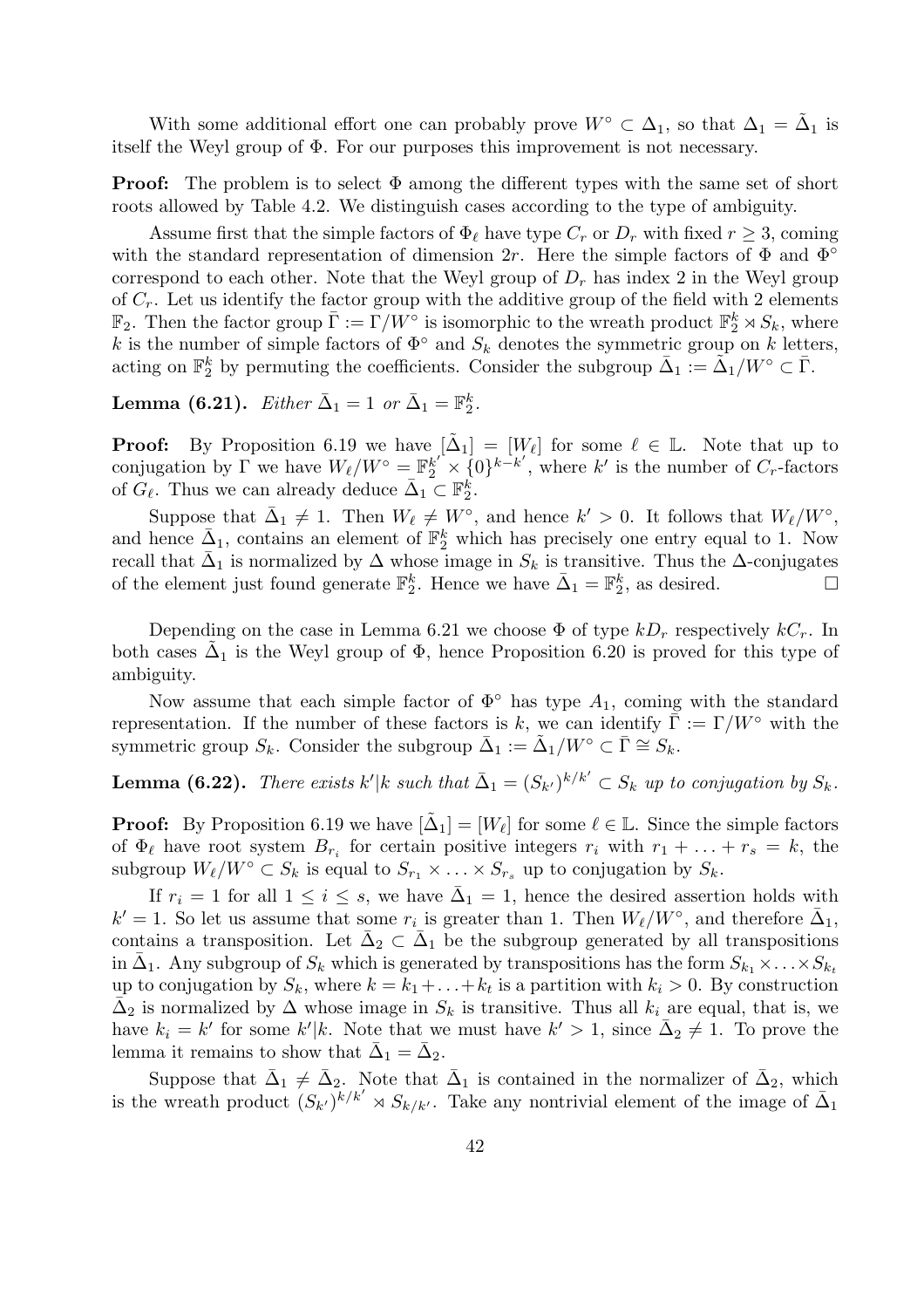in  $S_{k/k'}$ . We can lift it to an element of  $\bar{\Delta}_1$  which possesses a cycle of length  $\geq 2k'$ . By the formula  $[W_\ell] = [\tilde{\Delta}_1]$  the same is true for some element of  $W_\ell/W^\circ$ . Thus we must have  $r_i \geq 2k'$  for some  $1 \leq i \leq s$ . It follows that  $W_{\ell}/W^{\circ}$  contains a pure cycle of length  $2k'-1$ , and again the same is true for  $\bar{\Delta}_1$ . But the group  $(S_{k'})^{k/k'} \rtimes S_{k/k'}$  cannot contain a pure cycle of length  $2k' - 1$ . Indeed, consider any element of this group. If its image in  $S_{k/k'}$  is non-trivial, the number of letters which are moved is  $\geq 2k' > 2k' - 1$ . If the element lies in  $(S_{k'})^{k/k'}$ , all its cycles have length  $\leq k'$ , which is  $\leq 2k'-1$  since  $k' > 1$ . Thus we have a contradiction, and Lemma 6.22 is proved.

Lemma 6.22 implies that  $\tilde{\Delta}_1$  is the Weyl group of the root system  $(k/k') \cdot B_{k'}$ , up to conjugation by Γ. Letting  $\Phi$  be a suitable conjugate of  $(k/k') \cdot B_{k'}$ , Proposition 6.20 is proved in this case, and thus in general.

Fix  $G_0$  and  $\Phi$  as in Proposition 6.20. We can now strengthen Proposition 6.18.

**Proposition (6.23).** For each  $\ell \in \mathbb{L}$  we have

(a)  $\psi$  is unramified at  $\ell$ , (b)  $G_{\ell}$  and hence  $\bar{\varphi}_{\ell}$  is unramified, and and there exists  $\gamma_{\ell} \in \Gamma$  such that (c)  $\Phi_{\ell} = \gamma_{\ell}(\Phi)$ , and (*d*)  $\pi_{\ell}^{-1}$  $\mathcal{L}_{\ell}^{-1}(\bar{\varphi}_{\ell}(\mathrm{Frob}_{\ell})) = \gamma_{\ell} \cdot \varpi^{-1}(\bar{\psi}(\mathrm{Frob}_{\ell})) \cdot \gamma_{\ell}^{-1}$  $\overline{\ell}^{\perp}$ .

**Proof:** Fix  $\ell \in \mathbb{L}$ . Parts (a) and (b) are repetitions from Proposition 6.18. For the remaining assertions let us write the respective cosets in the form

$$
\pi_{\ell}^{-1}(\bar{\varphi}_{\ell}(\text{Frob}_{\ell})) = \sigma_{\ell}W_{\ell}
$$

$$
\varpi^{-1}(\bar{\psi}(\text{Frob}_{\ell})) = \tau_{\ell}\tilde{\Delta}_1
$$

with suitable  $\sigma_{\ell}, \tau_{\ell} \in \Gamma$ . Then Proposition 6.18 (c) reads

(6.24) 
$$
[\sigma_{\ell}W_{\ell}]=[\tau_{\ell}\tilde{\Delta}_1].
$$

The rest of the proof is essentially an exercise in group theory and could be left to the reader. The important combinatorial information here is that both  $W_{\ell}$  and  $\tilde{\Delta}_1$  are Weyl groups. To avoid explicit calculations in symmetric groups we shall use a general result from [21]. Let us identify  $\Gamma$  with a subgroup of the automorphism group of the cocharacter space  $X := X^*(T_0) \otimes \mathbb{R}$ . Then [21] Th. 2.1 implies that the triples  $(X, W_\ell, \sigma_\ell W_\ell)$  and  $(X, \tilde{\Delta}_1, \tau_\ell \tilde{\Delta}_1)$  are abstractly isomorphic. In other words, there exists an automorphism ι of X such that  $W_{\ell} = \iota \tilde{\Delta}_1 \iota^{-1}$  and  $\sigma_{\ell} W_{\ell} = \iota \tau_{\ell} \tilde{\Delta}_1 \iota^{-1}$ . As the set of reflections at roots is intrinsic in a Weyl group, the first equality implies that  $\Phi_\ell$  and  $\iota(\Phi)$  differ only in the lengths of their elements. In particular the isomorphy classes of  $\Phi_\ell$  and  $\Phi$  differ at most by replacing certain factors of type  $B_r$  by  $C_r$  or vice versa, with  $r \geq 3$ . Since neither of the isotypic cases in Table 4.2 allows the occurrence of both  $B_r$  and  $C_r$  with  $r \geq 3$ , it follows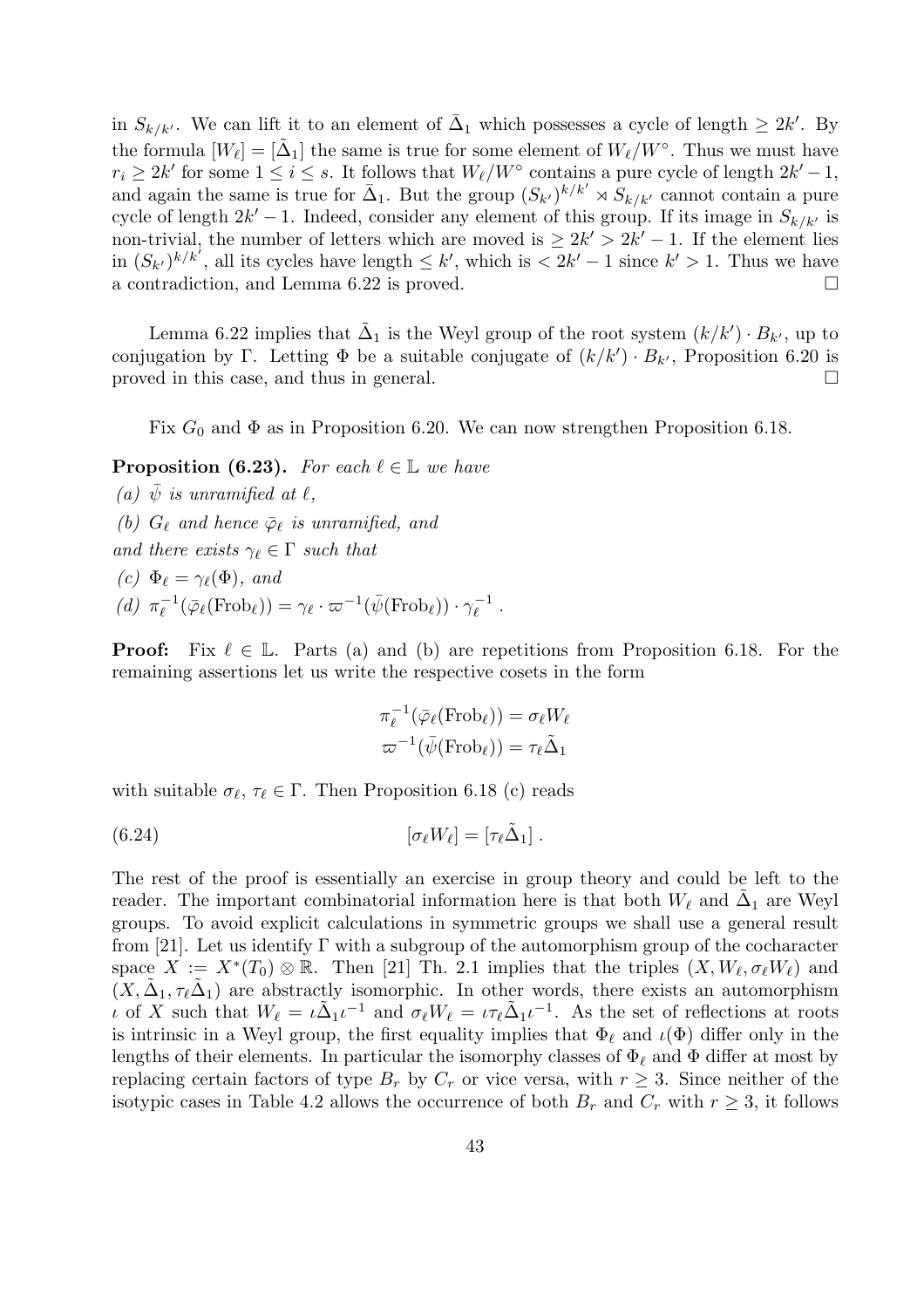that  $\Phi_{\ell}$  and  $\Phi$  are abstractly isomorphic. One easily shows that  $\iota$  can be chosen such that  $\Phi_{\ell} = \iota(\Phi)$ . Finally Table 4.2 shows that in the ambiguous cases under consideration the formal character is intrinsic to the root system. Thus  $\iota$  preserves the formal character, hence comes from an element  $\gamma_{\ell} \in \Gamma$ . The desired assertions follow.

End of the proof of Theorem 5.13: To construct the group G desired in Theorem 5.13 we start with the group  $G_0$  of Proposition 6.20 and choose a suitable model over  $\mathbb Q$ . In the same way as in the non-ambiguous cases we define G as the quasi-split form of  $G_0$  associated to the composite of  $\bar{\psi}$  of Diagram (6.17) with the natural injection

$$
\tilde{\Delta}/\tilde{\Delta}_1 \longrightarrow \mathrm{Out}(\Phi) .
$$

By the same arguments as before we can realize G as a subgroup of  $GL_{2q,\mathbb{Q}}$ .

To show that G satisfies condition (a) of Theorem 5.13, consider any  $\ell \in \mathbb{L}$ . By Proposition 6.23 (a-b) and by construction both  $G_{\mathbb{Q}_\ell}$  and  $G_\ell$  are unramified connected reductive groups over  $\mathbb{Q}_\ell$ . Their isomorphy classes are therefore uniquely determined by the respective root datum and the homomorphism from  $Gal(\mathbb{Q}/\mathbb{Q})$  to the outer automorphism group. Moreover, the isomorphy class of the given representation is determined if the formal character is taken into account. By Proposition  $6.23$  (c–d) all these data coincide for the two groups, up to isomorphism. Hence the groups are isomorphic and their respective representations correspond. This means that  $G_{\mathbb{Q}_\ell}$  and  $G_\ell$  are conjugate under  $GL_{2g}(\mathbb{Q}_\ell)$ , as desired.

The rest of Theorem 5.13 is proved as in the non-ambiguous case.  $\Box$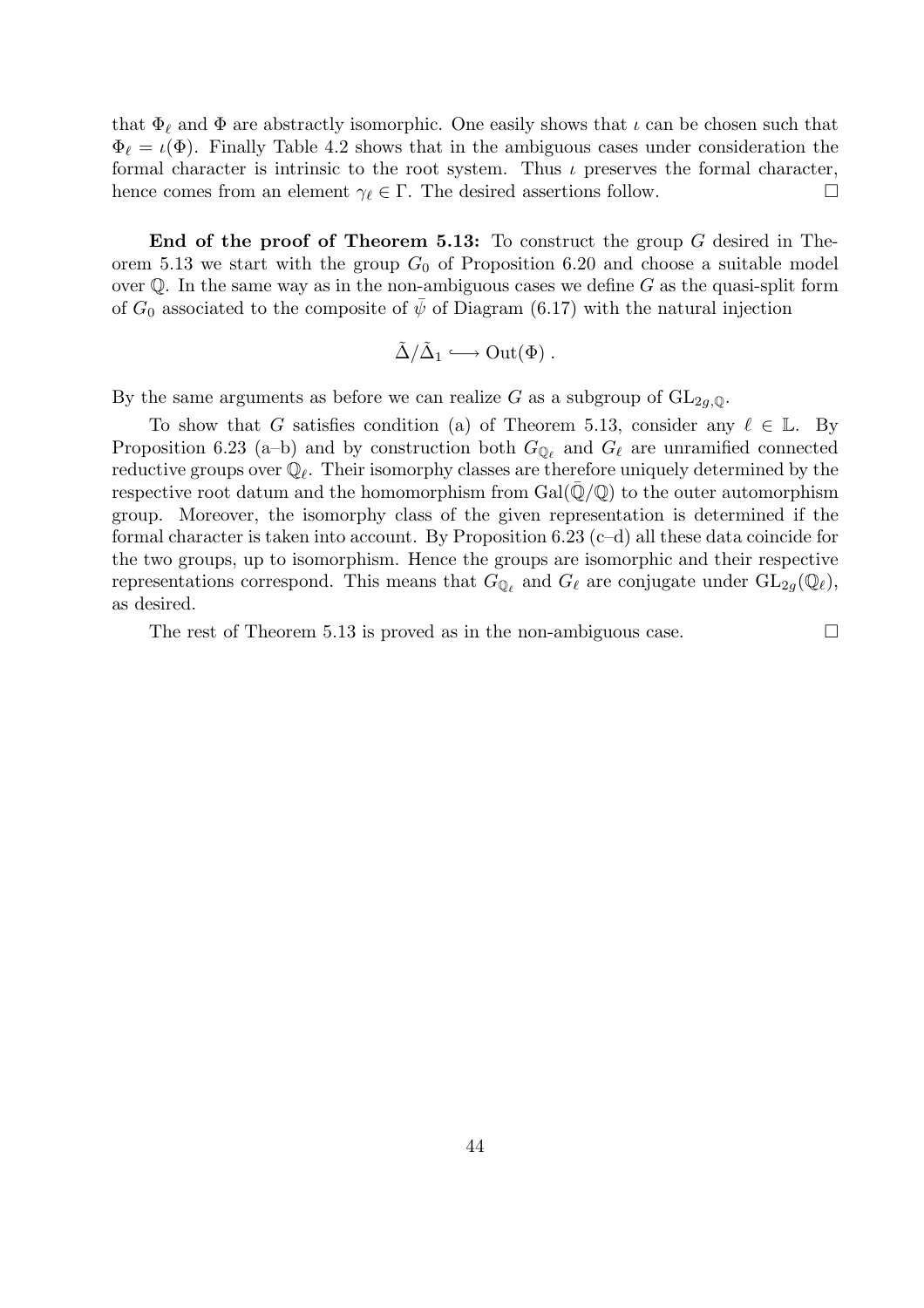### §7. Places of Ordinary Reduction

Consider an abelian variety  $A$  over a number field  $K$ . It is conjectured that there exists a finite extension K' of K such that the set of places of K' where  $A_{K'}$  possesses ordinary reduction has Dirichlet density 1. It is also conjectured that the extension  $K' = K^{\text{conn}}$  of Theorem 3.6 is enough. We prove this conjecture when the algebraic monodromy groups  $G_{\ell}$  associated to A are sufficiently special.

**Theorem (7.1).** Assume that  $\text{End}(A_{\bar{K}}) = \mathbb{Z}$ , and let G be as in Theorem 5.13. Suppose that the root system of the simple factors of  $G_{\overline{Q}}$  does not have type  $C_r$  with  $r \geq 3$ . Then the abelian variety  $A_{K^{\text{conn}}}$  has ordinary reduction at a set of places of  $K^{\text{conn}}$  of Dirichlet density 1.

The hypothesis means that G, and hence the groups  $G_{\ell}^{\circ}$ , are in some sense small (see Table 4.6). Thus it applies, for instance, when the Mumford-Tate group  $G_{\infty}$  of A is small. We can deduce:

**Corollary (7.2).** Assume that  $\text{End}(A_{\bar{K}}) = \mathbb{Z}$ . Suppose that the root system of the simple factors of  $G_{\infty,\bar{\mathbb{Q}}}$  does not have type  $C_r$  with  $r \geq 3$ . Then the abelian variety  $A_{K^{\text{conn}}}$  has ordinary reduction at a set of places of  $K^{\text{conn}}$  of Dirichlet density 1.

**Proof:** If the Mumford-Tate conjecture holds for A, the assertion follows directly from Theorem 7.1. Thus by Theorem 5.15, and a look at Table 4.6, it remains to consider the case that the simple factors of  $G_{\infty,\bar{\mathbb{Q}}}$  have type  $D_r$  with  $r \geq 6$  and the Mumford-Tate conjecture is false. Then Proposition 4.3 implies that the simple factors of  $G_{\overline{0}}$  have type  $B_r$  in the Spin representation, for some  $r \geq 1$ . In this case, again Theorem 7.1 applies.  $\Box$ 

Note that if the Mumford-Tate conjecture were to fail for  $A$ , then  $G^{\circ}_{\ell}$  would be smaller than  $G_{\infty}$ , making it easier to prove the existence of places of ordinary reduction.

Summary of the proof: The rest of this section is devoted to proving Theorem 7.1. Throughout we assume  $\text{End}(A_{\bar{K}}) = \mathbb{Z}$  and  $K = K^{\text{conn}}$ , and use the notations of Sections 5– 6. Let G and  $\mathbb L$  be as in Theorem 5.13.

We shall distinguish cases according to the isotypic type of the formal character of  $G^{\text{der}}$ , following Table 4.6. Note that the case  $C_r$  with  $r \leq 2$  is subsumed by the corresponding case  $B_r$ . Thus it suffices to look at the remaining three cases. In the second and the third case the theorem follows from Proposition 7.3 together with Proposition 6.11. The fourth case is treated in Proposition 7.4.

In each of these cases the proof follows the lines of a well-known argument going back to Serre [28], Katz, Ogus [24] 2.7–9. It is also found in Noot [23], Tankeev [41], and in the analogous case of Drinfeld modules in Pink [26].

Let us briefly sketch the main ideas. Choose a central function on the  $\ell$ -adic algebraic monodromy group  $G_\ell$ , for every  $\ell$ , which is sufficiently intrinsic so that its values on Frobenius elements  $\rho_{\ell}(\text{Frob}_{v})$  are rational numbers and independent of  $\ell$ . For example this central function may be the trace of an intrinsically defined representation of  $G_\ell$ , such as its given tautological representation, or its adjoint representation. In any case its value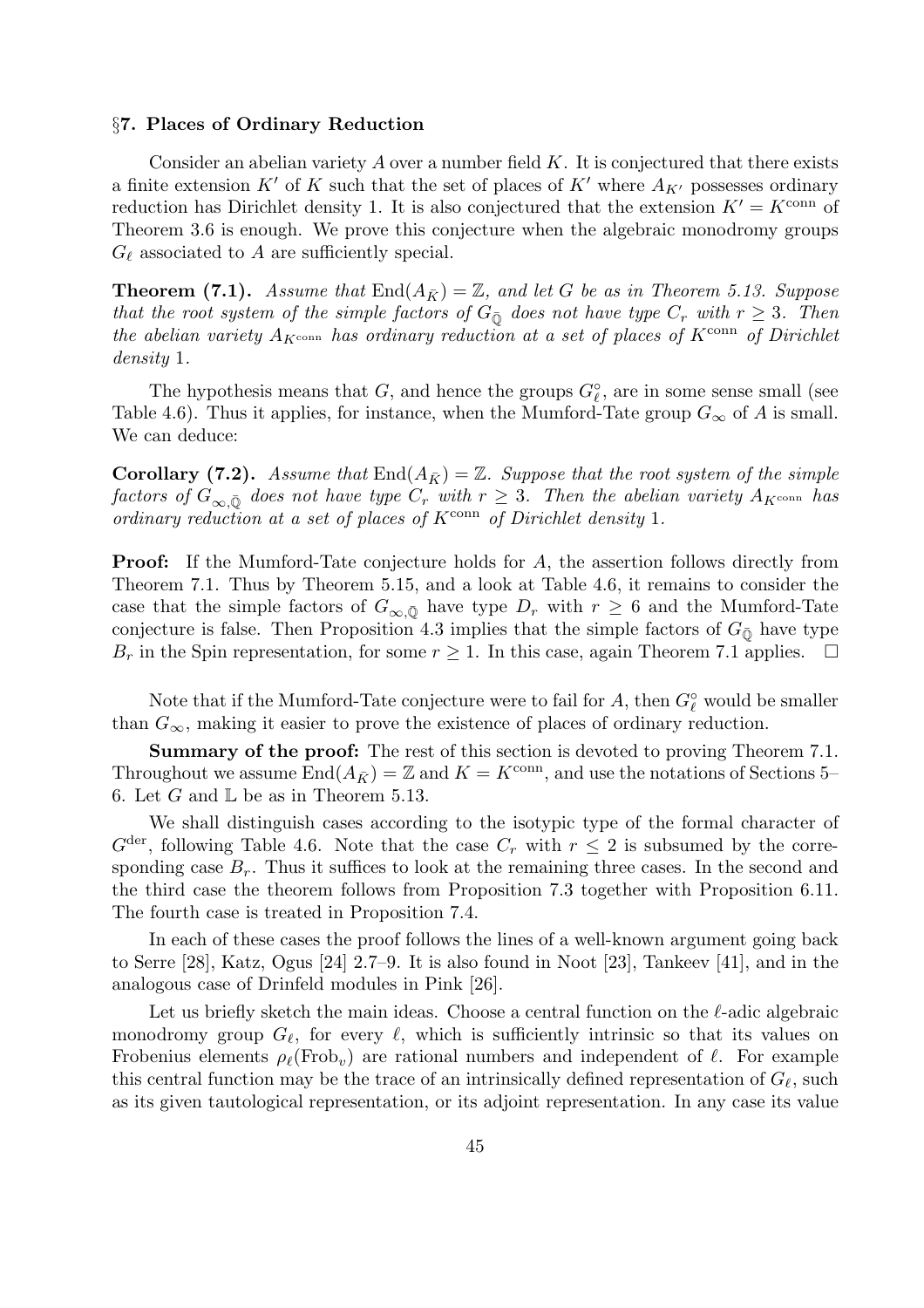on  $\rho_{\ell}(\text{Frob}_{v})$  can be written as a sum of certain multiplicative combinations of eigenvalues of Frobenius on the Tate module of A. Thus this value is subject to rather sharp bounds with respect to all valuations of  $\mathbb Q$  not associated to the residue characteristic p of v. The bound at  $p$  is weaker; in fact, it is weakest when  $A$  has ordinary reduction at  $v$ . With luck for non-ordinary reduction the bound is strong enough to show that the value lies in a fixed finite set which is independent of v. Looking at the  $\ell$ -adic representation for some fixed  $\ell$  and using Cebotarev's density theorem one then proves that these places  $v$  have Dirichlet density zero, finishing the proof.

The cases  $A_{2s-1}$  and  $B_r$ : The following proposition generalizes Noot [23] Th. 2.2, its proof being similar. Most of the work was done already in the first half of Section 6. Let  $V_{\text{good}}$  be as defined in (6.9). Note that the statement applies to the case  $B_r$  as well, since its short roots are isotypic of type  $A_1$ .

**Proposition (7.3).** Assume that the simple factors of  $\Phi^{\circ}$  have type  $A_{2s-1}$  with  $s \geq 1$ . Then the abelian variety A has ordinary reduction at all places  $v \in V_{\text{good}}$ .

Proof: We use the same notations as in the proof of Propositions 6.10 and 6.12. Take  $v \in V_{\text{good}}$  of residue characteristic p and let  $\nu_i$  denote the component of the Newton cocharacter  $\nu_{0,v}$  in  $Y_i$ , for each  $0 \leq i \leq k$ . By Proposition 6.10 and Lemma 6.14 we have  $\nu_1 \neq 0$  and  $\nu_i = 0$  for all  $i > 1$ .

Take a strong Hodge cocharacter of  $T_v$  as in Definition 3.14 and conjugate it via  $h_v$ into a cocharacter  $\mu_{0,v}$  of  $T_v$ . By Theorem 3.15  $\nu_{0,v}$  lies in the convex closure of the orbit of  $\mu_{0,v}$  under some Weyl group  $W_v \subset \Gamma$ . Recall from Section 4 that  $\mu_{0,v} \in Y_0 \oplus Y_i$  for some  $i \geq 1$ . As  $\nu_1 \neq 0$ , some  $W_{\nu}$ -conjugate of  $\mu_{0,\nu}$  must have a non-trivial component in Y<sub>1</sub>. Thus without loss of generality we may assume  $\mu_{0,v} \in Y_0 \oplus Y_1$ . Let  $\mu_i$  denote the component of  $\mu_{0,v}$  in  $Y_i$ , for each  $0 \leq i \leq k$ . The convex closure theorem first of all implies  $\nu_0 = \mu_0$ . Next observe that the  $W_v$ -conjugates of  $\mu_{0,v}$  in  $Y_0 \oplus Y_1$  are precisely the conjugates under the Weyl group  $W_1$  of  $\Phi_1^{\circ}$ . Thus  $\nu_1$  lies in the convex closure of the  $W_1$ -orbit of  $\mu_1$ .

To calculate explicitly let us now identify  $\Phi_1^{\circ}$  with the subset

$$
\{ e_i - e_j \mid 1 \leq i, j \leq 2s, i \neq j \} \subset \mathbb{R}^{2s},
$$

where  $e_1, \ldots, e_{2s}$  denotes the standard basis of  $\mathbb{R}^{2s}$ . Then the character space  $X_1$  is identified with the subspace

$$
\{ (x_1, \ldots, x_{2s}) \in \mathbb{R}^{2s} \mid x_1 + \ldots + x_{2s} = 0 \},
$$

and the cocharacter space  $Y_1$  with the quotient space  $\mathbb{R}^{2s}/\mathbb{R} \cdot (1,\ldots,1)$ . We write elements of  $Y_1$  in the form  $[y_1, \ldots, y_{2s}]$ , keeping in mind that different tuples may represent the same element. The Weyl group  $W_1$  is identified with the symmetric group  $S_{2s}$ . By Table 4.6 we have  $\mu_1 = [1, 0, \ldots, 0]$  up to conjugation by  $W_1$ . Since  $\nu_1 \in Conv(W_1 \cdot \mu_1)$ , we can write  $\nu_1 = [y_1, \ldots, y_{2s}]$  with  $y_i \geq 0$  and  $y_1 + \ldots + y_{2s} = 1$ . Then we also have  $y_i \leq 1$ for all i. After conjugation by  $W_1$  we may without loss of generality assume that  $1 \geq$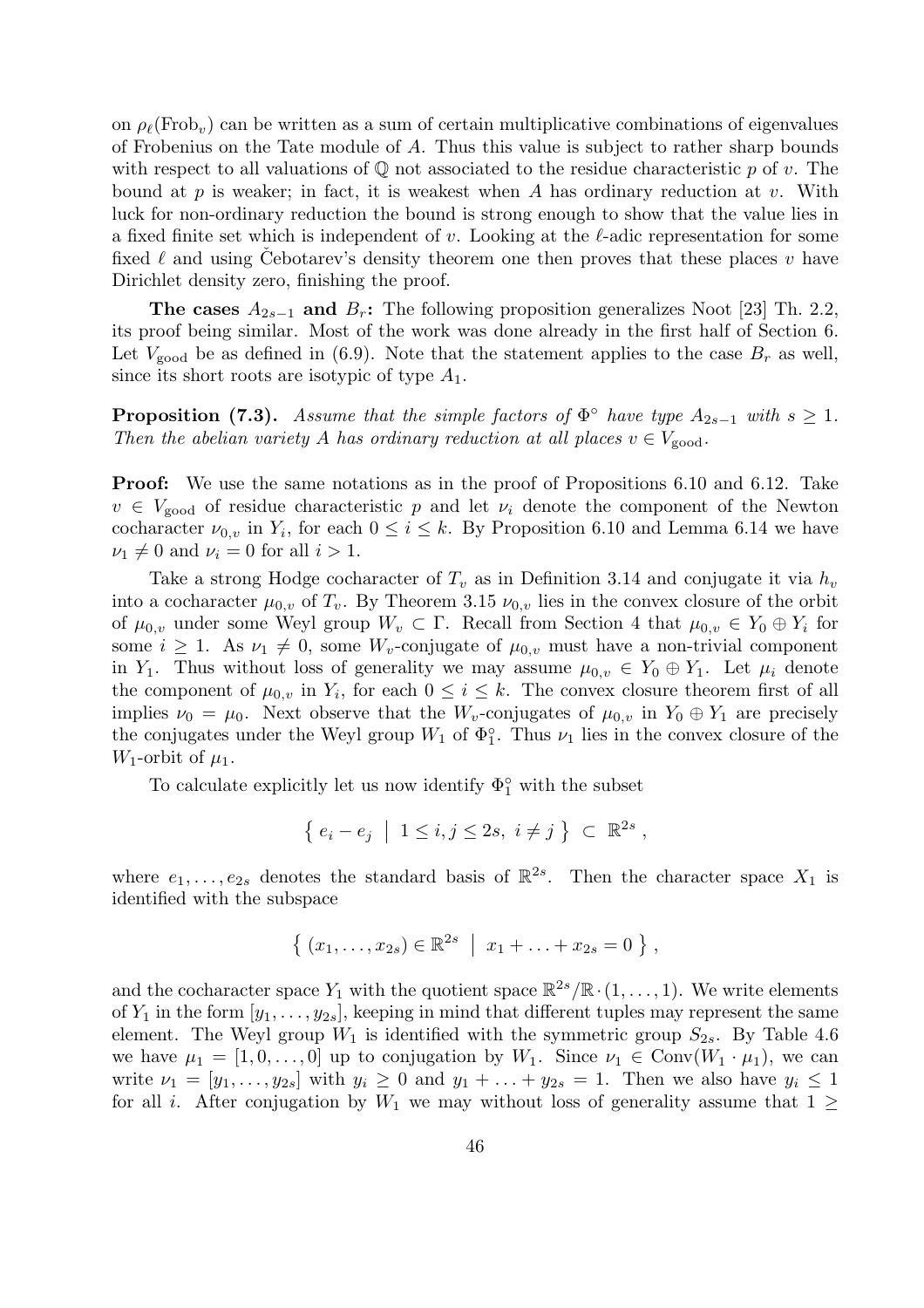$y_1 \ge y_2 \ge \ldots \ge y_{2s} \ge 0$ . Now by Proposition 6.10 there exist  $1 \le i, j \le 2s$  such that  $\langle e_i - e_j, \nu_1 \rangle = -1$ . Therefore

$$
1 = \langle e_j - e_i, \nu_1 \rangle = y_j - y_i \le y_1 \le 1.
$$

It follows that we have equality, and in particular  $y_1 = 1$ . The remaining  $y_i$  must then vanish, hence we have  $\nu_1 = [1, 0, ..., 0] = \mu_1$ .

All in all we have now shown that  $\nu_{0,v} = \mu_{0,v}$  up to conjugation by Γ. Thus the Newton polygon and the Hodge polygon of the given local Galois representation on  $V_p$  coincide. Therefore the local Galois representation is ordinary, hence A has ordinary reduction at v.  $\Box$ 

**The case**  $D_r$ : In this case the method sketched above does not quite work in the stated form. The problem is that there is no central function on G which leads to bounds that are tight enough at places of non-ordinary reduction. One can show that the only candidates for such a function come from the trace of the standard representation of  $SO_{2r}$ , but this representation is defined only over a central extension. If the  $\ell$ -adic representations were to lift to a compatible system of representations into  $SO_{2r}$ , the previous method would be applicable there. Fortunately, using a theorem of Wintenberger we can perform enough of this lift so that essentially the same arguments succeed.

**Proposition (7.4).** Assume that the simple factors of  $\Phi^{\circ}$  have type  $D_r$  with  $r \geq 6$ . Then the abelian variety A has ordinary reduction at all places v in some set  $V_{\text{ord}} \subset V_{\text{max}} \cap V_1$ of Dirichlet density 1.

Proof: We use the same notations as in the proof of Proposition 6.12. Recall that the root system of G corresponds to  $\Phi^{\circ}$ , whose Weyl group was denoted  $W^{\circ}$ . To calculate explicitly we identify each simple factor  $\Phi_i^{\circ}$  with the subset

$$
\left\{ \pm e_j \pm e_{j'} \middle| 1 \leq j < j' \leq r \right\} \subset \mathbb{R}^r ,
$$

where  $e_1, \ldots, e_r$  denotes the standard basis of  $\mathbb{R}^r$ . Accordingly, both the character spaces  $X_i$  and the cocharacter spaces  $Y_i$  are identified with  $\mathbb{R}^r$ . Recall that any possible Hodge cocharacter has a non-trivial component in at most one  $Y_i$  with  $i > 0$ , and the type of this component can be read off from Table 4.6. In the above notation we find that this component is equal to  $e_1 = (1, 0, \ldots, 0) \in Y_i$  up to conjugation by  $W^\circ$ .

Next recall that the lattices between the root lattice and the weight lattice of a root system correspond to the different isomorphy types of semisimple groups in a fixed isogeny class. In this case  $\mathbb{Z}^r \subset X_i$  is the weight lattice of  $SO_{2r}$ , and  $(1,0,\ldots,0)$  is an element of the dual lattice  $(\mathbb{Z}^r)^{\vee} = \mathbb{Z}^r \subset Y_i$ . In other words, the component of the Hodge cocharacter in any simple factor of  $G_{\overline{Q}}^{ad}$  comes from a cocharacter of  $SO_{2r,\overline{Q}}$ . This observation plays a central role in the following argument.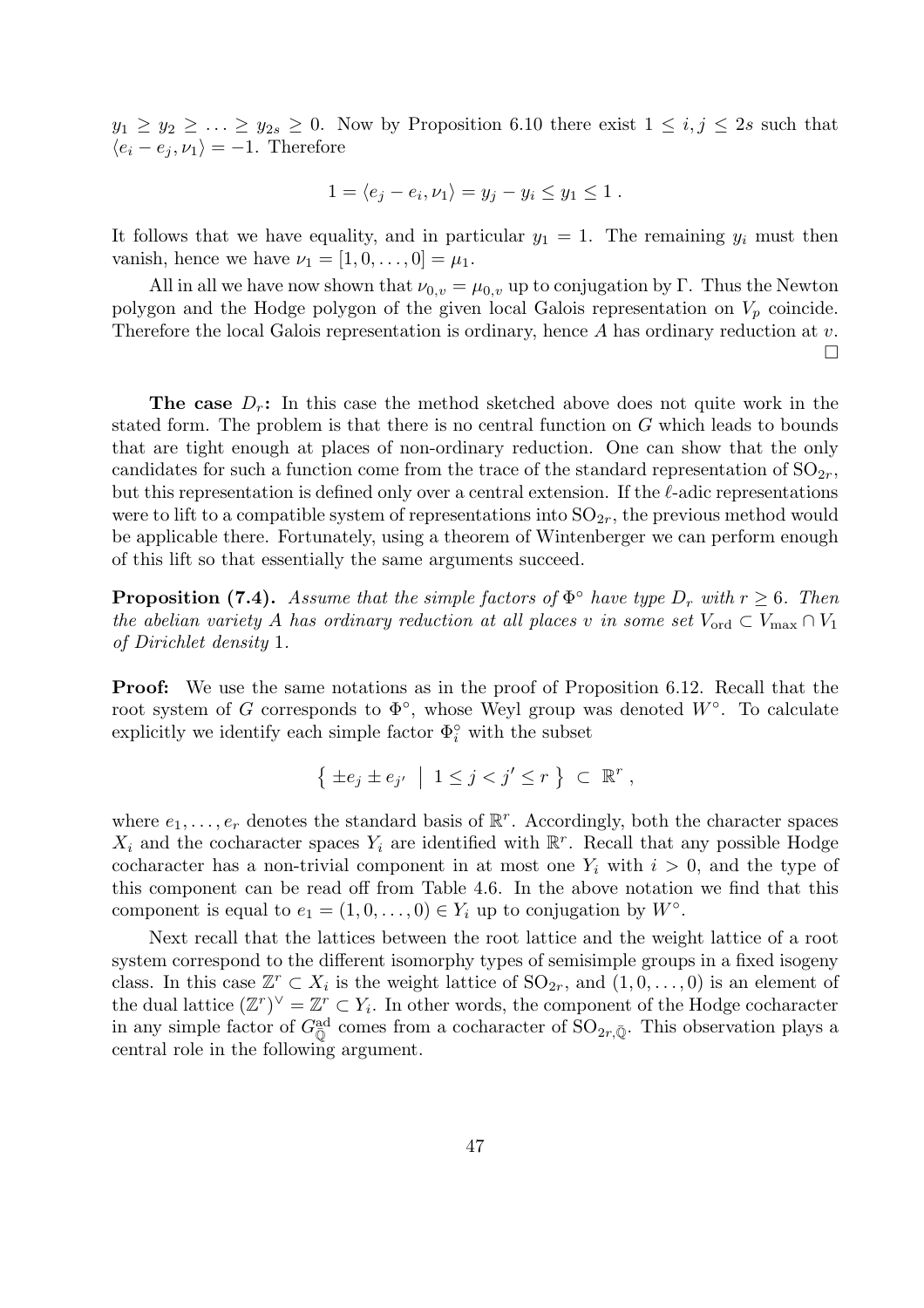Lifting the Galois representation: Let us now look at the structure of the adjoint group  $G^{\rm ad}$  over Q. By construction  $G^{\rm ad}$  is isomorphic to the Weil restriction  $\mathcal{R}_{F/\mathbb{Q}}$  PSO<sub>2r,F</sub>, where  $PSO_{2r,F}$  denotes a quasi-split projective special orthogonal group over a number field F of degree  $(F/\mathbb{Q}) = k$ . The exterior tensor product of the standard representations of the different simple factors of  $\mathcal{R}_{F/\mathbb{Q}}\text{SO}_{2r,F}$  over  $\mathbb{Q}$  descends to a representation over  $\mathbb{Q}$ , since its formal character is invariant under all automorphisms of the root system. Let  $\tilde{G}$  denote the image of  $\mathcal{R}_{F/\mathbb{Q}}\text{SO}_{2r,F}$  in this representation and  $\sigma$  the induced faithful representation of  $\tilde{G}$ . We have thus constructed a central extension of  $G^{ad}$  of degree 2, i.e. a short exact sequence

(7.5) 
$$
1 \longrightarrow \mu_2 \longrightarrow \tilde{G} \longrightarrow G^{\text{ad}} \longrightarrow 1.
$$

Let us call a cocharacter of  $G^{\text{ad}}$  a Hodge cocharacter if and only if it comes from a Hodge cocharacter of G. By the remarks above any Hodge cocharacter of  $G<sup>ad</sup>$  lifts to a cocharacter of  $\mathcal{R}_{F/\mathbb{Q}}\text{SO}_{2r,F}$  and hence to a cocharacter of G.

Now consider any prime  $\ell \in \mathbb{L}$ . By Theorem 5.13 (a) the given  $\ell$ -adic representation  $\rho_\ell$  can be conjugated from  $G_\ell$  into G. Composing with the projection  $G \to G^{\rm ad}$  we obtain a homomorphism

$$
\bar{\rho}_{\ell} : \text{Gal}(\bar{K}/K) \longrightarrow G^{\text{ad}}(\mathbb{Q}_{\ell}) .
$$

As in Section 3 let S denote a finite set of non-archimedean places of K such that A has good reduction outside S and  $K/\mathbb{Q}$  is unramified outside S. Then  $\bar{\rho}_{\ell}$  is unramified at all non-archimedean places  $v \notin S$  with  $v \nmid \ell$ . For  $v \notin S$  with  $v | \ell$  the local representation  $\bar{\rho}_{\ell}|_{\mathcal{D}_{\bar{v}}}$ is crystalline in the sense that, for instance, its composite with the adjoint representation of  $G<sup>ad</sup>$  is crystalline. Note that the Hodge weights of this representation are in the interval  $[-1, 1]$ . As we have seen above, the associated Hodge cocharacters lift to cocharacters of G.

Using Wintenberger [46] Th. 2.1.4 one can now lift each  $\bar{\rho}_{\ell}$  to  $\tilde{G}$  on some fixed open subgroup of  $Gal(K/K)$ . For our purposes an elementwise lift will suffice. For this we shall quote an intermediate result of Wintenberger's proof. Consider the long exact sequence of  $\mathbb{Q}_\ell$ -valued points associated to the short exact sequence (7.5). It is the first row of the following diagram, in which  $K_1 \subset \overline{K}$  denotes a Galois extension of K, to be chosen presently, and the dotted arrow is not yet defined.

(7.6)  
\n
$$
\cdots \longrightarrow \tilde{G}(\mathbb{Q}_{\ell}) \longrightarrow G^{\text{ad}}(\mathbb{Q}_{\ell}) \longrightarrow H^{1}(\mathbb{Q}_{\ell}, \{\pm 1\})
$$
\n
$$
\stackrel{\bar{\rho}_{\ell}}{\longrightarrow} \left\{ \begin{array}{c} \uparrow \\ \downarrow \\ \text{Gal}(\bar{K}/K) \longrightarrow \text{Gal}(K_{1}/K) \end{array} \right.
$$

The proof of [46] Lemme 2.3.2 shows:

**Lemma (7.7).** There exists a finite abelian extension  $K_1/K$  of exponent 2 such that for each  $\ell \in \mathbb{L}$  there exists a dotted arrow making Diagram (7.6) commutative.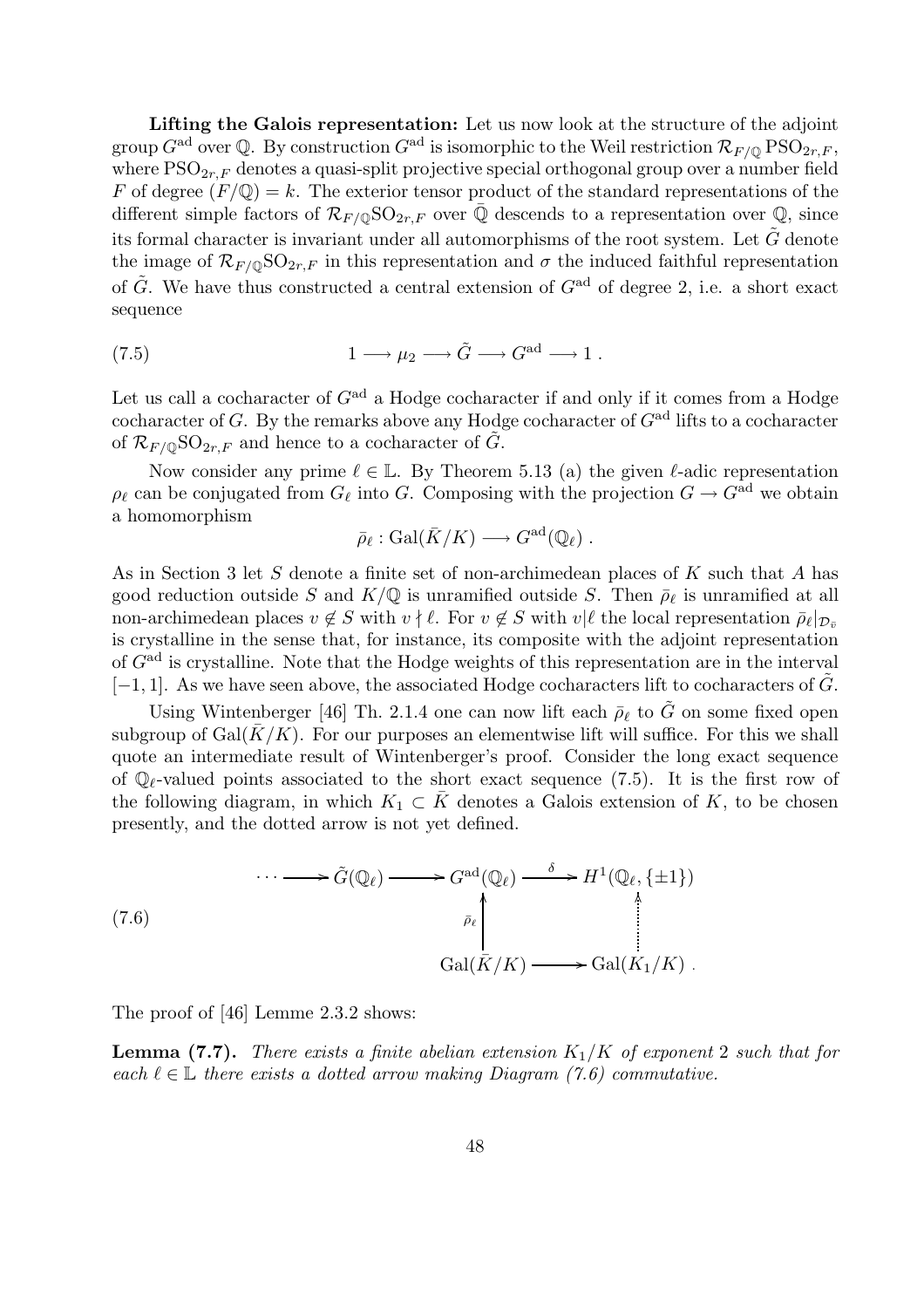Compatibility of Frobenius conjugacy classes: Next we translate the compatibility condition for characteristic polynomials of Theorem 3.2 (b) into an  $\ell$ -independence statement on conjugacy classes. The following result is enough for our purposes.

**Lemma (7.8).** For any  $\ell \in \mathbb{L}$  and any  $v \in V_{\text{max}}$  with  $v \nmid \ell$  the  $\text{Aut}(G_{\overline{\mathbb{Q}}}^{\text{ad}})$ -conjugacy class of the semisimple part of  $\bar{\rho}_{\ell}(\text{Frob}_v)$  is defined over  $\mathbb Q$  and independent of  $\ell$ .

**Proof:** To begin with, consider any torus  $T \subset GL_{2q,E}$ , defined over an overfield  $E/\mathbb{Q}$ , which has the same dimension and the same formal character as  $T_0$ . Then T can be conjugated into  $T_0$  over the algebraic closure  $\overline{E}$  of E. By definition of  $\Gamma$  the resulting identification  $T_{\bar{E}} \rightharpoonup T_{0,\bar{E}}$  is unique up to conjugation by Γ. It follows that the morphism  $T \rightarrow T_0/\Gamma$  is unique and defined over E. We shall use this remark several times.

First suppose that T is a maximal torus of G defined over  $\mathbb{Q}$ . Let W denote the associated Weyl group. Then the algebraic variety  $G^{\dagger}$  of semisimple conjugacy classes of G is naturally isomorphic to the quotient variety  $T/W$ . On conjugating T into  $T_0$  the Weyl group W is mapped to a subgroup of  $\Gamma$ . Hence we have natural morphisms, defined over Q:

(7.9) 
$$
G \longrightarrow G^{\dagger} \cong T/W \longrightarrow T_0/\Gamma.
$$

Note that the composite map can be described as follows. Take an element  $\gamma \in G$  and conjugate its semisimple part into  $T$  via  $G$ . Next conjugate the resulting element together with the whole torus T into  $T_0$  under  $GL_{2q}$ , and take the image in  $T_0/\Gamma$ . In any case, the semisimple part of  $\gamma$  is conjugated into  $T_0$  under  $GL_{2q}$  in some way, and the result is mapped to  $T_0/\Gamma$ . The problem is that this shorter description does not characterize the image uniquely for every  $\gamma$ .

Now consider  $\ell \in \mathbb{L}$  and suppose that the conjugation  $G_{\ell} \longrightarrow C_{\mathbb{Q}_{\ell}}$  in Theorem 5.13 (a) was done with the element  $u_\ell \in GL_{2q}(\mathbb{Q}_\ell)$ . Take  $v \in V_{\text{max}}$  with  $v \nmid \ell$ . I claim that the ambiguity disappears for the element  $u_\ell \rho_\ell(\text{Frob}_v) u_\ell^{-1} \in G(\mathbb{Q}_\ell)$ . Indeed, its semisimple part is conjugate to the abstract Frobenius element  $t_v$ . Recall that  $t_v$  generates a Zariski dense subgroup of  $T_v$ , and note that  $T_v$  is a torus of the right type, since  $v \in V_{\text{max}}$ . Thus conjugating  $t_v$  is equivalent to conjugating  $T_v$ . It follows that the image of  $t_v$  in  $T_0/\Gamma$  is unique and equal to the image of  $u_\ell \rho_\ell(\text{Frob}_v)u_\ell^{-1}$  $\overline{\ell}$ <sup>1</sup> via the morphisms (7.9). It also follows that the image of  $t_v$  is defined over  $\mathbb{Q}$ .

To transfer these assertions to the group  $G<sup>ad</sup>$  note that the morphisms (7.9) lie in the following commutative diagram.

(7.10)  
\n
$$
G \longrightarrow G^{\natural} \cong T/W \longrightarrow T_0/\Gamma
$$
\n
$$
\downarrow \qquad \qquad \downarrow \qquad \qquad \downarrow
$$
\n
$$
(G^{\text{ad}})^\natural \cong T^{\text{ad}}/W \longrightarrow T_0^{\text{ad}}/\Gamma
$$
\n
$$
(G^{\text{ad}})^\natural / \underline{\text{Aut}}(G^{\text{ad}}) \longrightarrow \gamma \longrightarrow T_0^{\text{ad}} / \text{Aut}(\Phi^\circ)
$$

Here we abbreviate  $T^{\text{ad}} := T/\mathbb{G}_{m,\mathbb{Q}}$  and  $T_0^{\text{ad}} := T_0/\mathbb{G}_{m,\mathbb{Q}}$ . The isomorphy in the last row results from the fact that  $T_0^{\text{ad}}$  conjugates into a maximal torus of  $G^{\text{ad}}$ , which identifies the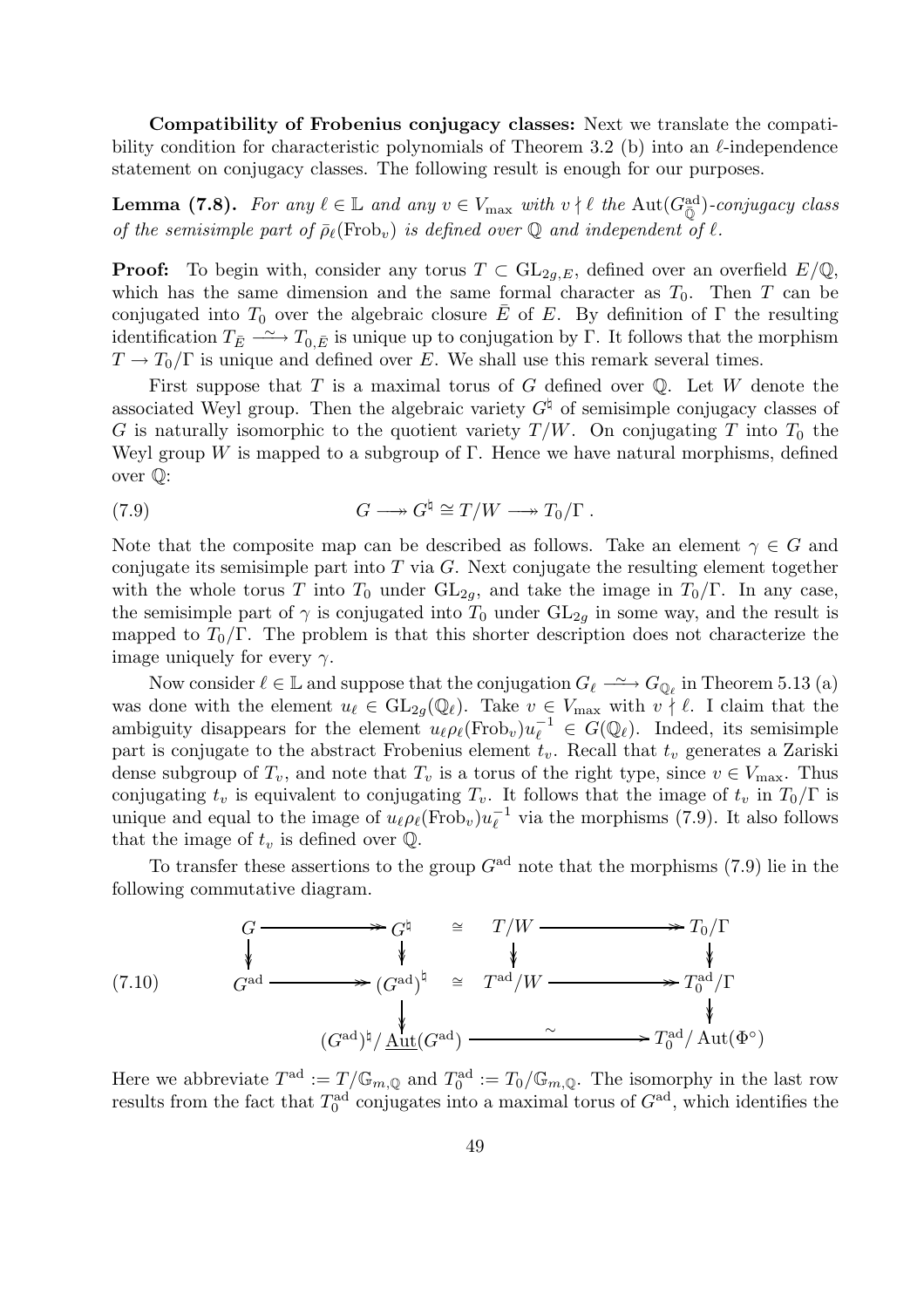root system of  $G^{\text{ad}}$  with  $\Phi^{\circ}$ . By construction  $u_{\ell} \rho_{\ell}(\text{Frob}_v) u_{\ell}^{-1}$  maps to  $\bar{\rho}_{\ell}(\text{Frob}_v)$  in  $G^{\text{ad}}$ . As the image in  $T_0/\Gamma$  is Q-rational, so is the image in the last row, as desired.

Traces of Frobenius lifts and their arithmetic properties: Now we lift the Frobenius elements to  $\tilde{G}$  and discuss their traces. First note the following fact.

Lemma (7.11). The morphism

$$
\tilde{G} \longrightarrow \mathbb{A}_{\mathbb{Q}}^1, \quad \tilde{\gamma} \mapsto \text{tr}(\sigma(\tilde{\gamma}))^2
$$

 $factors\ \ through\ \ a\ \ non-constant\ \ morphism\ \psi\, :\, G^{\rm ad}\,\longrightarrow\ {\mathbb A}^1_{\mathbb Q}\ \ which\ \ is\ invariant\ under\ all\$ automorphisms of  $G_{\overline{\mathbb{Q}}}^{\text{ad}}$ .

**Proof:** As  $\sigma$  is a non-trivial irreducible representation, the linear independence of characters implies that the morphism  $\text{tr} \circ \sigma$  is non-constant. Since the isomorphy class of  $\sigma$  is invariant under all automorphisms of the root system, the same is true for this morphism. Its square factors through  $G^{\text{ad}}$  because it is invariant under  $\tilde{\gamma} \mapsto -\tilde{\gamma}$ .

Now consider any  $\ell \in \mathbb{L}$  and  $v \in V_{\text{max}}$  with  $v \nmid \ell$ . Choose an element  $\widetilde{\text{Frob}}_{v,\ell} \in \widetilde{G}(\overline{\mathbb{Q}}_{\ell})$ mapping to  $\bar{\rho}_{\ell}(\text{Frob}_{v}) \in G^{ad}(\mathbb{Q}_{\ell}).$  It is unique up to sign. Therefore, the same is true for  $a_{v,\ell} := \mathrm{tr}(\sigma(\widetilde{\mathrm{Frob}}_{v,\ell})) \in \bar{\mathbb Q}_\ell.$ 

**Lemma (7.12).** The number  $a_{v,\ell}^2$  is in  $\mathbb{Q}$  and independent of  $\ell$ .

**Proof:** By construction we have  $a_{v,\ell}^2 = \psi(\bar{\rho}_{\ell}(\text{Frob}_v))$ , with  $\psi$  as in Lemma 7.11. Thus Lemma 7.8 implies that this is a rational number which is independent of  $\ell$ .

In particular, the  $a_{v,\ell}$  are algebraic numbers which differ at most up to sign when v is fixed. After replacing certain  $\overline{\text{Frob}}_{v,\ell}$  by their negatives, if necessary, we may suppose without loss of generality that  $a_{v,\ell}$  is independent of  $\ell$ . Therefore we may now abbreviate  $a_v := a_{v,\ell}$ . By Lemma 7.12 this is an algebraic number of degree at most 2 over Q. The following lemma says that these  $a_v$  generate only finitely many distinct extensions of  $\mathbb{Q}$ .

**Lemma (7.13).** There exists a finite subset  $M \subset V_{\text{max}}$  such that for every  $v \in V_{\text{max}}$  we have  $a_v \in \mathbb{Q} \cdot a_w$  for some  $w \in M$ .

**Proof:** Let  $K_1$  be as in Lemma 7.7. We first require that M contains all places  $v \in$  $V_{\text{max}}$  which ramify in  $K_1$ . Next for each element  $\tau \in \text{Gal}(K_1/K)$  consider the places  $v \in V_{\text{max}}$  which are unramified in  $K_1$  and whose associated Frobenius substitution is  $\tau$ . By Cebotarev's density theorem we may assume that M contains such a place, say  $v_{\tau}$ . If we have  $a_v \neq 0$  for one of these places associated to  $\tau$ , we also assume  $a_{v_{\tau}} \neq 0$ . Otherwise, any  $v_{\tau}$  will do.

Let us show that such a set M meets our requirements. If  $v \in V_{\text{max}}$  is ramified in  $K_1$ we may take  $w = v$ , so the assertion is obvious. It is also obvious if  $a_v = 0$ . Otherwise we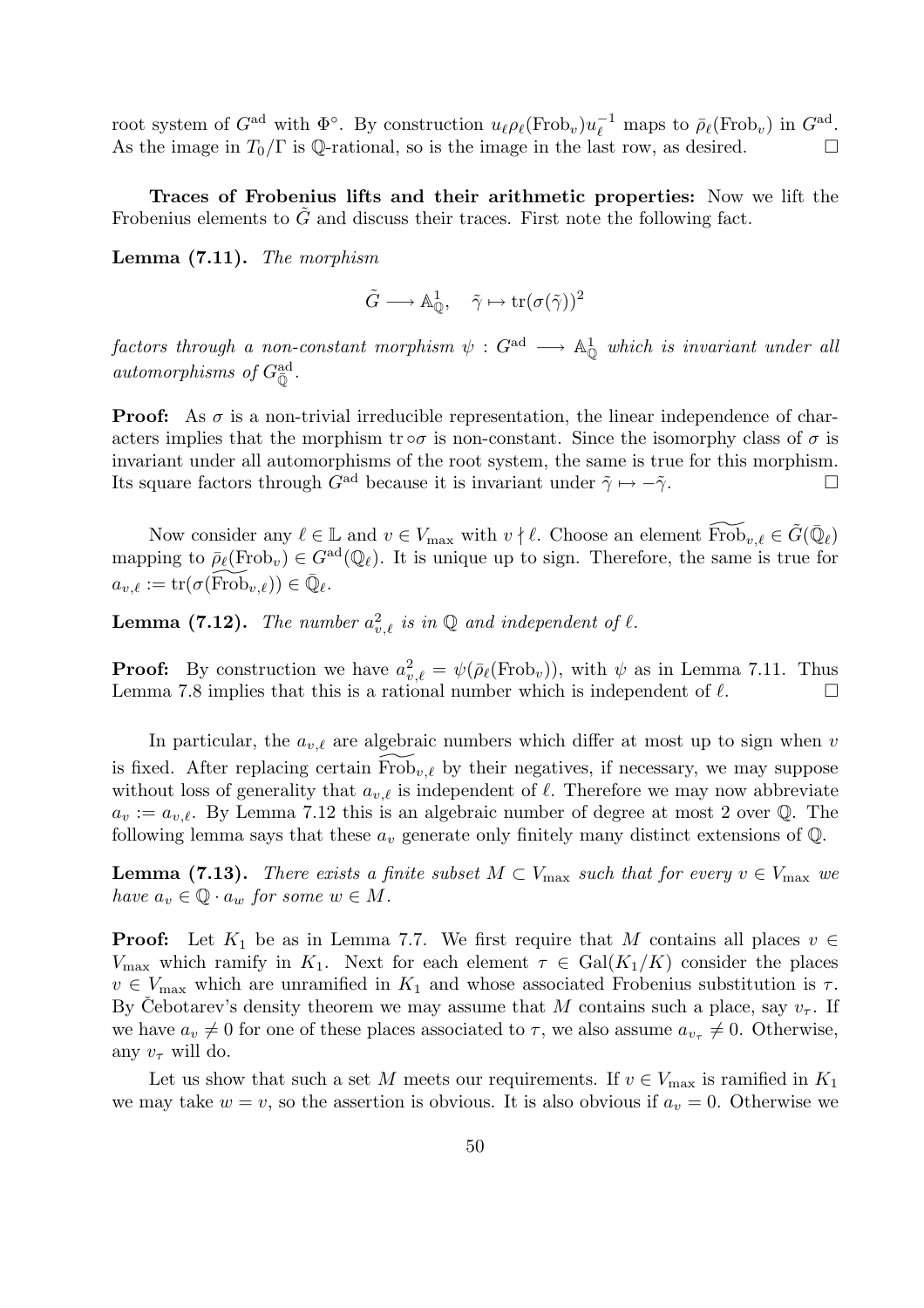can find  $w \in M$  which is unramified in  $K_1$ , whose Frobenius substitution in Gal $(K_1/K)$  is equal to that associated to v, and which satisfies  $a_w \neq 0$ . I claim that  $a_v/a_w \in \mathbb{Q}$  for this choice of w.

To prove this consider any  $\ell \in \mathbb{L}$  with  $v, w \nmid \ell$  and look at the diagram (7.6). Recall that Kummer theory induces a natural isomorphism

(7.14) 
$$
H^1(\mathbb{Q}_{\ell}, \{\pm 1\}) \cong \mathbb{Q}_{\ell}^{\times}/(\mathbb{Q}_{\ell}^{\times})^2.
$$

Since Gal $(\bar{\mathbb{Q}}_{\ell}/\mathbb{Q}_{\ell})$  induces the same sign change on  $\widetilde{\text{Frob}}_{v,\ell}$  as on  $a_v$ , the cohomology class  $\delta(\bar{\rho}_{\ell}(\text{Frob}_{v}))$  corresponds to the class of  $a_v^2$  via (7.14). The same remarks apply to w in place of v, and by Lemma 7.7 the resulting cohomology classes are equal. It follows that  $(a_v/a_w)^2 \in (\mathbb{Q}_\ell^\times)$  $(\ell)$ <sup> $\times$ </sup>)<sup>2</sup>. Therefore  $\ell$  splits in the (at most quadratic) extension  $\mathbb{Q}(a_v/a_w)$  of  $\mathbb{Q}$ . Since this holds for all primes  $\ell$  in a set of Dirichlet density 1, Cebotarev's density theorem implies  $\mathbb{Q}(a_v/a_w) = \mathbb{Q}$ , as desired.

Next we want to bound  $a_v$  with respect to every valuation on  $\mathbb{Q}$ . Consider any eigenvalue  $\xi \in \bar{\mathbb{Q}}_{\ell}$  of  $\sigma(\widetilde{Frob}_{v,\ell})$ . Then  $\xi^2$  is an eigenvalue in the representation  $\sigma^{\otimes 2}$ . This factors through a representation of  $G^{ad}$ , where  $\xi^2$  is an eigenvalue of  $\bar{\rho}_{\ell}(\text{Frob}_{v})$ . It is therefore an algebraic number, hence  $\xi \in \overline{Q}$ . In the following, let p denote the residue characteristic of v.

**Lemma (7.15).** Assume that  $v \in V_1$ , i.e. v has absolute degree one. Then we have  $(a)$   $|\xi|_{\infty} = 1,$ (b) ord $\ell(\xi) = 0$  for any rational prime  $\ell \neq p$ , and  $(c)$  | ord<sub>n</sub> $(\xi)$ | < 1.

**Proof:** The valuations of the eigenvalues of  $\rho_{\ell}(\text{Frob}_{v})$  in the given representation are described in Theorem 3.3. Taking ratios of two such eigenvalues it follows that for any eigenvalue  $\xi'$  of  $\bar{\rho}_{\ell}(\text{Frob}_{v})$  in the adjoint representation we have

(a) 
$$
|\xi'|_{\infty} = 1
$$
,

- (b)  $\text{ord}_{\ell}(\xi') = 0$  for any  $\ell \neq p$ , and
- (c)  $|\operatorname{ord}_p(\xi')| \leq [k_v/\mathbb{F}_p] = 1.$

The first two relations extend directly to any other representation of  $G^{ad}$ . Taking  $\xi' = \xi^2$ , this proves the first two assertions.

The valuations at  $p$  correspond to the slopes of the Newton polygon, which in turn is determined by the Newton cocharacter. So assertion (c) amounts to a bound on the weights of the Newton cocharacter in the representation  $\sigma$ . We may do the necessary calculation inside the character and cocharacter spaces of  $T_0$ . As in Section 6 the Newton cocharacter at v corresponds to a quasi-cocharacter  $\nu_{0,v}$  of  $T_0$ . Let us write

(7.16) 
$$
\nu_{0,v} = (\nu_0, \nu_1, \dots, \nu_k) \in Y = Y_0 \oplus Y_1 \oplus \dots \oplus Y_k.
$$

We have already seen that the Hodge cocharacter has the form

(7.17) 
$$
\mu_{0,v} = (\mu_0, e_1, 0, \dots, 0)
$$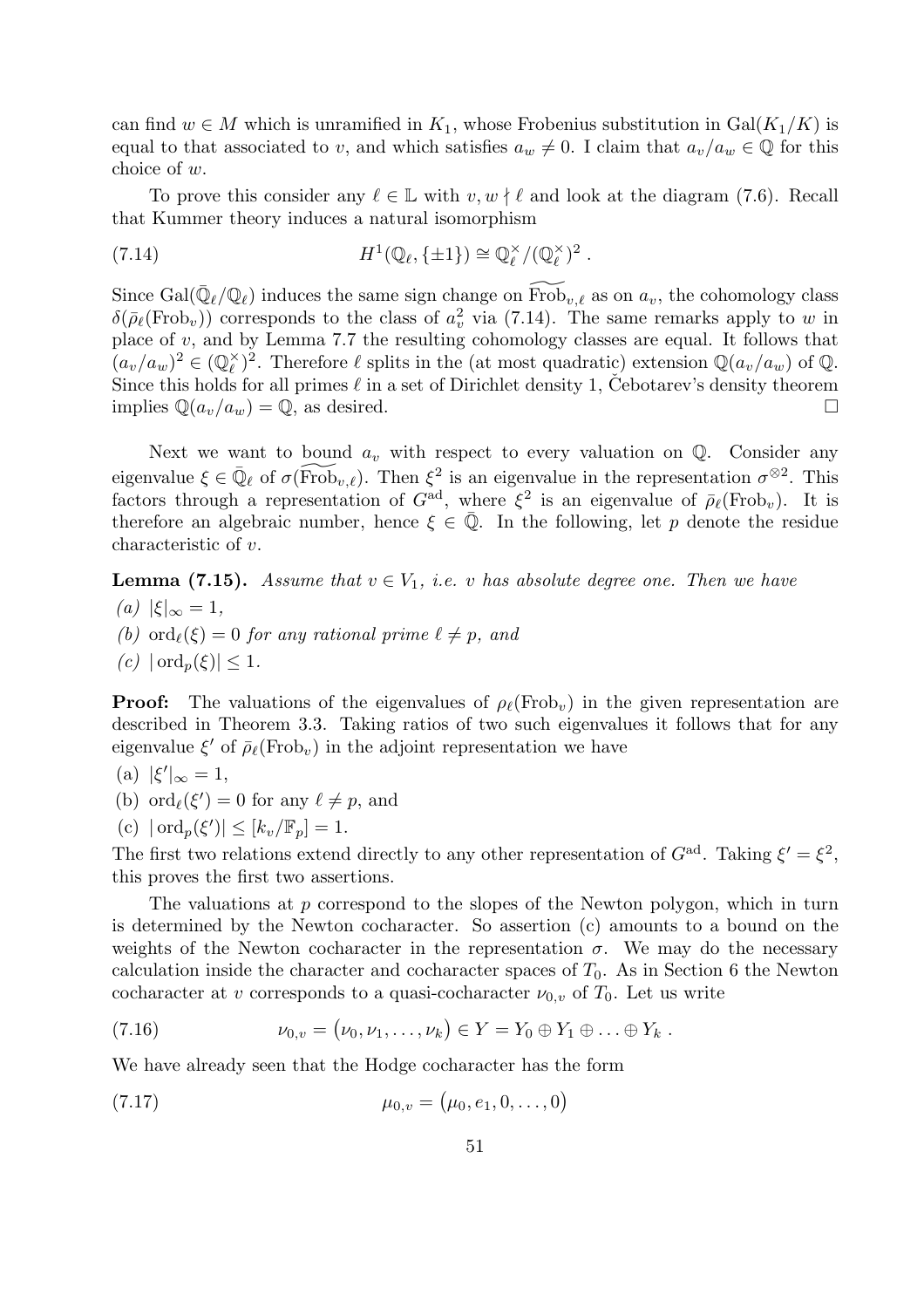up to conjugation by Γ. From Theorem 3.15 we know that  $\nu_{0,v}$  lies in the convex closure of the orbit of  $\mu_{0,v}$  under the Weyl group  $W^{\circ}$ .

Now recall that  $\sigma$  was defined as the exterior tensor product of the respective standard representations for all simple factors of  $G_{\overline{Q}}$ . Thus its weights correspond to the elements

(7.18) 
$$
\chi = (0, \pm e_{i_1}, \dots, \pm e_{i_k}) \in X = X_0 \oplus X_1 \oplus \dots \oplus X_k,
$$

for all possible  $1 \leq i_j \leq r$  and all signs. Therefore the possible values of  $\langle \chi, \mu_{0,v} \rangle$  are  $\pm 1$  and 0. Since  $\nu_{0,v} \in \text{Conv}(W^{\circ} \cdot \mu_{0,v}),$  it follows that  $|\langle \chi, \nu_{0,v} \rangle| \leq 1$ . This implies assertion (c).  $\Box$ 

From Lemma 7.15 we immediately deduce the following bounds on  $a_v$ .

**Lemma (7.19).** Assume that  $v \in V_1$ , i.e. v has absolute degree one. Then we have (a)  $|a_v|_{\infty} \leq \dim(\sigma) = (2r)^k$ , (b) ord $_{\ell}(a_v) \geq 0$  for any rational prime  $\ell \neq p$ , and  $(c)$  ord<sub>p</sub> $(a_v) > -1$ .

**Proof of Proposition 7.4:** First we give a sufficient condition for ordinary reduction in terms of the elements  $a_v$ . Later we show that this condition holds for a set of places of Dirichlet density 1.

**Lemma (7.20).** Assume that  $v \in V_{\text{max}} \cap V_1$  with  $\text{ord}_p(a_v) = -1$ . Then A has ordinary reduction at v.

**Proof:** Let  $\nu_{0,v}$  and  $\mu_{0,v}$  be as in (7.16–17) and recall that  $\nu_{0,v} \in Conv(W^{\circ} \cdot \mu_{0,v})$ . Note that the Weyl group  $W^{\circ}$  stabilizes each summand of the decomposition  $Y = Y_0 \oplus Y_1 \oplus Y_2$  $\ldots \oplus Y_k$  and acts trivially on the central part  $Y_0$ . Thus we can deduce  $\nu_0 = \mu_0$  and  $\nu_i = 0$ for all  $i > 1$ . Next observe that the conjugates of  $e_1$  under the Weyl group of  $D_r$  are precisely the elements  $\pm e_i$  with  $1 \leq i \leq r$ . Therefore we must have  $\nu_1 = (y_1, \ldots, y_r)$  with  $|y_1|+\ldots+|y_r| \leq 1$ . After conjugation by the Weyl group we may without loss of generality assume  $y_1 \geq \ldots \geq y_{r-1} \geq |y_r|$ .

Now by the proof of Lemma 7.15 the given assumptions imply that  $\langle \chi, \nu_{0,v} \rangle = -1$  for some weight  $\chi$  as in (7.18). In explicit terms we have

$$
-1 = \langle \chi, \nu_{0,v} \rangle = \langle \pm e_{i_1}, \nu_1 \rangle = \pm y_{i_1} .
$$

Therefore

$$
1 = |y_{i_1}| \le |y_1| + \ldots + |y_r| \le 1.
$$

Thus we must have equality, whence  $y_i = 0$  for all  $i \neq i_1$ . Our normalization of  $\nu_1$  now implies  $i_1 = 1$  and  $y_1 = 1$ . All in all we find  $\nu_1 = (1, 0, \ldots, 0) = \mu_1$ , and therefore  $\nu_{0,v} = \mu_{0,v}$ . This means that the local Galois representation is ordinary, hence A has ordinary reduction at v.  $\Box$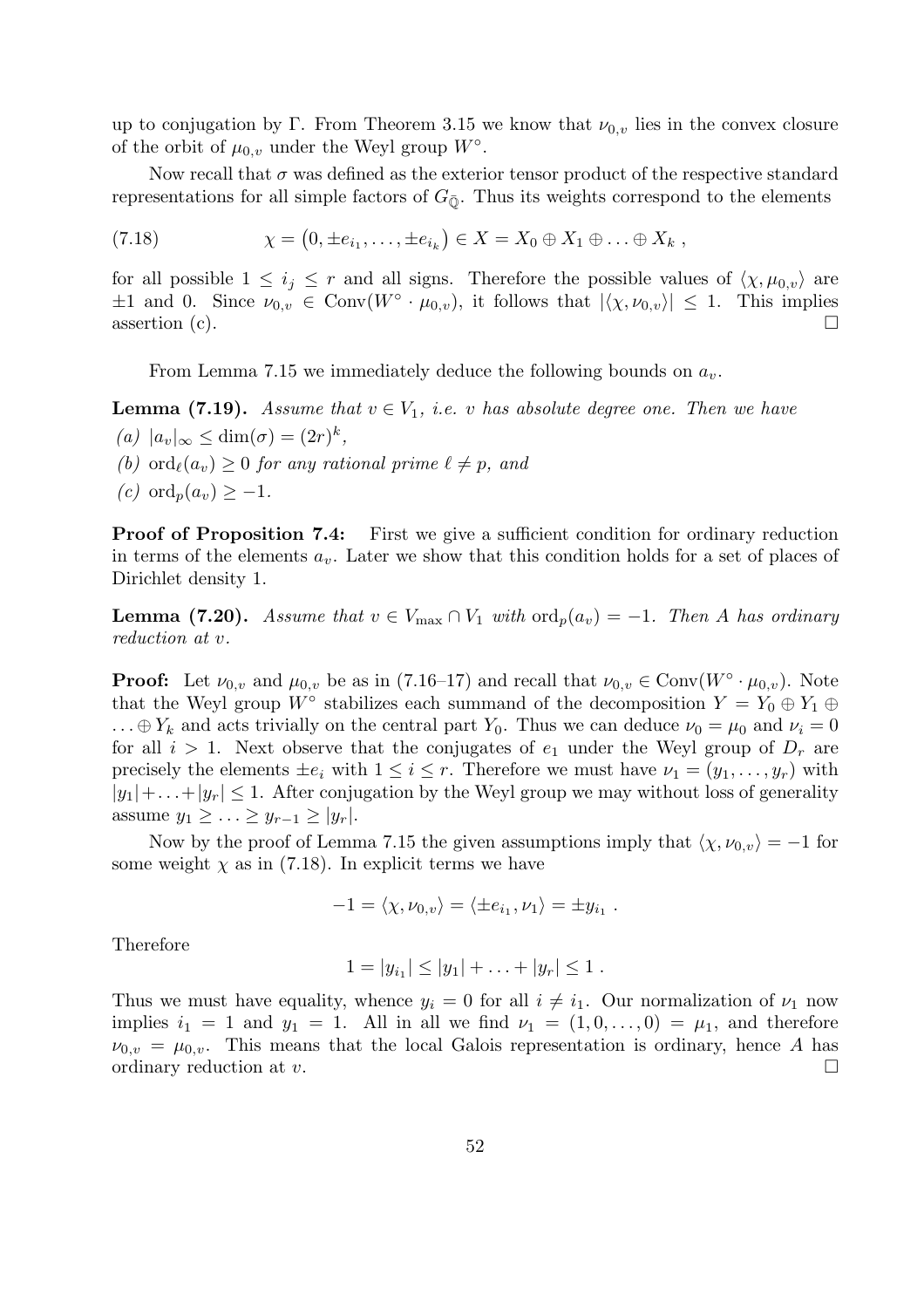**Lemma (7.21).** For any  $b \in \mathbb{Q}$  the set of places  $v \in V_{\text{max}} \cap V_1$  with  $a_v^2 \neq b$  has Dirichlet density 1.

**Proof:** Let us fix any prime  $\ell \in \mathbb{L}$  and restrict attention to places  $v \in V_{\text{max}}$  with  $v \nmid \ell$ . By construction we have  $a_v^2 = \psi(\bar{\rho}_{\ell}(\text{Frob}_v))$ , where  $\psi$  is the morphism from Lemma 7.11. Thus we are speaking of those places v for which  $\bar{\rho}_{\ell}(\text{Frob}_{v})$  does not lie in the Zariski closed subscheme  $\psi^{-1}(b) \subset G^{ad}$ . Since  $\psi$  is a non-constant morphism and  $G^{ad}$  is connected, this is a nowhere dense Zariski closed subscheme. The rest of the proof proceeds as in Proposition 6.11.

**Lemma (7.22).** The set of places  $v \in V_{\text{max}} \cap V_1$  with  $\text{ord}_p(a_v) = -1$  has Dirichlet density 1.

**Proof:** Consider a place  $v \in V_{\text{max}} \cap V_1$  with  $\text{ord}_p(a_v) > -1$ . We shall show that the number  $a_v^2$  attains one of only finitely many values. The desired assertion then follows from Lemma 7.21. If  $a_v = 0$  there is nothing more to prove, so let us suppose  $a_v \neq 0$ .

Fix a finite set  $M$  as in Lemma 7.13. We may disregard the finite number of primes v at which some non-zero  $a_w$  for  $w \in M$  is not a unit. Take  $w \in M$  such that  $a_v \in$  $\mathbb{Q} \cdot a_w$ . Then we must have  $a_w \neq 0$ , so we can look at the rational number  $a_v/a_w$ . By Lemma 7.19 (b) its denominator outside  $p$  is bounded by that of  $a_w$ . Next we have  $\text{ord}_p(a_v/a_w) = \text{ord}_p(a_v) > -1$ , by assumption. Since the number is rational, this valuation is in Z, so  $a_v/a_w$  is integral at p. It follows that the denominator of  $a_v/a_w$  is bounded by that of  $a_w$  at all finite primes. On the other hand, by Lemma 7.19 (a) its archimedean absolute value is bounded by  $(2r)^k/|a_w|$ . Therefore  $a_v/a_w$  takes only finitely many values. We conclude that  $a_v$  takes only finitely many values, as desired.  $\Box$ 

Proposition 7.4 now results by combining Lemma 7.20 with Lemma 7.22.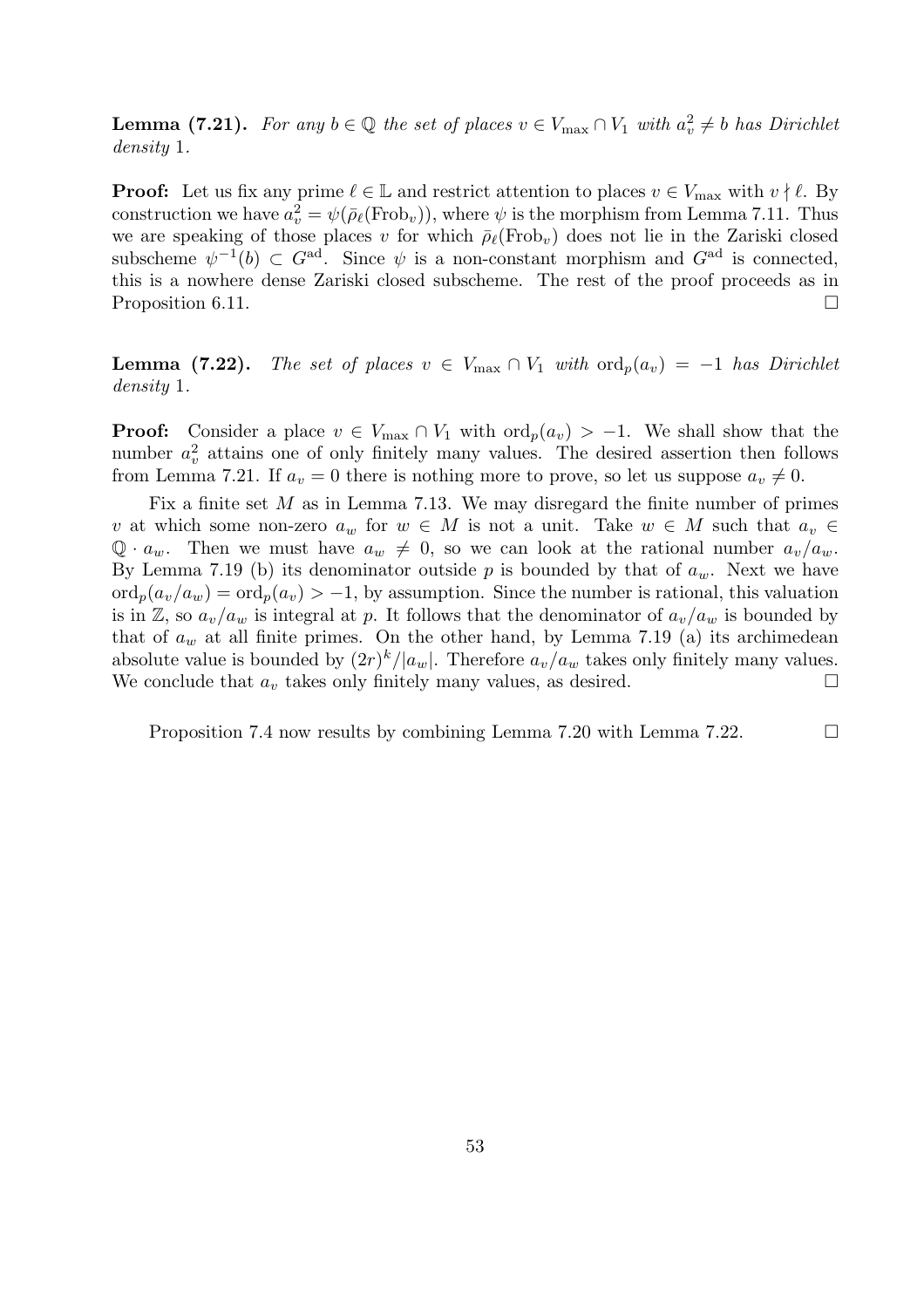### REFERENCES

- [1] M. F. Atiyah, R. Bott, The Yang-Mills equations over Riemann surfaces, Phil. Trans. R. Soc. Lond. A 308 (1982) 523–615.
- [2] M. V. Borovoi, The action of the Galois group on the rational cohomology classes of type  $(p, p)$  of abelian varieties (Russian), Mat. Sbornik (N. S.) **94 (136)** (1974) 649–656 = Math. USSR Sbornik 23 (1974) 613–616.
- [3] A. Borel, J. Tits, Groupes réductifs, Publ. Math. IHES  $27$  (1965), 55–152.
- [4] M. V. Borovoi, The Hodge group and the algebra of endomorphisms of an abelian variety, in: Problems of Group Theory and Homological Algebra (A. L. Onishchik, ed.) Yaroslav. Gos. Univ., Yaroslavl (1981) 124–126.
- [5] N. Bourbaki, Groupes et Algèbres de Lie, chap. 4–6, Paris: Masson 1981.
- [6] W. Chi,  $\ell$ -adic and  $\lambda$ -adic representations associated to abelian varieties defined over number fields, Amer. J. Math. 114 (1992), 315–354.
- [7] W. Chi, On the  $\ell$ -adic representations attached to simple abelian varieties of type IV, Bull. Austral. Math. Soc. 44 (1991), 71–78.
- [8] P. Deligne, La Conjecture de Weil, I, Publ. Math. IHES 43 (1974), 273–307.
- [9] P. Deligne, La Conjecture de Weil, II, Publ. Math. IHES 52 (1980), 137–252.
- [10] P. Deligne, Hodge Cycles on Abelian Varieties, in: Hodge Cycles, Motives, and Shimura Varieties, P. Deligne et al. (Eds.), ch. VI, LNM 900, Berlin etc.: Springer 1982, 9–100.
- [11] P. Deligne, Catégories Tannakiennes, in: Grothendieck Festschrift vol. II, Progr. Math. 87, Boston: Birkhäuser (1990), 111–195.
- [12] P. Deligne, J. S. Milne, Tannakian Categories, in: Hodge Cycles, Motives, and Shimura Varieties, P. Deligne et al. (Eds.), ch. VI, LNM 900, Berlin etc.: Springer 1982, 101–228.
- [13] E. B. Dynkin, The maximal subgroups of the classical groups, Am. Math. Soc. Transl. Ser. 2, 6 (1957), 245–378.
- [14] G. Faltings, Finiteness Theorems for Abelian Varieties over Number Fields, in: Arithmetic Geometry, G. Cornell, J. H. Silverman (Eds.), New York etc.: Springer (1986), 9–27.
- [15] J.-M. Fontaine, Modules galoisiens, modules filtrés et anneaux de Barsotti-Tate, in: Journées de Géométrie Algébrique de Rennes, Astérisque, bf 65, Paris: Soc. Math. France (1979), 3–80.
- [16] J.-M. Fontaine, Sur certains types de représentations p-adiques du group de Galois d'un corps local; construction d'un anneau de Barsotti-Tate, Annals of Math. 115 (1982), 529–577.
- [17] J.-M. Fontaine, Cohomologie de de Rham, cohomologie cristalline et représentations  $p$ -adiques, Algebraic Geometry Tokyo-Kyoto, LNM 1016, New York etc.: Springer (1983), 86–108.
- [18] L. Illusie, Crystalline Cohomology, in: Motives, U. Jannsen, S. Kleiman, J.-P. Serre (Eds.) Proc. Symp. Pure Math. 55, Part 1, Providence: Amer. Math. Soc. (1994), 43–70.
- [19] N. M. Katz, Slope filtration of  $F$ -crystals, Astérisque 63, Paris: Soc. Math. France (1979), 113-164.
- [20] M. J. Larsen, R. Pink, Determining representations from invariant dimensions, Inventiones Math. 102 (1990), 377–398.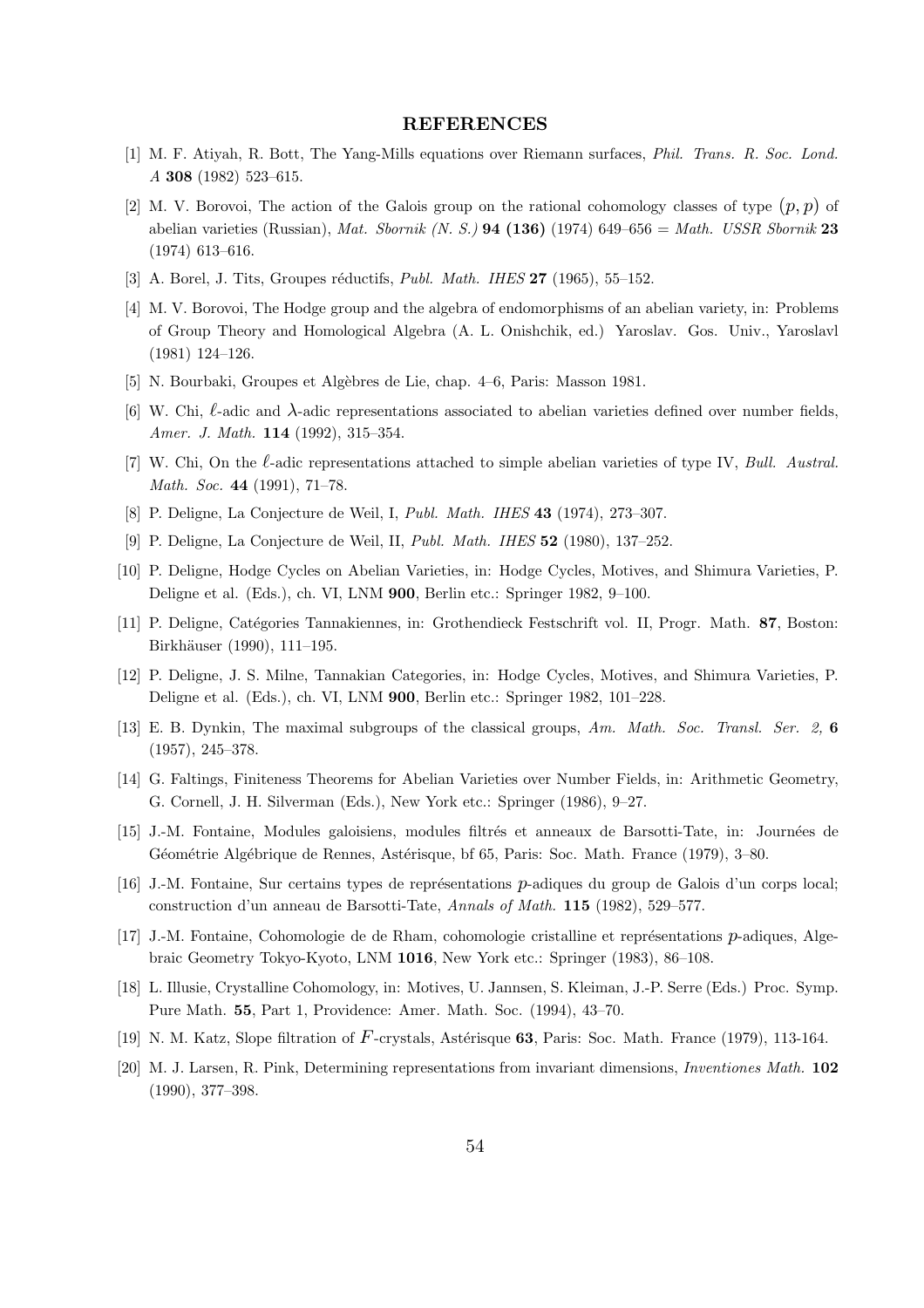- [21] M. J. Larsen, R. Pink, On  $\ell$ -independence of algebraic monodromy groups in compatible systems of representations, Inventiones Math. 107 (1992), 603–636.
- [22] M. J. Larsen, R. Pink, Abelian varieties,  $\ell$ -adic representations, and  $\ell$ -independence Math. Annalen 302 (1995), 561–579.
- [23] R. Noot, Abelian varieties Galois representation and properties of ordinary reduction, Comp. Math. 97 (1995) 161–171.
- [24] A. Ogus, Hodge Cycles and Crystalline Cohomology, in: Hodge Cycles, Motives, and Shimura Varieties, P. Deligne et al. (Eds.), ch. VI, LNM 900, Berlin etc.: Springer 1982, 357–414.
- [25] I. I. Piatetskii-Shapiro, Interrelations between the Tate and Hodge conjectures for abelian varieties (Russian), Mat. Sbornik (N. S.) 85 (127) (1971) 610–620 = Math. USSR Sbornik 14 (1971) 615–625.
- [26] R. Pink, The Mumford-Tate conjecture for Drinfeld modules, Preprint (Sept. 1996), 26 p., to appear in: Publ. RIMS, Kyoto University
- [27] M. Rapoport, M. Richartz, On the classification and specialization of F-isocrystals with additional structure, Compositio Math. 103 (1996) 153–181.
- [28] J.-P. Serre, Abelian  $\ell$ -adic Representations and Elliptic Curves, New York: W. A. Benjamin 1968.
- [29] J.-P. Serre, Repésentations  $\ell$ -adiques, in: Algebraic Number Theory, Papers contributed for the International Symposium, Kyoto 1976, S. Iyanaga (Ed.), Tokyo: Japan Society for the Promotion of Science (1977), 177–193.
- [30] J.-P. Serre, Groupes algébriques associés aux modules de Hodge-Tate, in: Journées de Géométrie Algébrique de Rennes, Astérisque, bf 65, Paris: Soc. Math. France (1979), 155–188.
- [31] J.-P. Serre, Letter to K. Ribet, Jan. 1, 1981.
- [32] J.-P. Serre, Letter to J. Tate, Jan. 2, 1985.
- [33] J.-P. Serre, Résumés des cours au Collège de France, Annuaire du Collège de France (1984–85), 85–90.
- [34] S. G. Tankeev, Algebraic cycles on an abelian variety without complex multiplication, Izv. Ross. Akad. Nauk Ser. Mat. 58:3 (1994); English transl., Russian Acad. Sci. Izv. Math. 44:3 (1995) 531–553.
- [35] S. G. Tankeev, Surfaces of type  $K3$  over number fields and the Mumford-Tate conjecture II, Izv. Ross. Akad. Nauk Ser. Mat. 59:3 (1994) 619–646; English transl., Russian Acad. Sci. Izv. Math. 59:3 (1995) 179–206.
- [36] S. G. Tankeev, Cycles on Abelian varieties and exceptional numbers, Izv. Ross. Akad. Nauk Ser. Mat. 60:2 (1995) 391–424; English transl., Russian Acad. Sci. Izv. Math. 60:2 (1996) 159–194.
- [37] S. G. Tankeev, On Frobenius traces, Preprint MPI 96–13, (1996), 32p.
- [38] S. G. Tankeev, On the Mumford-Tate conjecture for abelian varieties, Preprint MPI 96–14, (1996), 23p.
- [39] S. G. Tankeev, Frobenius traces and minuscule weights, Preprint Warwick Univ. 39/1996, 36p.
- [40] S. G. Tankeev, Frobenius traces and minuscule weights II, Preprint IHES/M/97/20, (Fév. 1997), 34p.
- [41] S. G. Tankeev, On the existence of ordinary reductions of a K3-surface over a number field, Preprint IHES/M/97/27, (March 1997), 11p.
- [42] S. G. Tankeev, On weights of  $\ell$ -adic representations, Preprint MSRI 1997–047, (1997), 18p.